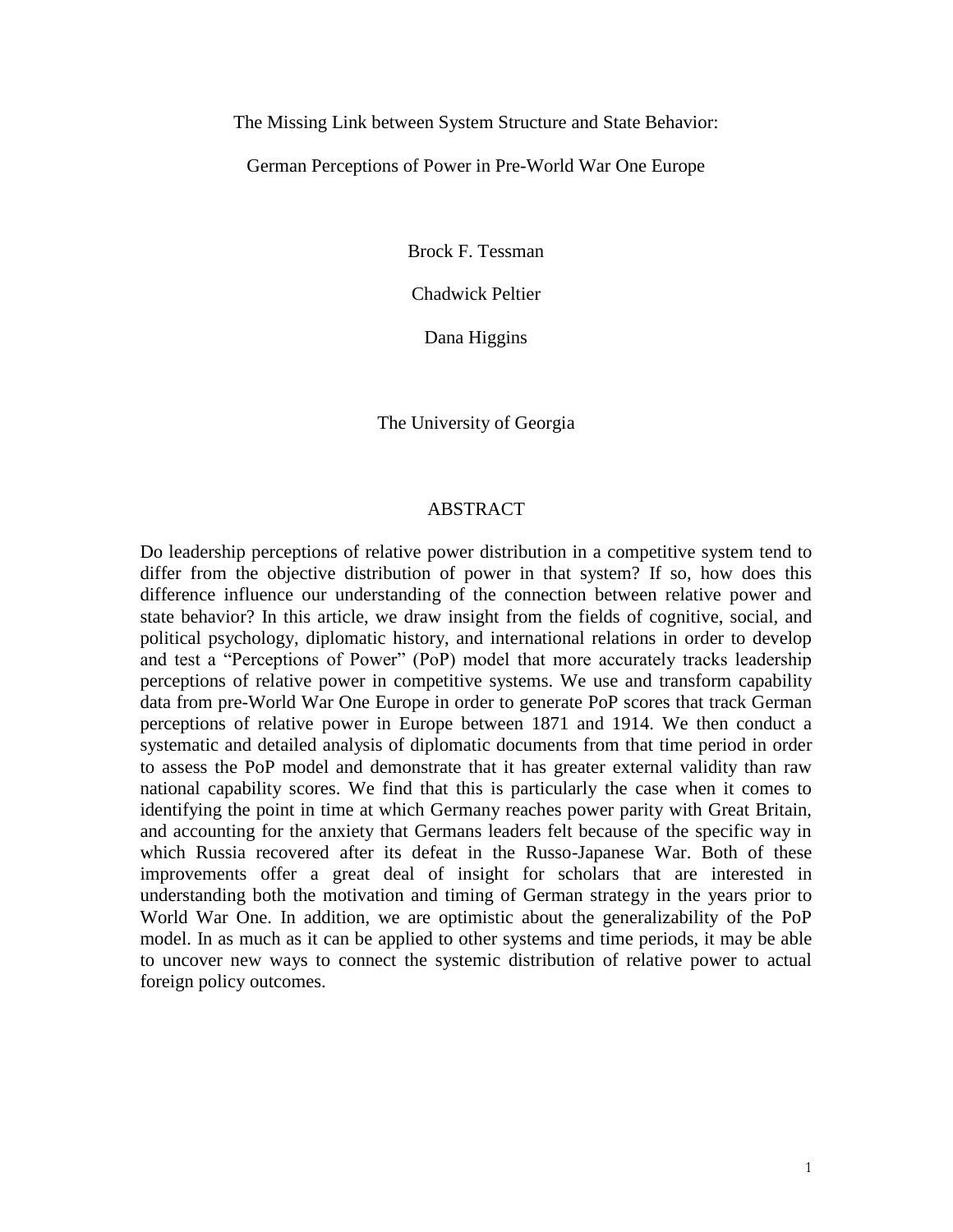### INTRODUCTION

A great tradition of international relations scholarship links the global distribution of power with various international outcomes. Research in this area assumes that national leaders react, either automatically or intentionally, to specific power balances or trends by pursuing various foreign policy strategies such as balancing, bandwagoning, or even armed conflict (Levy, 1987; Schweller, 1994; Waltz, 1979). Empirical testing in this area requires the analyst to identify relative power trends for pertinent actors and then uncover any correlation that might exist between certain trends and strategies. The literature largely ignores, however, the process by which leaders develop perceptions about their country's relative standing in the international system. Instead, it generally accepts that foreign policy strategies originate from an objective awareness of relative power balances and trends. As Aaron Friedberg (1988: 8) argues, "The intervening mechanisms of perception, analysis, and decision are usually overlooked or their outcomes are considered to be preordained."

In this article, we address the gap between system structure and foreign policy behavior by using insight from cognitive, social, and political psychology, diplomatic history, and international relations in order to develop and test a "Perceptions of Power" (PoP) model that more accurately tracks leadership perceptions of relative power in the international system. We use and transform capability data from pre-World War One Europe in order to generate PoP scores that track German perceptions of relative power in Europe between 1871 and 1914. We then conduct a systematic and detailed analysis of diplomatic documents from that time period to assess the PoP model and demonstrate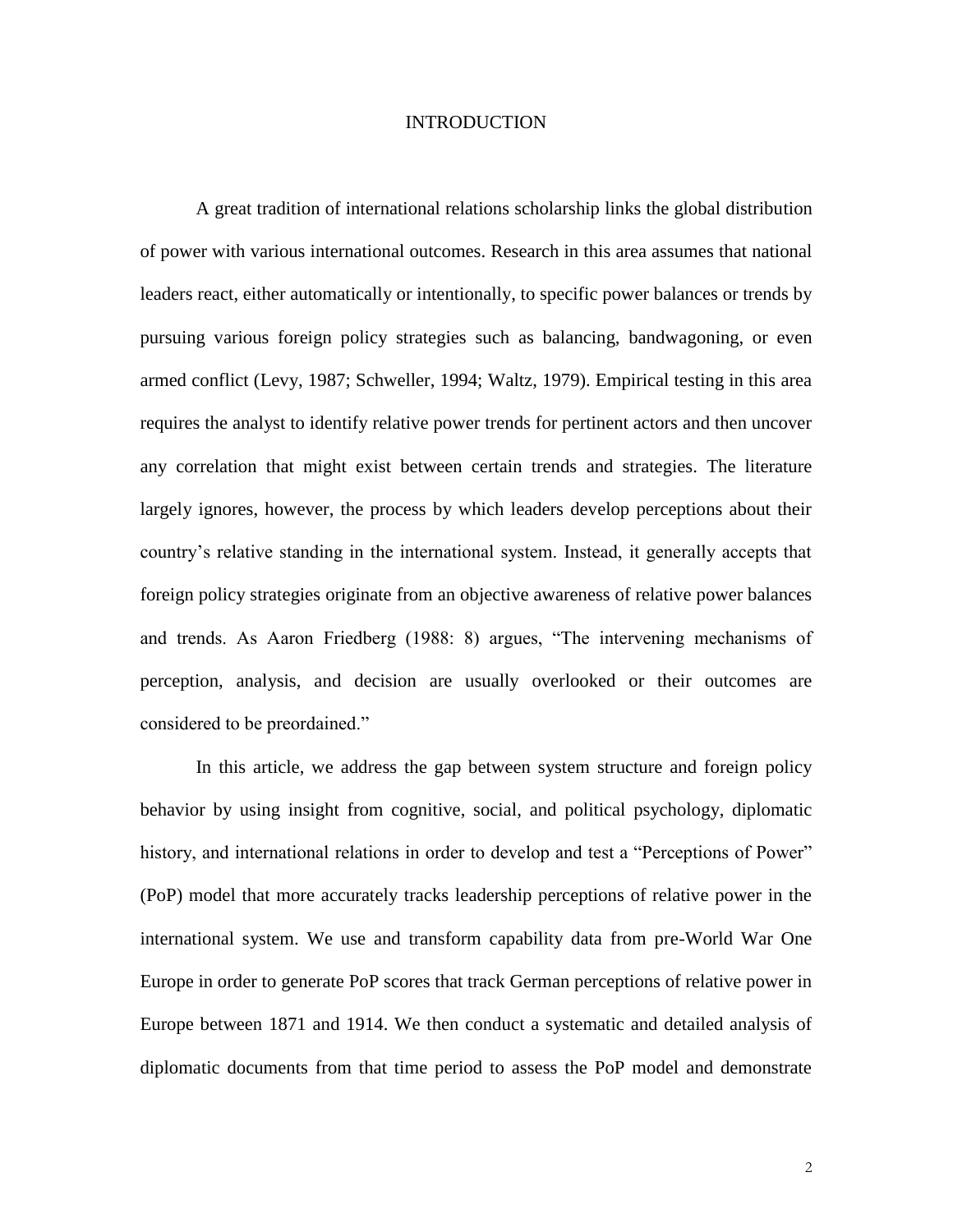that it has greater external validity than raw national capability scores. We find that this is particularly the case when it comes to identifying the point in time at which Germany is estimated to achieve power parity with Great Britain, and accounting for the anxiety that Germans leaders felt because of the specific way in which Russia recovered after its defeat in the Russo-Japanese War. Both of these improvements offer a great deal of insight for scholars that are interested in understanding both the motivation and timing of German strategy in the years prior to World War One. In particular, we find evidence in support of those scholars that interpret Germany's strategic calculus as best interpreted through the lens of preventive war and a shrinking window of opportunity vis-à-vis its rapidly ascending Russian rival. This interpretation runs counter to more traditional emphases on either a supposed power transition between Germany and Great Britain, or miscalculations associated with the July Crisis. We are also optimistic about the generalizability of the PoP model. In as much as it can be applied to other systems and time periods, it may be able to uncover new ways to connect the systemic distribution of relative power to actual foreign policy outcomes.

Indeed, we argue that the Perceptions of Power (PoP) model completes the connection between objective shifts in global power, leadership awareness and understanding of those shifts, and resulting foreign policy decisions. The PoP model treats perceptions as a "missing link" between power and behavior. In this paper, we use the PoP model as a way to connect "long-term changes in the distribution of power with short-term perceptual explanations of the onset of war" (Wohlforth, 1987: 381). In doing do, we build upon important work that addresses learning and analogical reasoning in international relations (Khong 1992).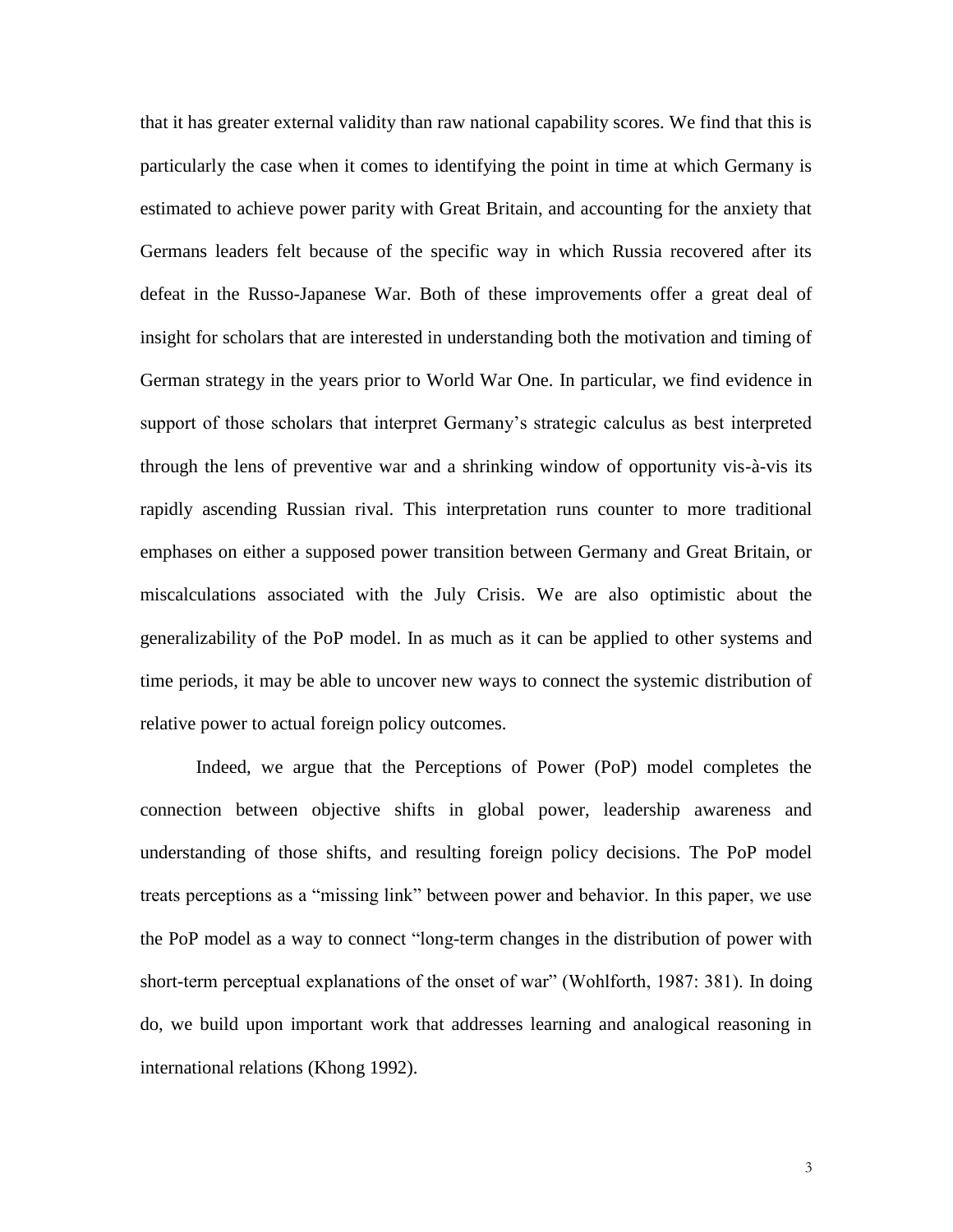The PoP model is based on three elements that are central to our understanding of leadership perceptions: cognitive anchoring and adjustment, framing effects, and reassessment after major internal or external crises. By transforming raw scores into PoP scores, we are able to account for the role of major crises as anchoring events, the search for cognitive consistency in adjusting to new information, the different ways in which leaders adapt to relative gains and losses, and the likelihood that leaders will update assessments of their own power more frequently than they update their assessments of other countries.

The rest of this article is designed to elaborate on the theoretical foundations, methodology, and application of the Perceptions of Power model. In the next section, we address the theoretical foundations of the PoP model by discussing literature on anchoring effects, cognitive consistency, prospect theory, and war termination as they relate to the construction of the PoP model. The second section outlines the specific coding rules and methods that are used in order to transform raw capability data into PoP scores. The third section presents PoP scores that track German leadership perceptions of relative power in Europe between 1871 and 1914. The external validity of the PoP model is tested by comparing estimated PoP scores to perceptions of power that are highlighted by evidence from primary historical documents. While we do not expect PoP scores to perfectly match the perceptual evidence we find in the historical documents, we argue that the PoP scores track perceptions more accurately than raw national capability scores. We conclude with a few ideas about future research and applications of the PoP model.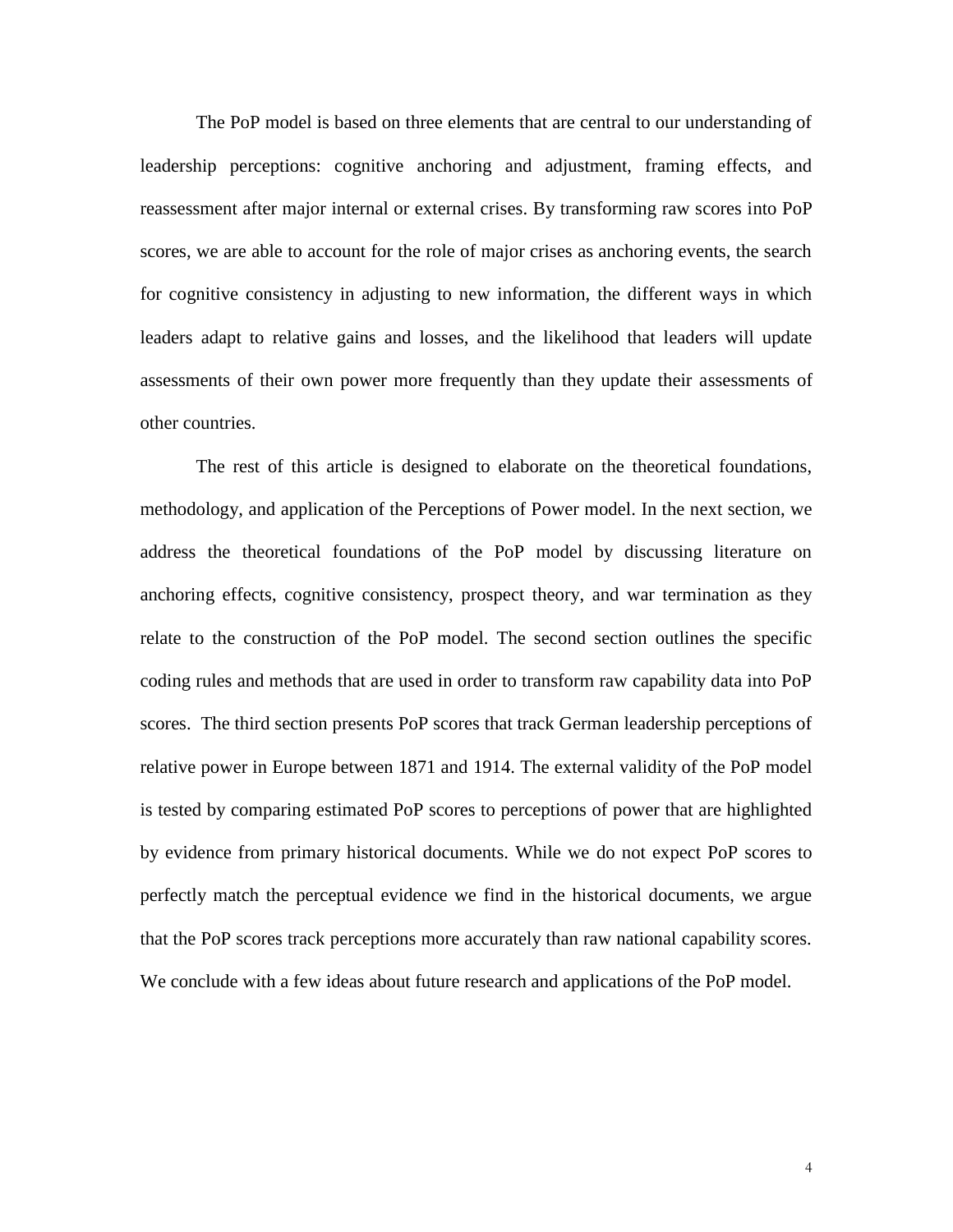# THEORETICAL FOUNDATIONS

At the core of the PoP model is the assumption that leadership perceptions of relative power in a competitive system will be influenced heavily by the tendency to maximize cognitive consistency and the minimize cognitive dissonance. While decisionmakers continually reassess their own power and that of others, overall *perceptions* of power are remarkably stable over time, changing primarily by moments of trauma and crisis. This will be the case when it comes to self-perception and perceptions of other key states in the system. If they are severe enough, new crises will force decision-makers to completely reevaluate their relative power and that of others. In this situation, the resulting perceptual change can be severe and nonlinear. Furthermore, we can deduce from the logic of framing effects that positive and negative feedback – drastic or otherwise – will be assimilated differently. Relative power gains from a previous status quo will be renormalized more quickly and easily than losses. Moreover, leaders will make larger and more frequent adjustments to perceptions of their own country's power than they will to their perceptions of others. By synthesizing the processes of anchoring, cognitive consistency, and framing, we can begin to build the theoretical foundations necessary to formally model leadership perceptions of power.

#### **Reluctance to Abandon Initial Perceptions**

"They who are in the sinking scale do not easily come off from the habitual prejudices of superior wealth, or power … They who are in the rising scale do not immediately feel their strength" (Viscount Henry St. John Bolingbroke, 1809).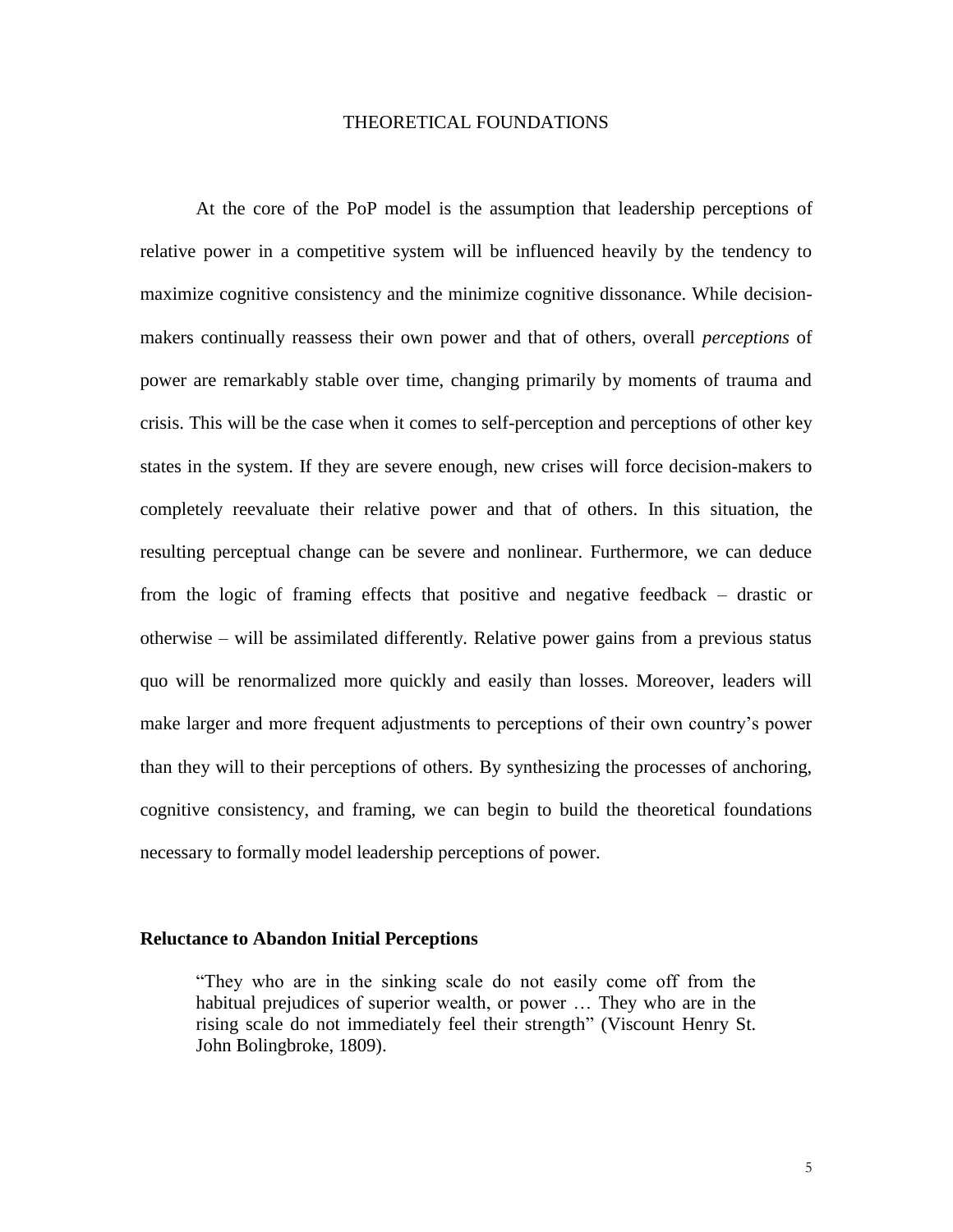The concept of anchoring emerged as psychologists observed impaired judgment when individuals faced a suggested answer, even if implausible or irrelevant, prior to estimating a certain value in an experiment. This suggestion came to be known as an anchor, weighing the estimated value towards the suggestion much like the anchor of a ship prevents it from drifting away. The anchoring effect is relevant in multiple contexts, ranging from attitudes about the likelihood of nuclear war to estimations of personal ability (Cervone and Peake, 1986; Plous, 1989; Wegener et al., 2010). In accordance with literature regarding self-affirmation, initial decisions also function as anchors for reevaluations of the same question over time (Epley and Gilovich, 2010).

Generally, decision-makers are not motivated to update their initial perceptions: they ignore discrepant information and make perceptual changes only in incremental fashion. (Epley and Gilovich, 2006; Jacowitz and Kahneman, 1995; Mussweiler and Strack, 2004; Plous, 1989; Tversky and Kahneman, 1974). Laboratory experiments and other related research address the cognitive process behind such effects: participants first analyze a suggested value – known as the anchor -- for validity; upon finding it inaccurate, they adjust its value until it seems plausible (Blakenship et al., 2008; Epley, 2004; Quattrone, 1982; Wilson et al., 1996). The result is insufficient adjustment, an estimate of the target value that is in the extreme of the range of plausible values (Epley and Gilovich, 2006; Mussweiler & Strack, 2001; Quattrone, 1982; Quattrone et al., 1981; Tversky and Kahneman, 1974). State leaders fall victim to this same bias in calculating their own status and the power level of others in their system.

The search for cognitive consistency results in the "strong tendency for people to see what they expect to see and to assimilate incoming information to pre-existing

6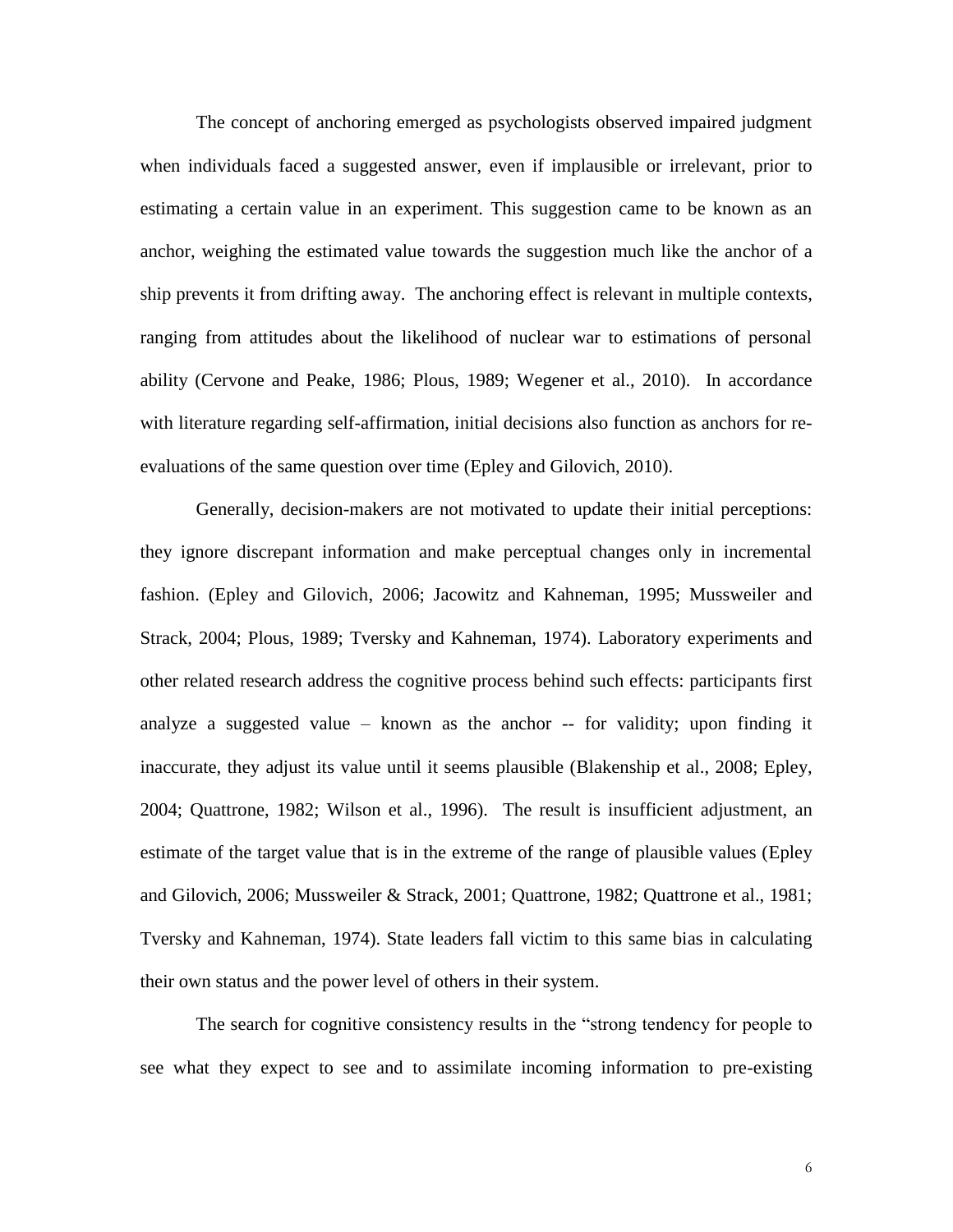images" (Jervis, 1979: 117). This provides the starting point for our connection of anchoring, adjustment, and perceptions of power: "The stability of policy is increased because perceptions are slow to change … actors will proceed longer down blind alleys before they realize that their basic assumptions need revision" (Jervis, 1979: 191). While Jervis (1979) is writing here about the stability of policy, his theory applies to perceptions of power as well. Leaders hold on to established views of power relations rather than significantly updating their perceptions. When they do update, it is often insufficient relative to actual differences in material capabilities (Epley and Gilovich, 2006). Additionally, decision-makers will seek out and emphasize information that confirms what they already know. In the case of power assessment, this could mean leaders will pay more attention to subsets of information, such as naval power or economic stability, that confirm their beliefs rather than other assessments that would require further adjustment. When participants in experiments are asked to estimate the target value, they "rely primarily on easily accessible knowledge" (Higgins, 1996; Mussweiler, 2001; Strack and Mussweiler, 1997; Wyer & Srull, 1989).This results in a new "target" estimate that is very similar to the anchor and further away from the true value of the question at hand.

Anchoring and cognitive consistency can be applied to our understanding of how leaders evaluate relative power levels over time. After an initial image is formed, competing indicators of power are discredited, increasing the image's inertia and the amount of unambiguous feedback necessary to change it (Bruner, 1957). The process of evaluating new capability indicators, which are numerous and uncertain in nature, requires high-elaborative thinking. With high-elaborative thinking, the anchoring effect is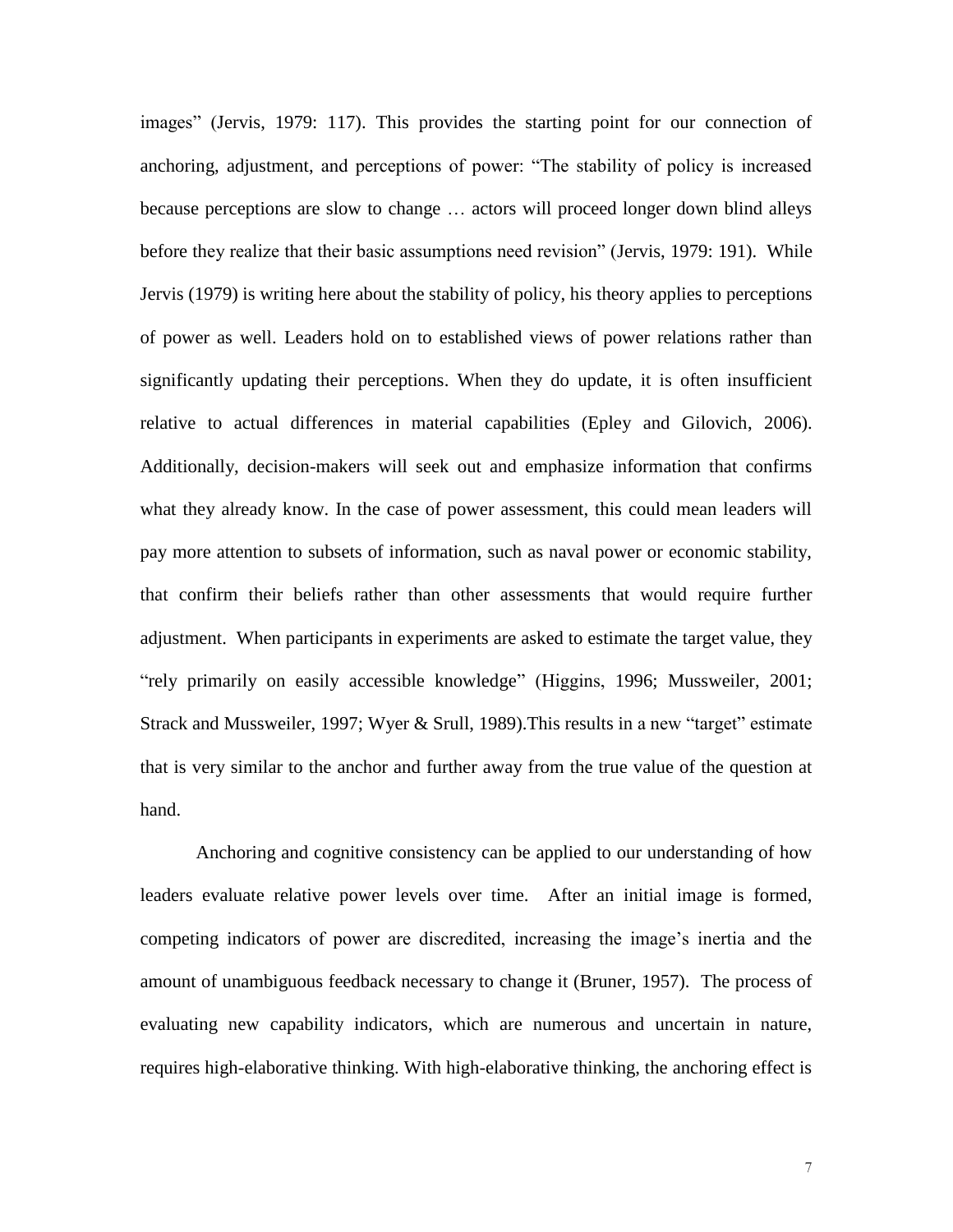far more persistent, resistant to challenges, and influential over future behavior (Blakenship et al., 2008; Wegener et al., 2010). In context of power assessment, the original perception of a state's relative power will be quite resilient, even in the face of discrepant information or challenges from others.

Additionally, this new wave of literature concludes there is a difference between self-assessment and estimations of others:

"We spend considerably more time stewing over our own strengths and shortcomings than those of our peers. In addition, self-representations tend to be both affectively important to the self … highly complex factors that promote accessibility … [and based on] a greater database of information" (Kruger, 1999: 223).

In other words, people self-analyze far more than they consider others and have much more information about themselves to process than they do for others. This results in more frequent and more reliable updating. Likewise, state leaders have a wide range of capability data regarding their own state, but only limited intelligence and estimates of others; moreover, they will place greater importance on self-assessment than on assessments of others. In relative power assessment, one would expect leaders to update self-perceptions more frequently and significantly than their perceptions of other states.

A multitude of other factors such as expertise, assessment difficulty, and credibility all influence the extent to which the anchor value influences subsequent perceptions. Research evaluating decisions made by professional realtors and experienced judges suggests that the anchoring effect is relevant "not only among the general population, who are considered to be naïve with respect to the domain in question, but also among experts, who might have been expected to know better" (Sailors and Heyman, 2011: 1037). Though we might expect state leaders and their intelligence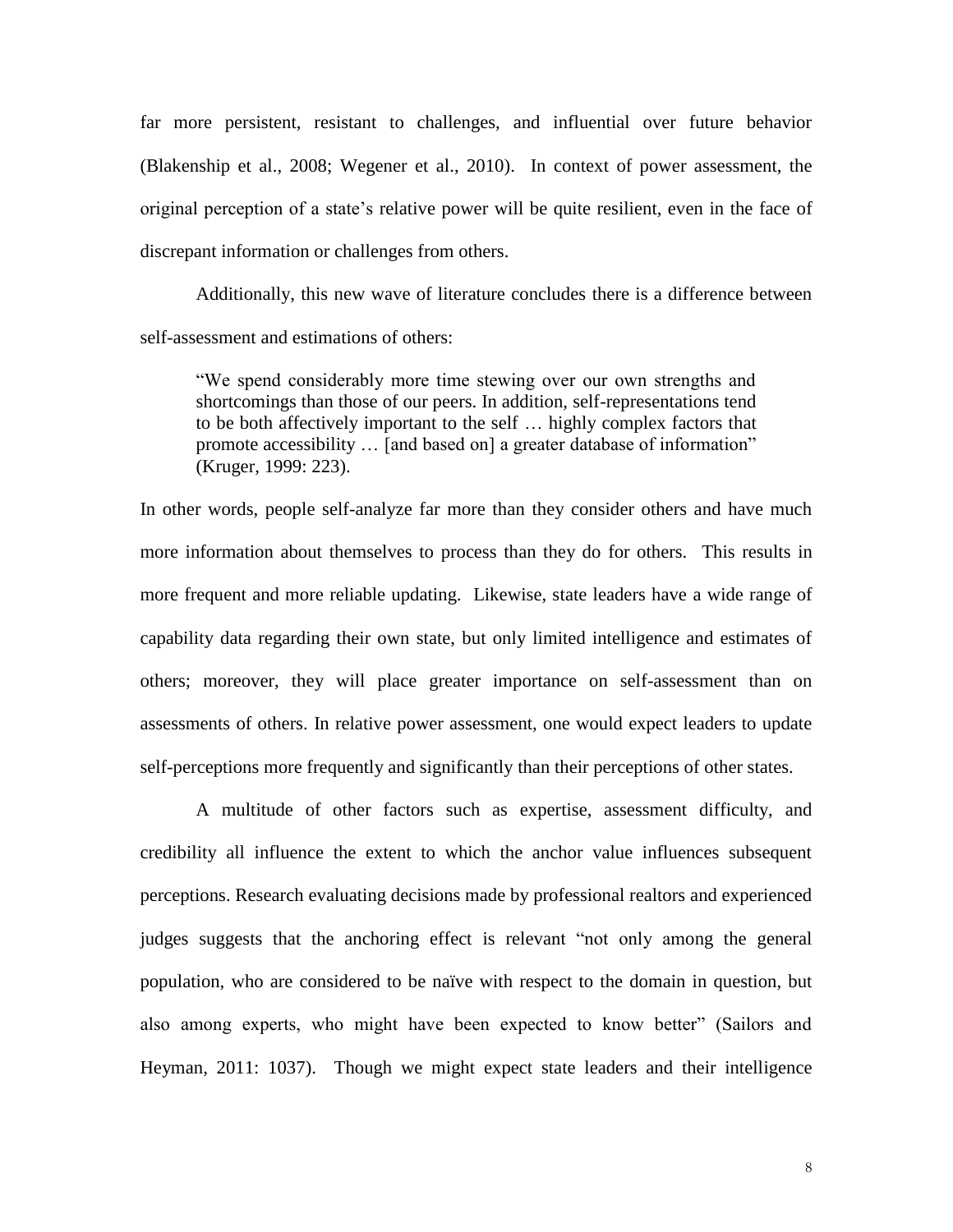sources to have more expertise in making power calculations, they would fall victim to the same biases as the average person. Counter-intuitively, assessments that are considered more difficult by the participant invoke greater overconfidence in the final decision (Block and Harper, 1991). Because relative power assessments are notoriously difficult for state leaders, we expect that they will be exceedingly confident in their estimations. As a result, that estimation will serve as a very strong anchor in subsequent years (Janiszewski and Uy, 2008; Wegener et al., 2010).

# **Breaking through Anchored Beliefs**

Anchoring is a pervasive bias in how people make decisions and judgments, which is only broken through an extreme event. Because "all but the most unambiguous feedback will be seen as confirming," leadership perceptions of national power will normally change incrementally, relying heavily on the anchor (Jervis, 1976: 261). In order for those entrenched ideas to be suddenly and decisively cast away, countries have to suffer through a traumatic national event that highlights the failure of old calculations. In other words, "Most national leaders will not examine their prejudices and stereotypes until they are shaken and shattered into doing so" (Stoessinger, 1990: 194; Allison and Zekilow, 1999). Robert Jervis (1976: 308) adds that, "Greater change will result when discrepant info arrives in a large batch than when it is considered bit by bit." In other words, if new information requires only small adjustments from previous beliefs, the anchor will bias decisions; however, if a "large batch" of discrepant information arrives, this requires a complete reassessment of previous beliefs and the discard of the previous anchor.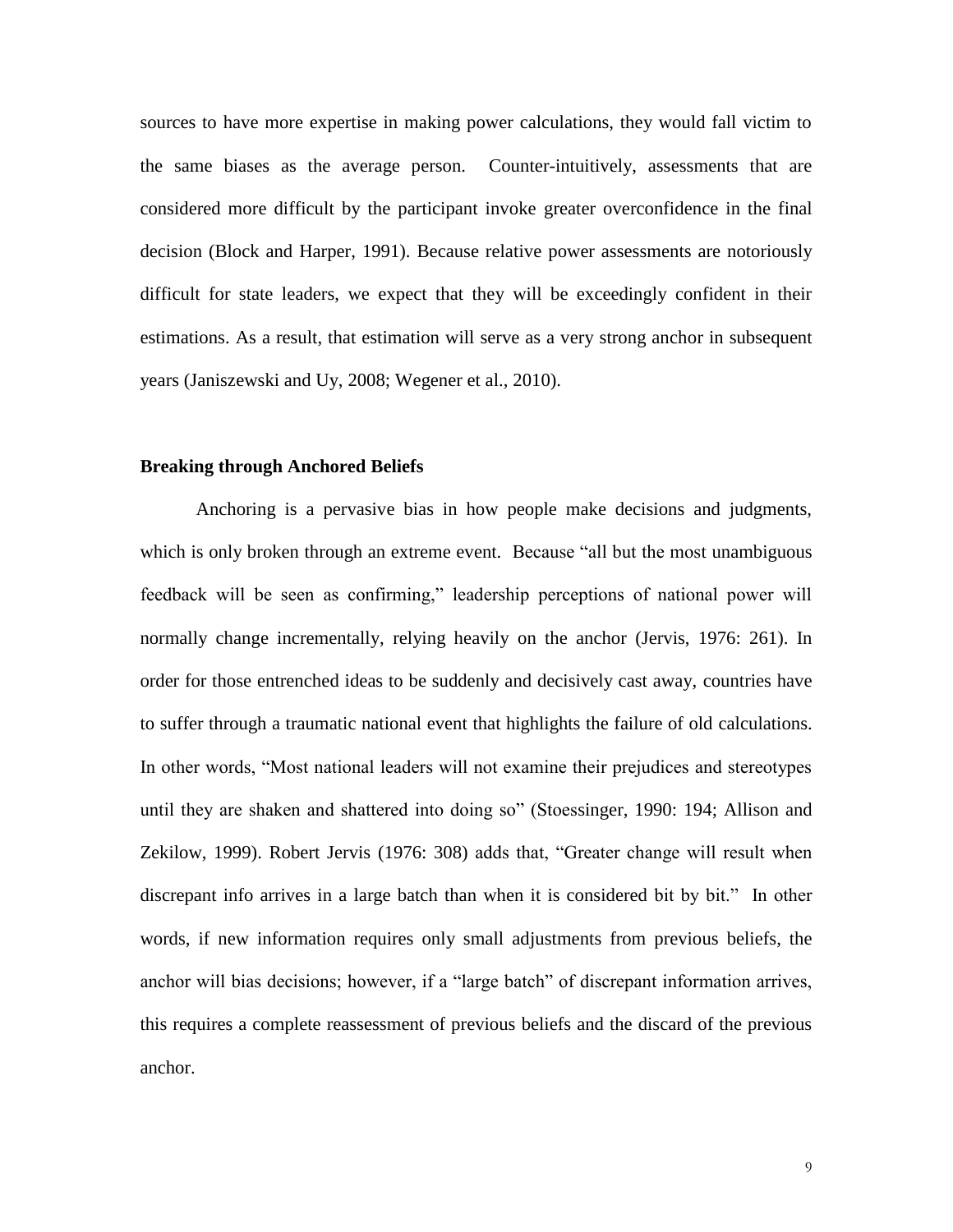An indisputable aspect of conflict is that each side learns more about themselves and the other party through interaction. Slantchev (2003: 621) argues, "if war results from disagreement about relative strength, then it ends when opponents learn enough about each other" (Blainey, 1973; Gilpin, 1981). Generally, the winner of the conflict would be perceived as relatively stronger in the aftermath while the loser would be perceived as relatively weaker. Herschleifer (1991: 197) finds that "in many though not all conflictual contexts, the relatively less well-endowed side improves its position compared with its better- endowed rival." More broadly, weaker states can benefit from initiating conflict with stronger states under certain circumstances (Slantchev, 2003: 622). If the weaker side emerges victorious, we assume that other system members would adjust their perceptions of its relative power. For example, Russia's loss to Japan in the Russo-Japanese War generated a profound shift in perceptions of Russia's military power. German leaders, who had been stressing Russia's strength in internal reports prior to the end of the conflict, became "uniformly dismissive for Russia power" after its defeat at the hands of the Japanese, with newly-appointed Secretary of State Alfred von Kiderlen-Wachter asserting that "Russia knows that she stands no chance in war against us" (Ropponen, 1976: 122).

While decision-makers were previously able to ignore discrepant information or minimize changes from an initial image, major crises force decision-makers to form new anchors and estimations of power. Of all the traumatic events that can befall a country and its leadership, large-scale war is most likely to cause leaders to engage in a total reassessment of national power. The occurrence of a war not only breaks the lasting influence of prior beliefs of power and security, but the outcome also affects the new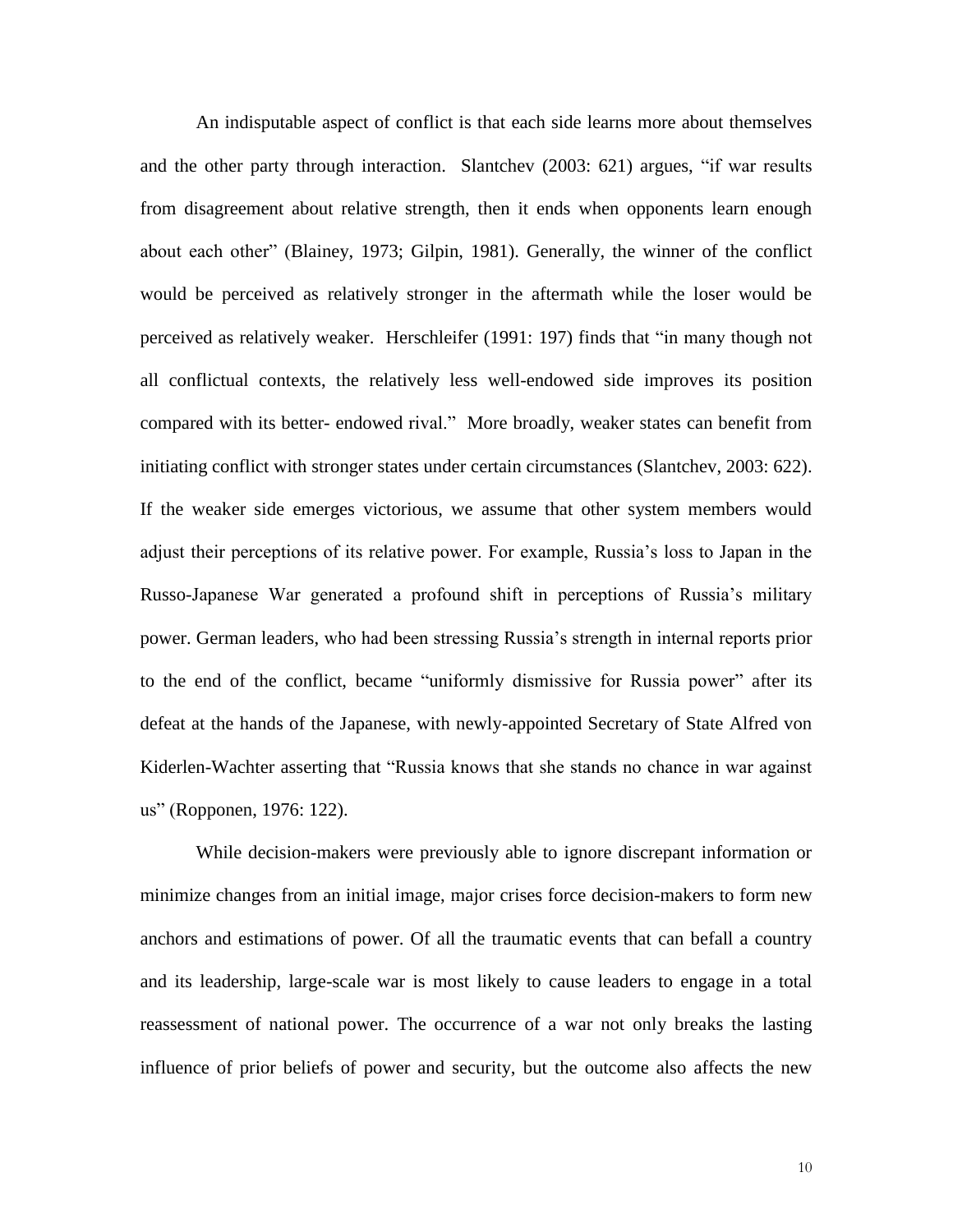perceptions that replace them, the new anchor that is set afterwards. Whether intentionally shared or not, an important aspect of military conflict is the exchange of information about disputants. Additionally, we argue that the outcome of the war biases how other states perceive each disputant's power status for an extended period of time once the conflict has concluded.

### **Good News and Bad News**

"We rapidly, if not effortlessly, adjust to good fortune and any improvement in our lives…neither individuals nor nations are so accepting of losses, however. We remain unhappy, unreconciled, and often bitter for a prolonged period" (Jervis, 1992: 200)

We know that people are more willing to accept information that confirms their existing beliefs and will discredit or discard information that would require further adjustment. Here we also assume that people will on average have more positive existing beliefs about themselves and will therefore be more willing to accept good news that confirms those positive beliefs than bad news that would require a downward adjustment in their self-assessment. Cognitive consistency contributes to this effect through a desire to "reflect the hypothesis that the reality would be positive" (Peeters, 2006: 461). In terms of power assessment, leaders may be more willing to accept information indicating an improvement in relative power, but less willing to adapt to data that suggests relative decline. Assuming that leaders have a pre-existing belief about their status, good news would confirm or improve that status, while bad news would indicate a lower status.

Both cognitive psychologists and neuroscientists have explored the differences in how people process good news and bad news as part of a growing research program on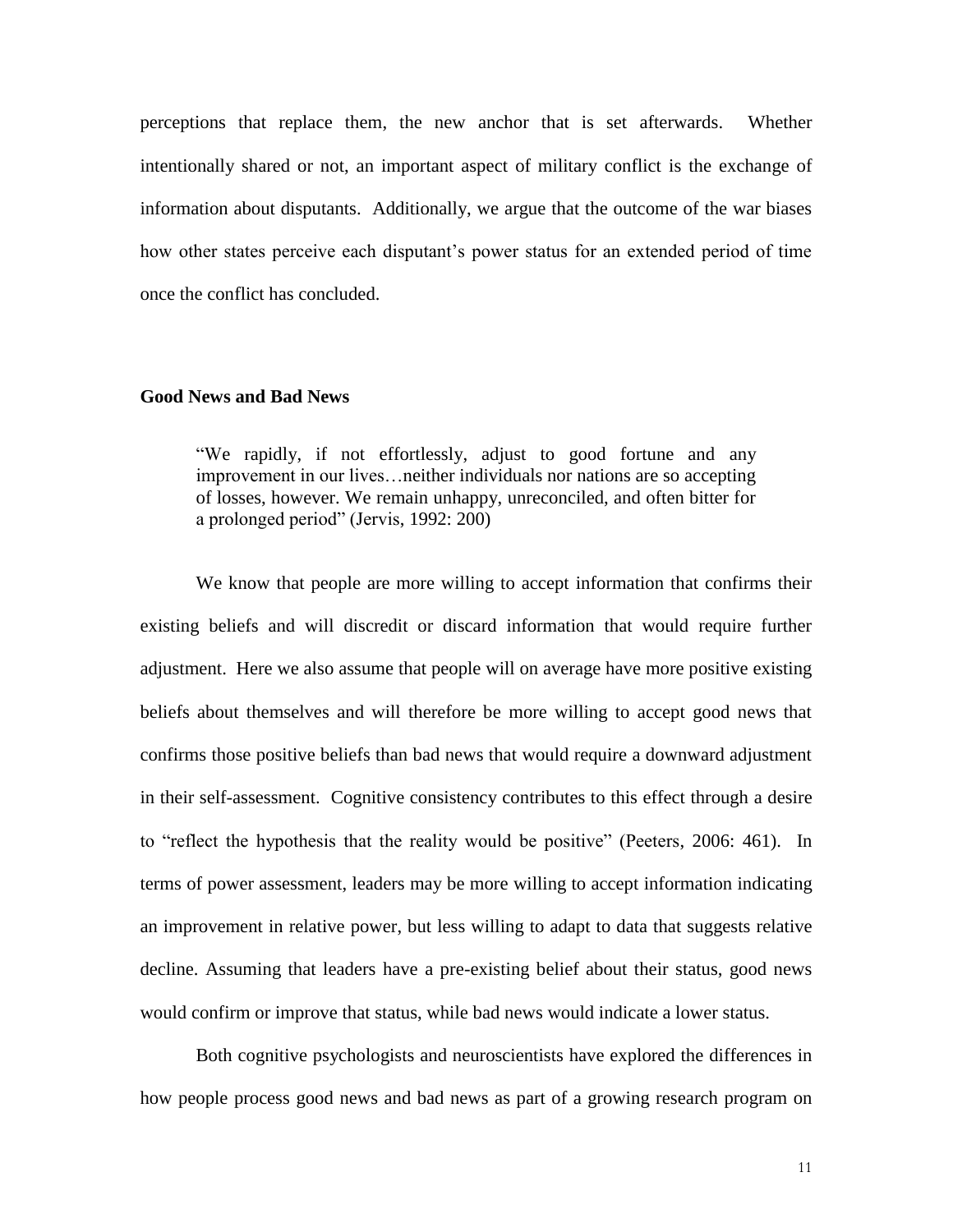prospect theory. This research has found that even if the news is objectively the same, portraying it positively – good news – or negatively – bad news – makes a difference in how people make decisions. In its most simplistic understanding, framing is "the process through which individuals or groups make sense of their external environment. Packets of incoming information pass through various cognitive, affective, and/or social filters to produce a 'perception' of the outside world" (Boettcher, 2004: 333). Information presented and perceived in a positive manner is processed differently than information that is presented and perceived in a negative manner. This difference leads to distinct judgments and behavioral responses. The good news is processed as a gain, while the bad news is processed as a loss. When graphing value functions of these changes, the result is "concave within the domain of gains and convex within the domain of losses…it demonstrates that the value function is significantly steeper with regard to losses than to gains" (Nincic, 1997: 98). For state leaders, one "unit" of relative decline will hurt more than one unit of relative growth. The loss they experience from the bad news will hurt, an experience they will avoid if possible by relying on information that instead confirms the pre-existing beliefs, the good news.

Some existing work in international relations combines power relations with the concept of framing. Berejikian (1997) incorporates power into his explanation of trade policy within the European Community. Jack Levy (1992: 286) explains the consequences of a positive or negative frame in context of state power: "A state which perceives itself to be in a deteriorating situation might be willing to take excessively risky actions in order to maintain the status quo against further deterioration." This behavior indicates a lack of acceptance of the negative news and an extreme willingness to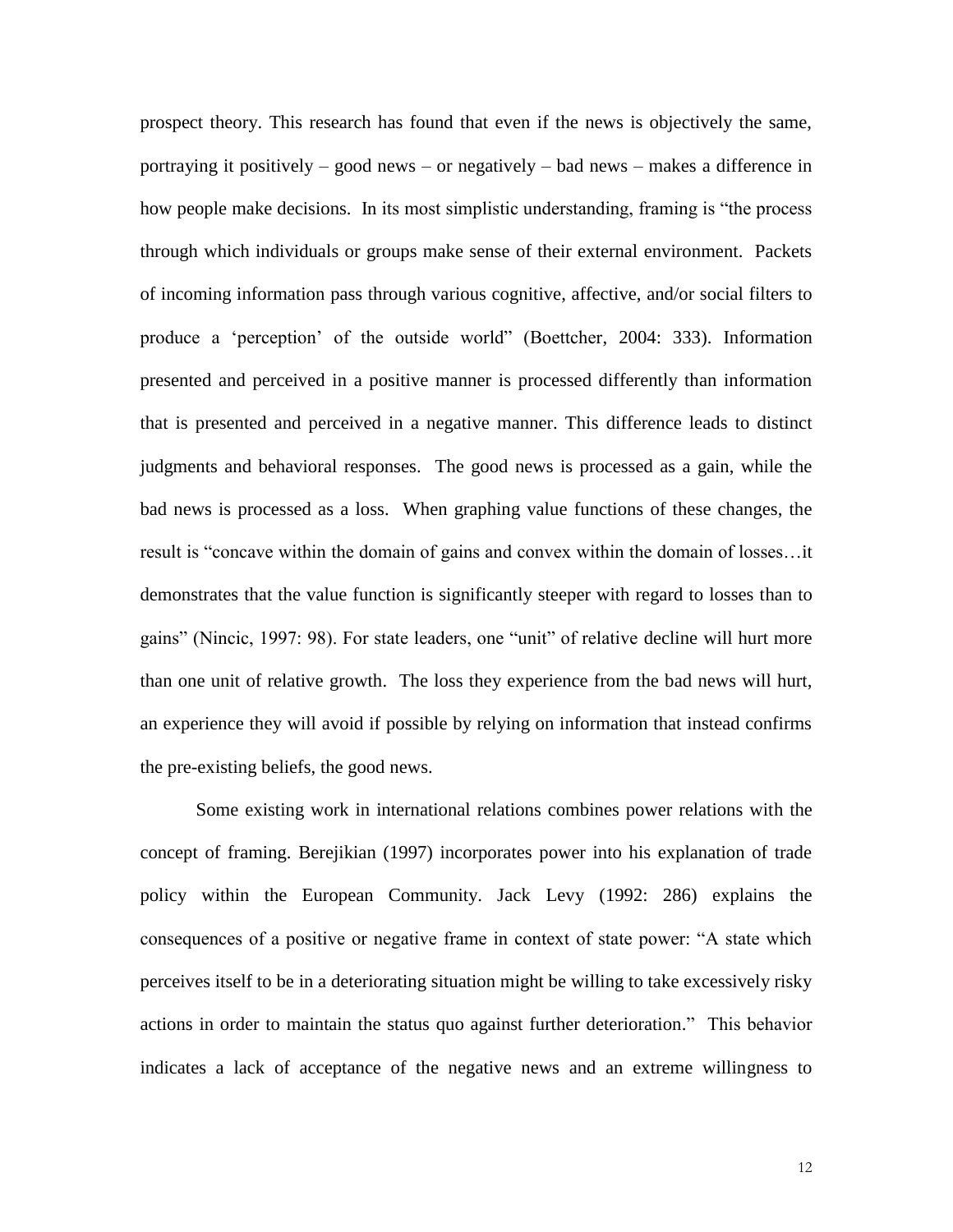disprove or change the assessment, even by making risky choices. In terms of power calculations, this translates to a leader's reluctance to accept a lower power status even to the point of discrediting accurate information.

Most importantly for this analysis, the concept of framing has been used to explain the way that individuals adjust to incoming positive and negative information. Individuals are said to begin at a reference point, which "may serve as a perceptual 'anchor'; new information is then adjusted in relationship to the anchor" (Stein, 1993: 216). This new information requires adjustments to the reference point on the part of the individual, a process known as renormalization. When comparing positive news and negative news, research finds that "Outcomes that fall below the reference point may be discounted, whereas outcomes above the reference point may be overvalued" (Boettcher, 2004: 333). Because adjustment is quicker and easier for gains than losses (Jervis, 1992; Stein, 1993), a state leader faced with estimates of a reduction in relative power compared to last year's reference point may further discount the new information. Conversely, a leader presented with an assessment of growth over the previous year would overweight it in future estimates.

In the following section, we present a formalized method for transforming raw capability scores into Perception of Power (PoP) scores that is based on insight from multiple disciplines regarding the way in which individuals perceive the world around them. We identify four elements that drive the transformation process: reassessment in the aftermath of crisis, the anchoring effect of that reassessment, the maintenance of cognitive consistency, and the influence of framing on adjustments.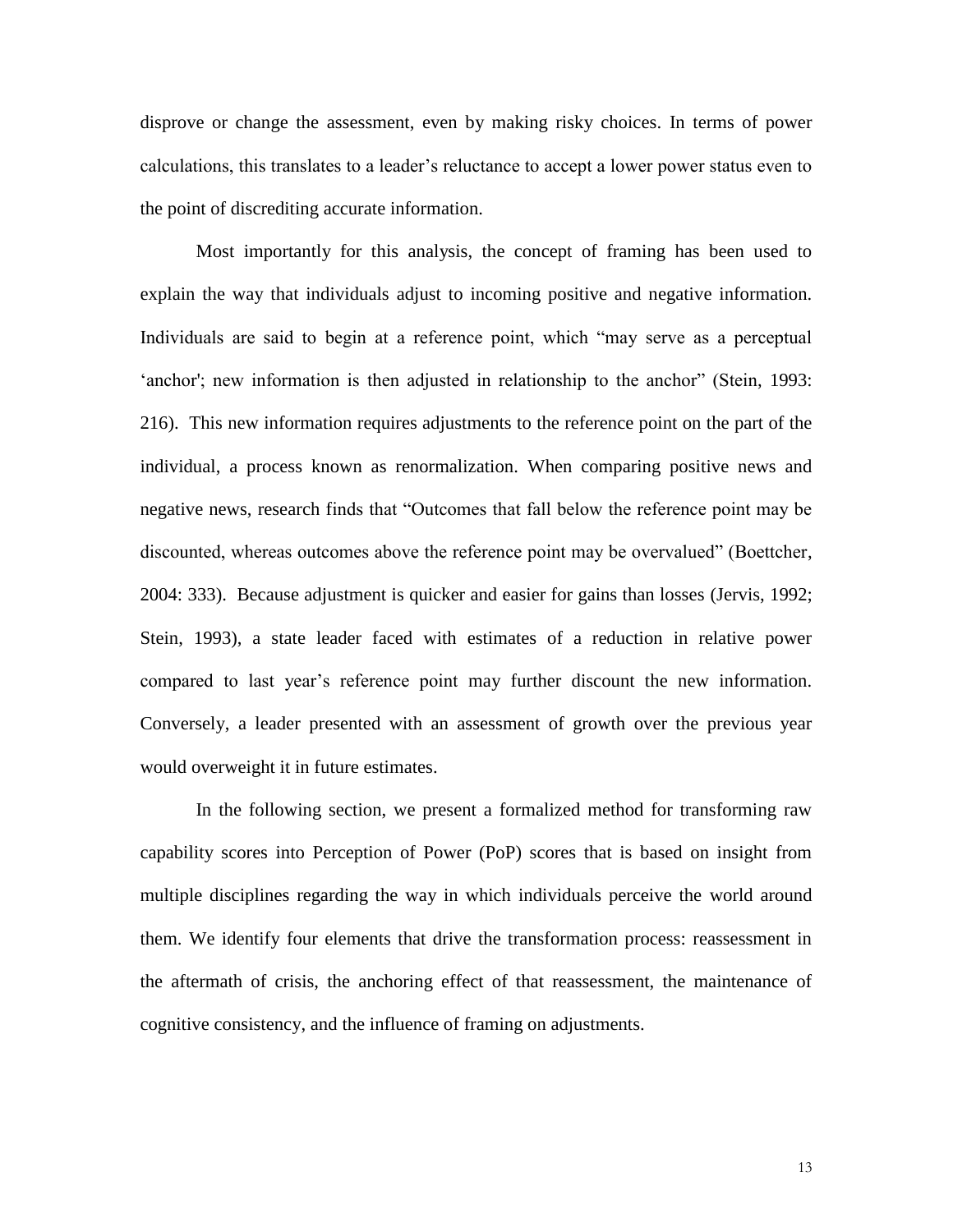### BUILDING THE PoP MODEL

Given the theoretical foundations outlined above, we now turn our attention to the construction of a "Perceptions of Power" model. The scope and data used in this analysis are artifacts of our decision to focus on perceptions in pre-World War One Germany. The PoP model can be directly applied in a new context should other research be directed toward a different temporal range or competitive system, or if a different measure of power is used. The method for transforming raw power data into PoP scores, however, would remain identical to that outlined below.

# **Scope**

The temporal range of this analysis is 1871 to 1914. There are three primary reasons that this time period was chosen as an initial test of the Perceptions of Power model: First, the time span is commonly understood as a distinct era in modern European relations, beginning with German unification and the Franco-Prussian War and ending with the onset of World War One. Second, the period in question is not only distinct, it is also undeniably important because it culminates in a war of unprecedented size and consequence. As a result, there is a large amount of existing research that addresses both the relative power dynamics and the perceptions of key leaders of the time. The third reason that we select the 1871-1914 period is related to the way in which the concept of "power" is operationalized in this paper. We rely on the Correlates of War Project's Composite Indicator of National Capabilities (CINC), which is comprised of variables such as total population, iron and steel production, and military personnel. While these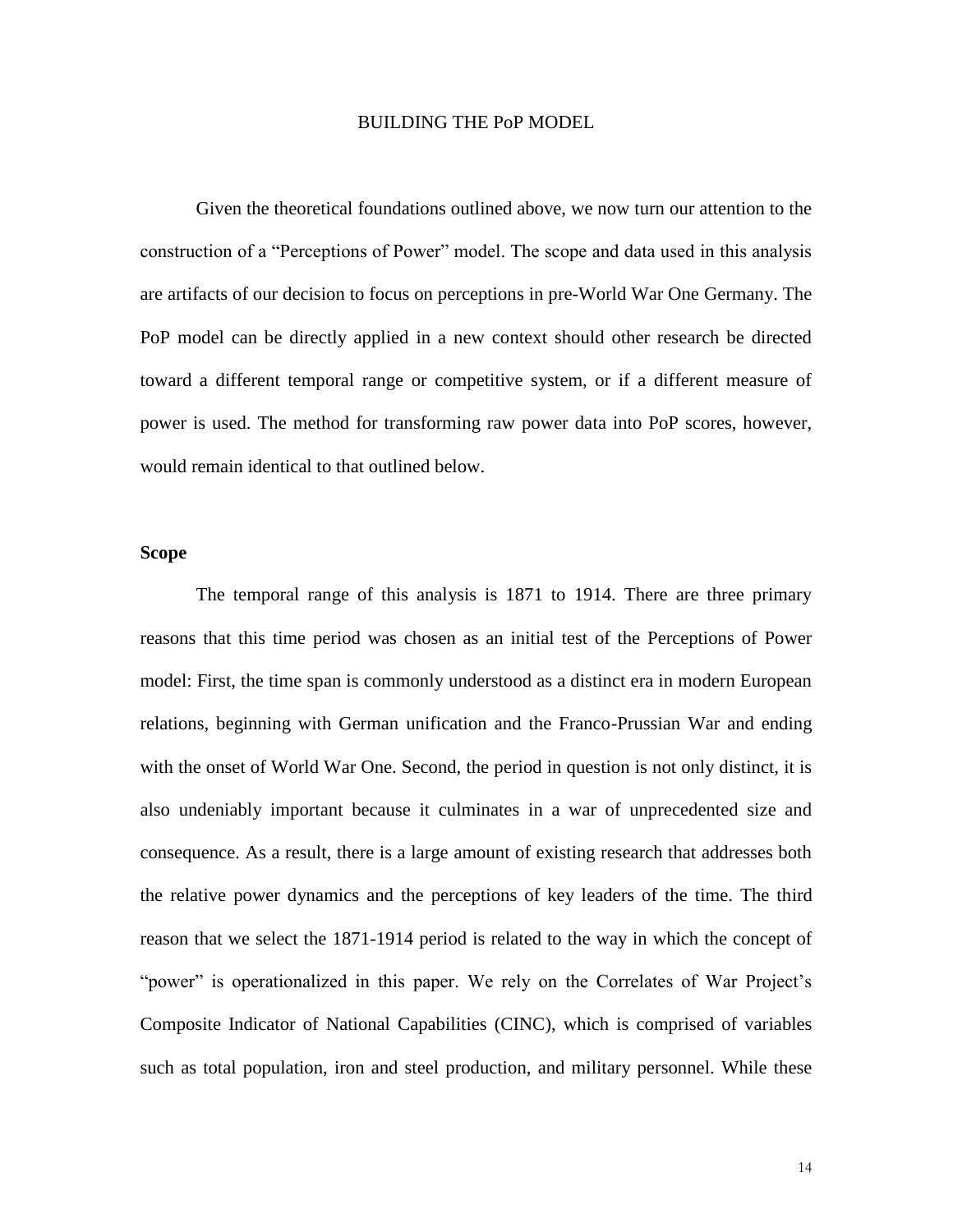factors may be relatively uncorrelated with what is perceived as power in the current international system, the technological and military imperatives of the 1871-1914 era likely mean that the CINC data more closely resemble the types of measures that leaders would focus on when estimating the distribution of power.

Within the 44-year range covered in this analysis, we define a competitive system by considering Germany's primary European competitors during the 1871-1914 period. More specifically, we include European states that are defined by the Correlates of War Project as major powers for at least half of the years covered in the analysis (Singer and Small, 1982). These two criteria generate a six-state system that, in addition to Germany itself, includes Great Britain, France, Austria-Hungary, Italy, and Russia. While non-European major powers like the United States and minor European powers like Belgium were surely subject to power assessment by German leaders, the six-state system defined here includes Germany's chief rivals and the primary belligerents at the outset of World War One. Our unit of analysis is the country-year, and our dataset includes 264 observations (44 for each of the six system members).

## **Data**

### *Relative Power*

There are obvious difficulties associated with an attempt to quantify "power" in international relations or to separate power from other concepts like influence and role. (Deutsch, 1959; Doran and Parsons, 1980; Sweeney, 1999; Tellis et al., 2000). We simultaneously acknowledge and sidestep this debate because our focus here is not on the most appropriate method for the operationalization or measurement of power. Instead,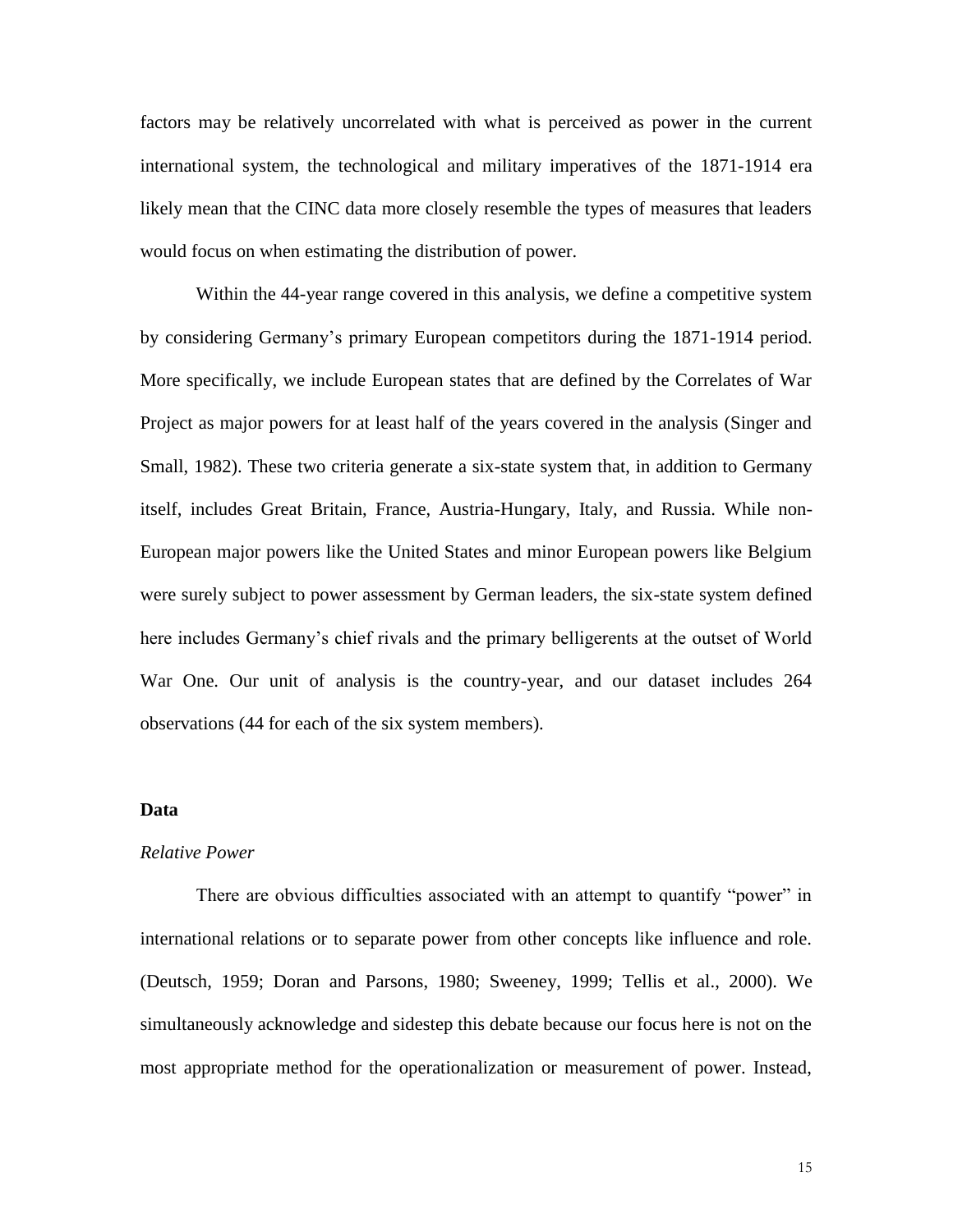our goal is to develop a better way to account for the way in which national leaders perceive their own relative power and that of other states that they compete against. In other words, we are less interested in the external validity of our power measure than we are the way in which raw relative power scores are effectively transformed in order to account for leadership perceptions. In fact, the PoP model is presented as a tool that can be used by scholars regardless of the earlier decisions that they have made about the conceptualization, operationalization, and measurement of relative power.

As mentioned in the previous section, this analysis relies upon a definition of power that is based on material capabilities that are particularly relevant to the time period we address. We use annual observations from the Correlates of War Project's Composite Indicator of National Material Capabilities (CINC) dataset. Because the focus here is on the relationship between the material capabilities of each of the actors in a competitive system, the raw CINC scores are translated into a relative CINC score by determining each state's system share for every one of the six variables included in the CINC dataset. The system shares for the six variables are averaged, giving equal weight to each type of capability. The average system share translates into an overall relative capability score that can be assigned annually to each system member. Table 1 includes high, low, and average national capability scores for each country in this analysis between the years of 1871 and 1914.

#### [INSERT TABLE 1 ABOUT HERE]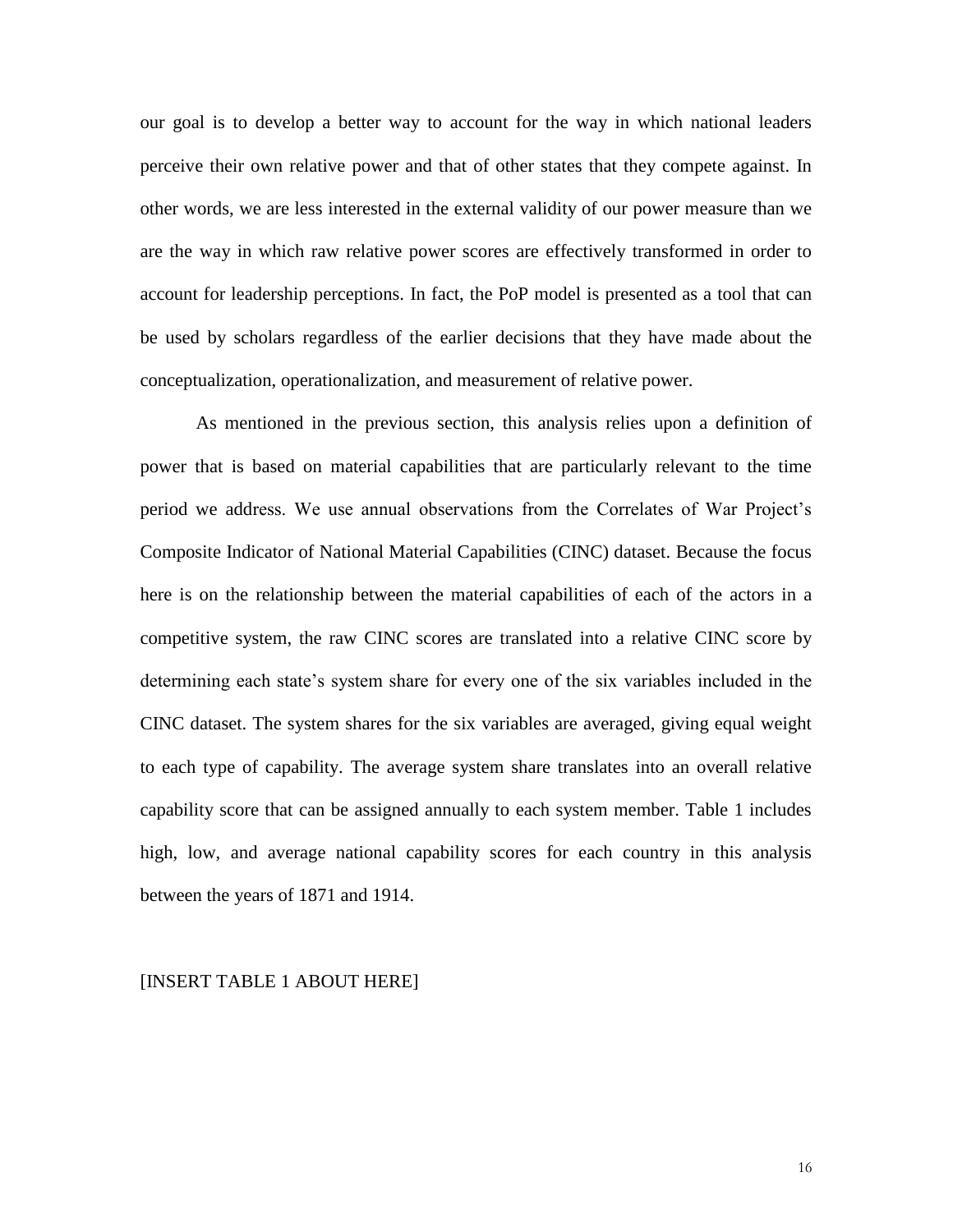# *Regime Transitions*

In addition to annual relative capability data for system members, the dataset also includes information about domestic political regimes, their durability, and points of significant regime transition. We treat regime transition as an important form of internal change that is likely to cause leaders from other states to engage in a reassessment of the transitioning country's material capabilities. Following the coding rules established by the Polity IV Project, we define regime transition as a substantive change from one regime to another (Marshall et al., 2010). Drastic forms of transition can occur if the state disintegrates, there is a collapse of state authority, a new state is created, or if the state is transformed territorially. More common forms of regime transition occur when there is an abrupt and significant move toward democracy or autocracy within the state.

The Polity data rank countries annually with scores from "10" to "-10," with a high score representing the deepest, most stable form of democracy and a low score representing entrenched autocracy. According to the Polity IV coding mechanism, a substantive regime transition is defined by a score change of three or more from one year to another. In this analysis, countries are said to experience internal change during the year of regime transition, and this provokes a new assessment of their relative capabilities in the following year. Table 2 lists the internal changes that occur for the countries covered in this study between the years 1871 and 1914.

#### [INSERT TABLE 2 ABOUT HERE]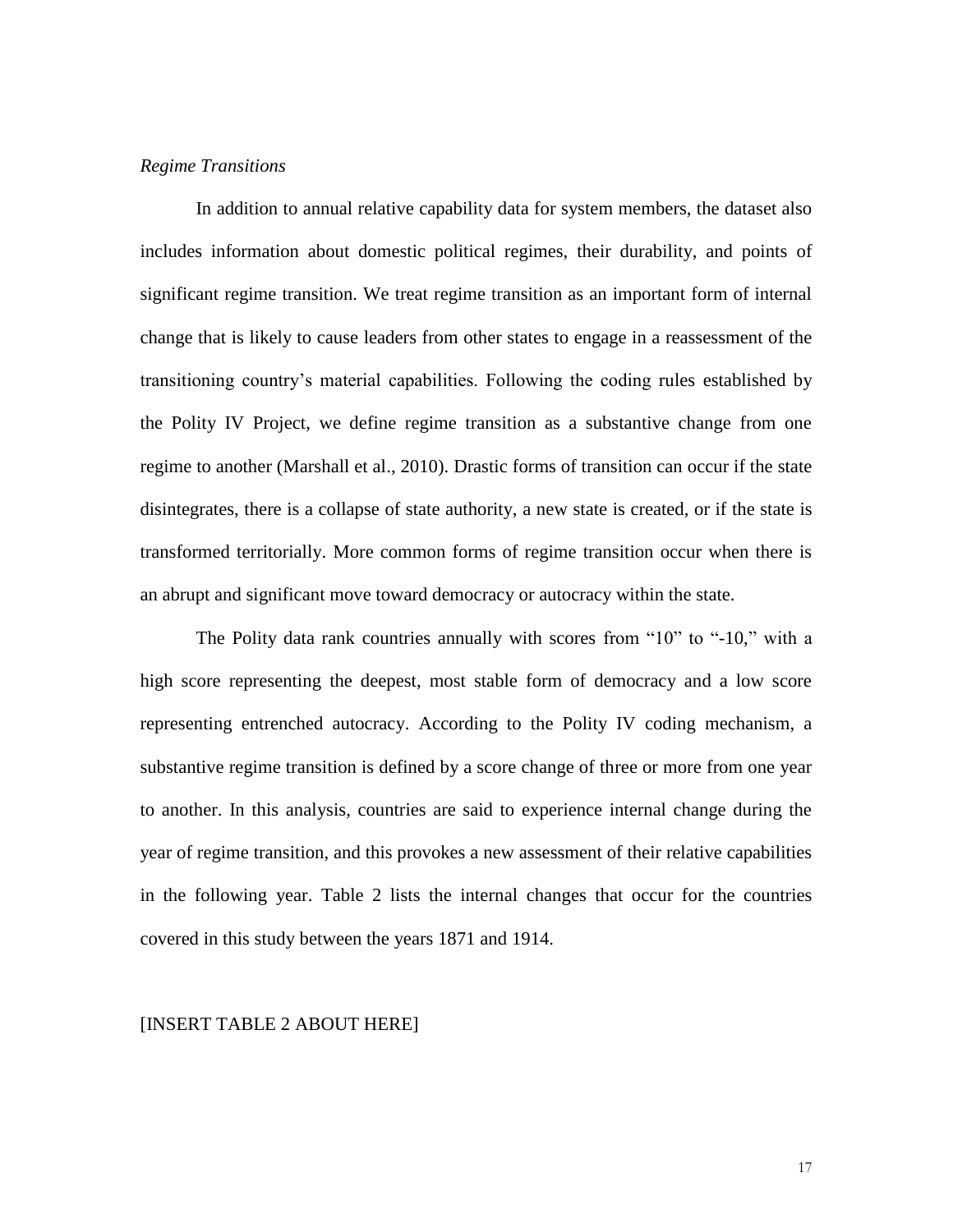Note that there are no examples of state collapse or the kind of major territorial alterations for system members during this time period. The regime transitions included in this analysis represent the emergence of new political institutions, radical electoral reversals, limited revolutions, and the ascension of new autocratic leaders. While these events fall short of the more drastic forms of regime transition, the Polity IV Project treats them as significant indicators of internal change with the affected countries and, based on our theoretical assumptions, they are likely to generate new assessments by other states in the competitive system.

# *Interstate Conflict*

Perceptions of a state's capabilities will also be heavily influenced by its performance in confrontations with other actors in the international system. During and after their involvement in high level militarized interstate disputes (MIDs), states will be scrutinized by an audience that includes both the countries that they are in conflict with, as well as other powers that are not involved in the dispute. The increased level of attention is likely to generate a reassessment of that country's relative power, with leaders addressing new capability data with a more open mind than they would during more typical years. States are also likely to reassess their own capabilities in the aftermath of high intensity conflicts. If, as Geoffrey Blainey (1973: 246) argues, "wars are essentially disagreements about power," then the outcomes of conflicts are likely to offer good information about the relative capabilities of the belligerents.

The clearest information about the relative power of belligerents will be derived from the biggest wars. Significant reassessments are much more likely to occur when

18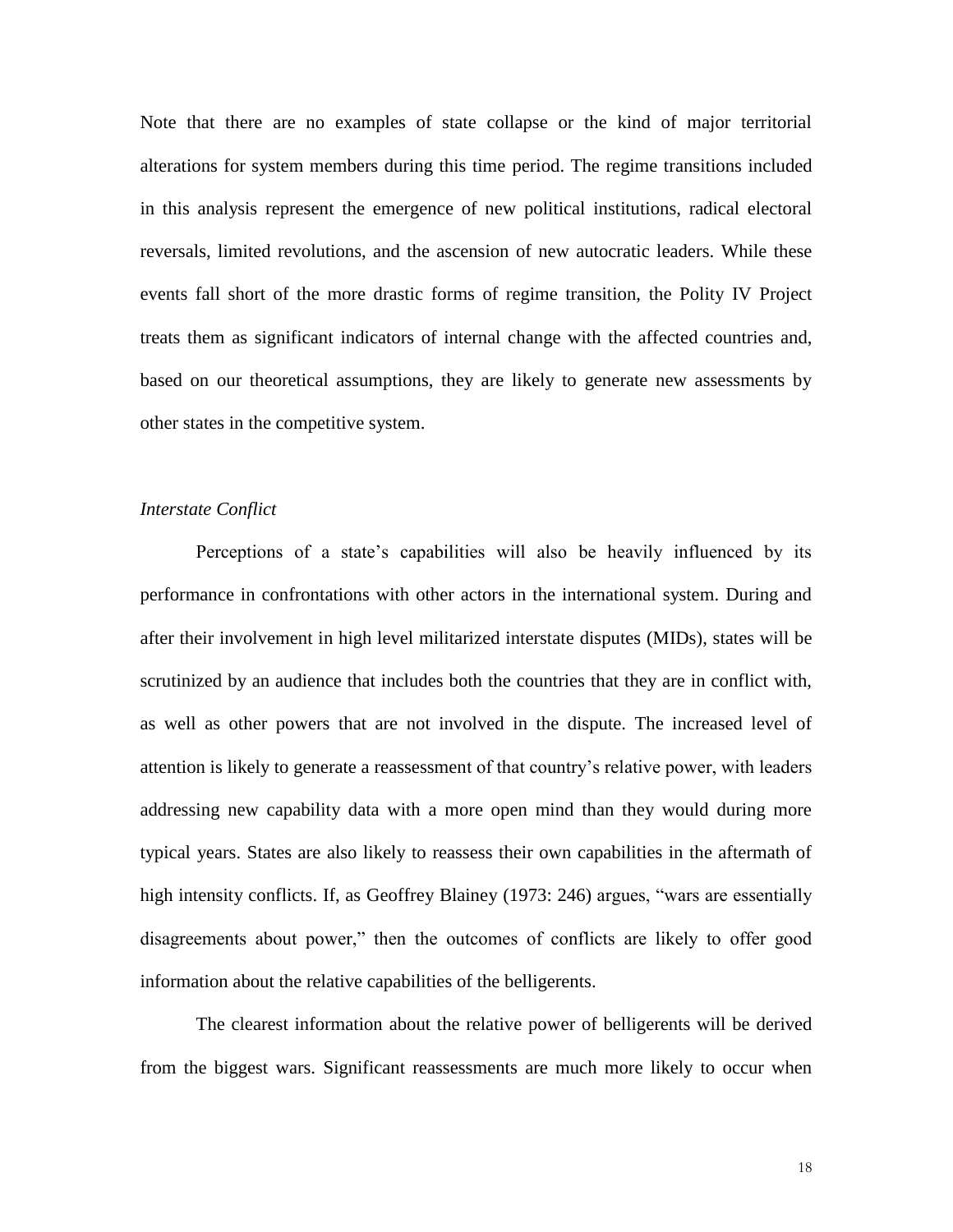major powers clash with other strong states or when the severity of the conflict is high enough to suggest that one or both sides is devoting a significant portion of its military assets to the war fighting effort. In this analysis, we focus on militarized clashes that escalated to the point of war, and which either involved another major power, led to more than 5,000 battlefield deaths for the state in question, or both. Leaders are apt to reassess their own country's military capabilities, however, even after less intense conflicts. We assume "self-reassessment" in any instance when a country engages in a militarized dispute that includes the use of armed force by themselves and another state. There is no battlefield death threshold and no major power competitor required for self-reassessment. These criteria are used to construct Table 3, which highlights three militarized disputes that led German leaders to reassess the military capabilities of another member of the European major power system and four conflicts that led to self-reassessment.

#### [INSERT TABLE 3 ABOUT HERE]

# **Method of Transformation**

After identifying the temporal scope, competitive system, and relevant variables, we transform relative capability scores into Perception of Power scores using the process outlined in the following section. Our method of transformation is based on four principles. First is the principle of reassessment after crisis, which refers to the way in which internal regime change or external conflicts cause leaders to engage in a total reassessment of the country experiencing the crisis. The second principle is the anchoring effect, which is epitomized by the search for cognitive consistency and the tendency of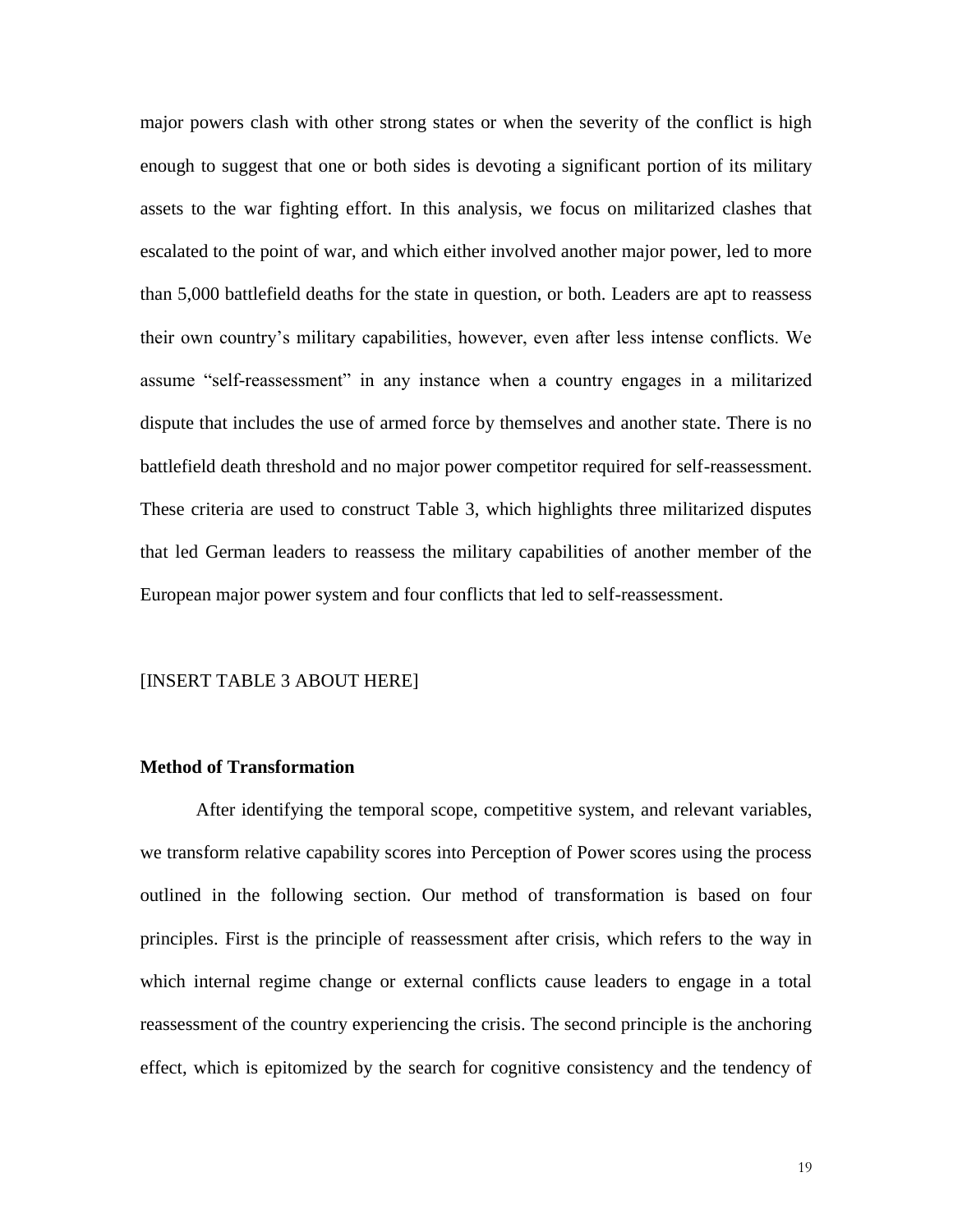perceptions to only change slowly after an initial anchoring perception is developed. Third is framing and adjustment, which refers to the different way in which leaders perceive and adjust to new information that represents relative gains compared to the way in which they adjust to information that signals relative decline. Also, adjustment occurs more frequently and significantly with respect to self-assessment than it does in assessment of others. The fourth and final principle is that of deflationary shock. Closely related to the idea of reassessment after crisis but reserved for very particular circumstances, deflationary shocks refer to the sudden and negative changes in the perceived power of countries that have suffered an unexpected loss in war against a weaker military power.

The four principles described above are used to transform raw capability scores into PoP scores, with specific elements being applied during in certain situations. In this analysis, our interest is in German perceptions of power between 1871 and 1914. Based on that perspective, each country-year can be placed in one of four categories: reassessment after crisis, adjustment to relative gains (from a German perspective), adjustment to relative losses (from a German perspective), and deflationary shock. In most years, PoP scores are calculated by using the "framing and adjustment" transformation method. This method varies slightly to account for different rates of adjustment to relative gains for Germany, relative losses for Germany, as well as relative gains and losses for other states. For countries (including Germany) that experience significant regime transitions or interstate conflicts, the PoP score for the year following the transition or conflict is calculated using a "reassessment" transformation method that allows for new capability information to completely replace old perceptions. A

20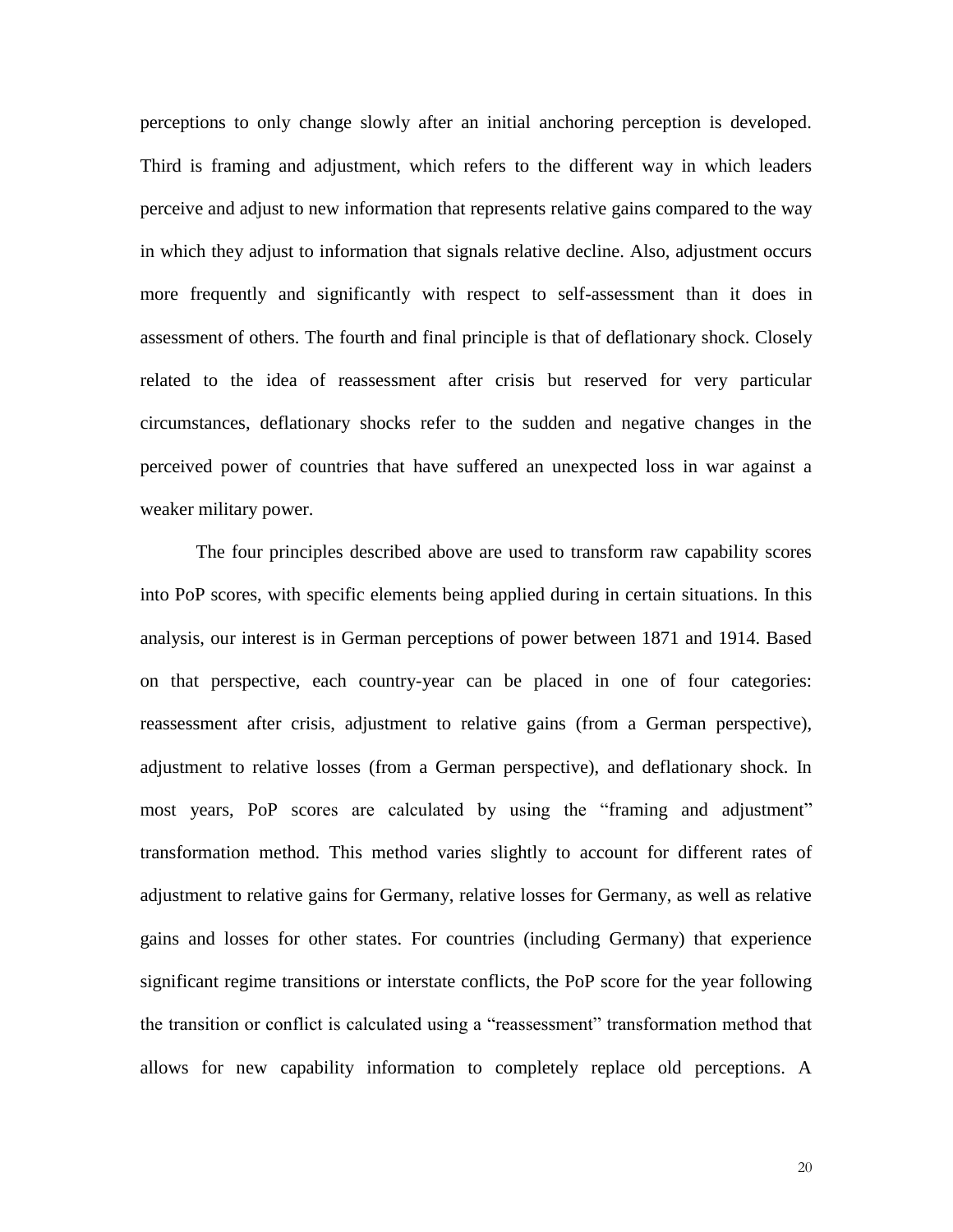"deflationary shock" method is used in years after any country (including Germany) suffers defeat in war against an enemy with inferior military capabilities.

### **The Framing and Adjustment Method**

For years that do not involve reassessment or deflationary shock, we assume that perceptual adjustments for German leaders will occur incrementally. New capability information interacts with previous perceptions of power in order to generate a current PoP score each year. In general form, the framing and adjustment method generates PoP scores in the following manner:

{Eq. 1}: 
$$
(CINCGMY_t) \ge (PoPGMY_{t-1}) \Rightarrow PoPGMY_t = \beta 1 (PoPGMY_{t-1}) + \beta 2 (CINCGMY_t)
$$
,

Where PoPG<sub>MY<sub>t</sub></sub> indicates the PoP score of Germany in the current year, PoPG<sub>MY<sub>t-1</sub></sub> represents last year's PoP score for Germany, CINCGMY*<sup>t</sup>* is the current year's relative power score generated by the CINC data, and  $\beta$ 1 and  $\beta$ 2 are coefficients that weigh current information and past perceptions as a fraction such that the sum of the two coefficients equals one. As mentioned, the rate at which new information is absorbed depends on whether the information represents a relative gain or a relative loss for German leaders. When considering their own country's relative capability, German leaders will adjust to relative gains more quickly than they adjust to relative losses. When considering the relative capabilities of other states, we assume that German leaders will adjust more quickly to losses for those states than gains for those states. More broadly, we incorporate existing research that suggests that perceptions of self will adjust more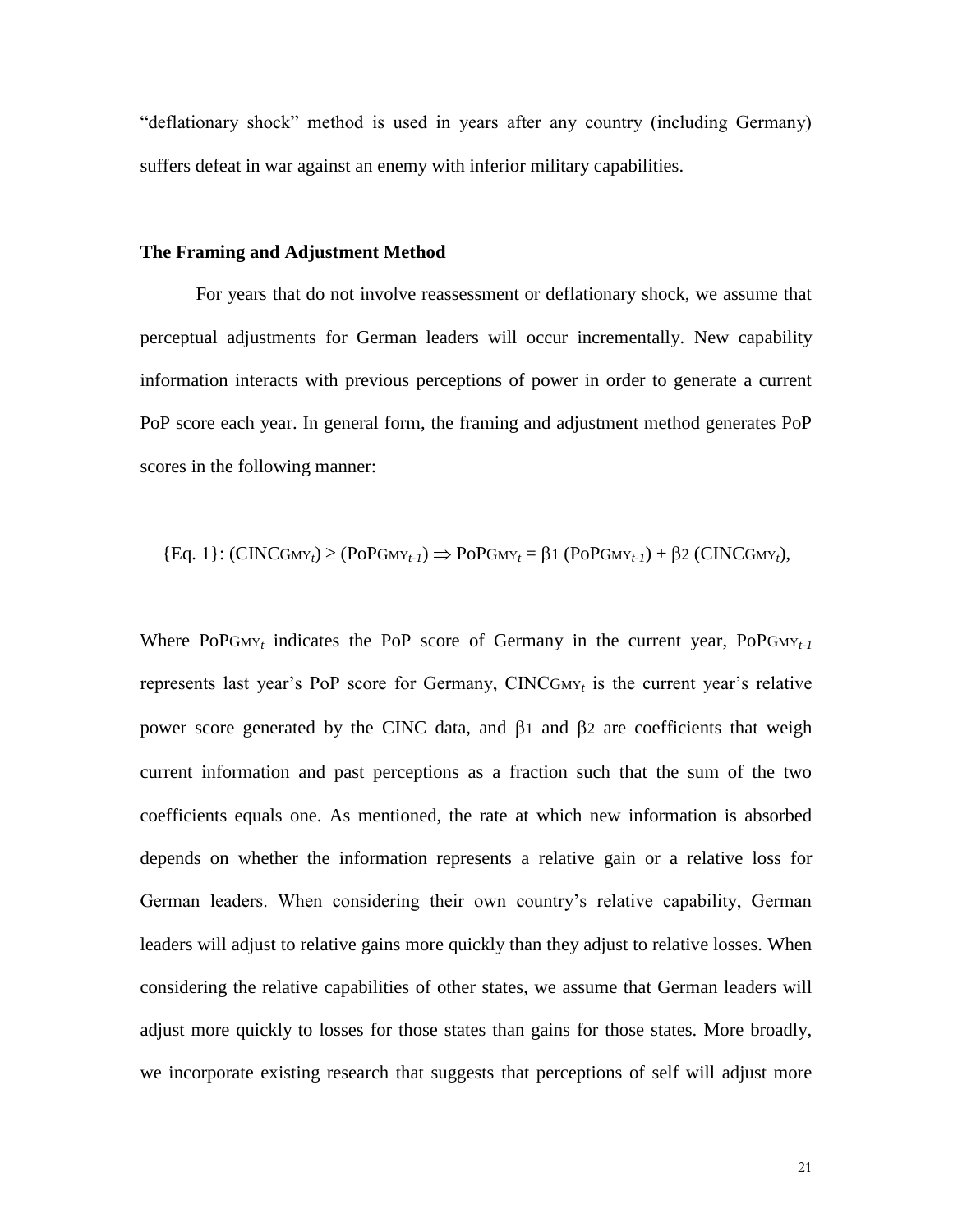rapidly than perceptions of others. In general then, we assert that the highest rate of adjustment will occur in light of German gains and the lowest rate of adjustment will occur in light of gains for other states. We assume that adjustment will occur at a "medium" rate in light of losses for Germany and other states. Although this order of adjustment rates is well supported by the existing literature, there is far less guidance available for establishing the specific numerical rate at which new information is absorbed. As a starting point, we use a point from Lopes (1985: 510), who describes the adjustment process as "qualitatively equivalent to averaging."

Taking this point quite literally, we incorporate the concept of "averaging" into the PoP model by assuming that information suggesting relative gains will be weighted equally against existing perceptions. In other words, new information indicating relative capability growth for Germany contributes to 50% of Germany's PoP score for that year. The previous year's PoP score also contributes 50% to the current year's PoP score. This can be represented in the following manner:

{Eq. 2}: 
$$
(CINCGMY_t) \ge (PoPGMY_{t-1}) \Rightarrow PoPGMY_t = 0.5 (PoPGMY_{t-1}) + 0.5 (CINCGMY_t)
$$

New information that represents relative decline for Germany, however, will be heavily discounted in the face of existing perceptions. Although there is necessarily some subjectivity involved in determining any discount rate, our standard model assumes that German leaders adapt to relative gains five times faster than they adapt to relative losses: new capability information indicating relative decline for Germany contributes 10% to the current year's PoP score for Germany, while the previous year's PoP score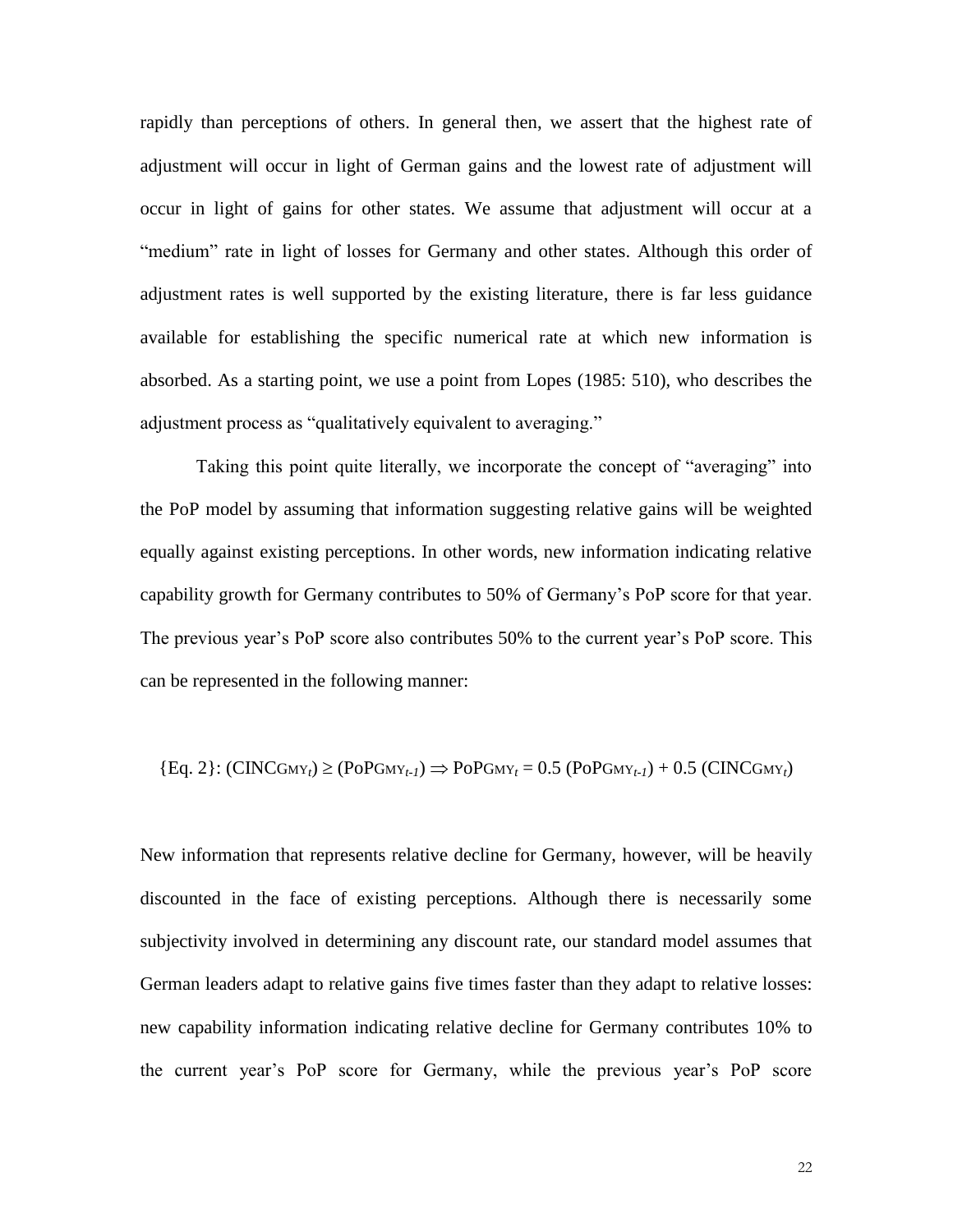contributes 90% to the new PoP score. This results in the following equation, which can be used to generate German PoP scores in years of relative decline:

{Eq. 3}: 
$$
(CINCGmy_t) < (PoPGmy_{t-1}) \Rightarrow PoPGmy_t = 0.9 (PoPGmy_{t-1}) + 0.1 (CINCGmy_t)
$$

The same logic is inverted when determining the way in which German leaders adjust to changes in the relative power of other system members. New capability information that indicates relative gains for other states vis-à-vis Germany will be heavily discounted, while relative decline for other states will be adjusted to more quickly. In addition, we assume that German leaders will generally update their perceptions of other states at a significantly slower rate than they update perceptions of their own capabilities. We strive for logical consistency by assuming that German leaders will weight new information indicating relative decline for others at a rate five times greater than they will weight information indicating relative growth. At the same time, the overall rate of adjustment is much lower, with new information about relative losses contributing only 10% toward updated PoP scores and relative gains contributing a paltry 2% toward updated PoP scores. The processes for calculating new PoP scores for other states are presented in Equations 4 and 5.

 ${Eq. 4}: (CINCort<sub>t</sub>) < (PoPort<sub>t-1</sub>) \Rightarrow PoPort<sub>t</sub> = 0.9 (PoPort<sub>t-1</sub>) + 0.1 (CINCort<sub>t</sub>)$  ${Eq. 5}: (CINCort<sub>t</sub>) \ge (PoPort<sub>t-1</sub>) \Rightarrow PoPort<sub>t</sub> = 0.98 (PoPort<sub>t-1</sub>) + 0.02 (CINCort<sub>t</sub>)$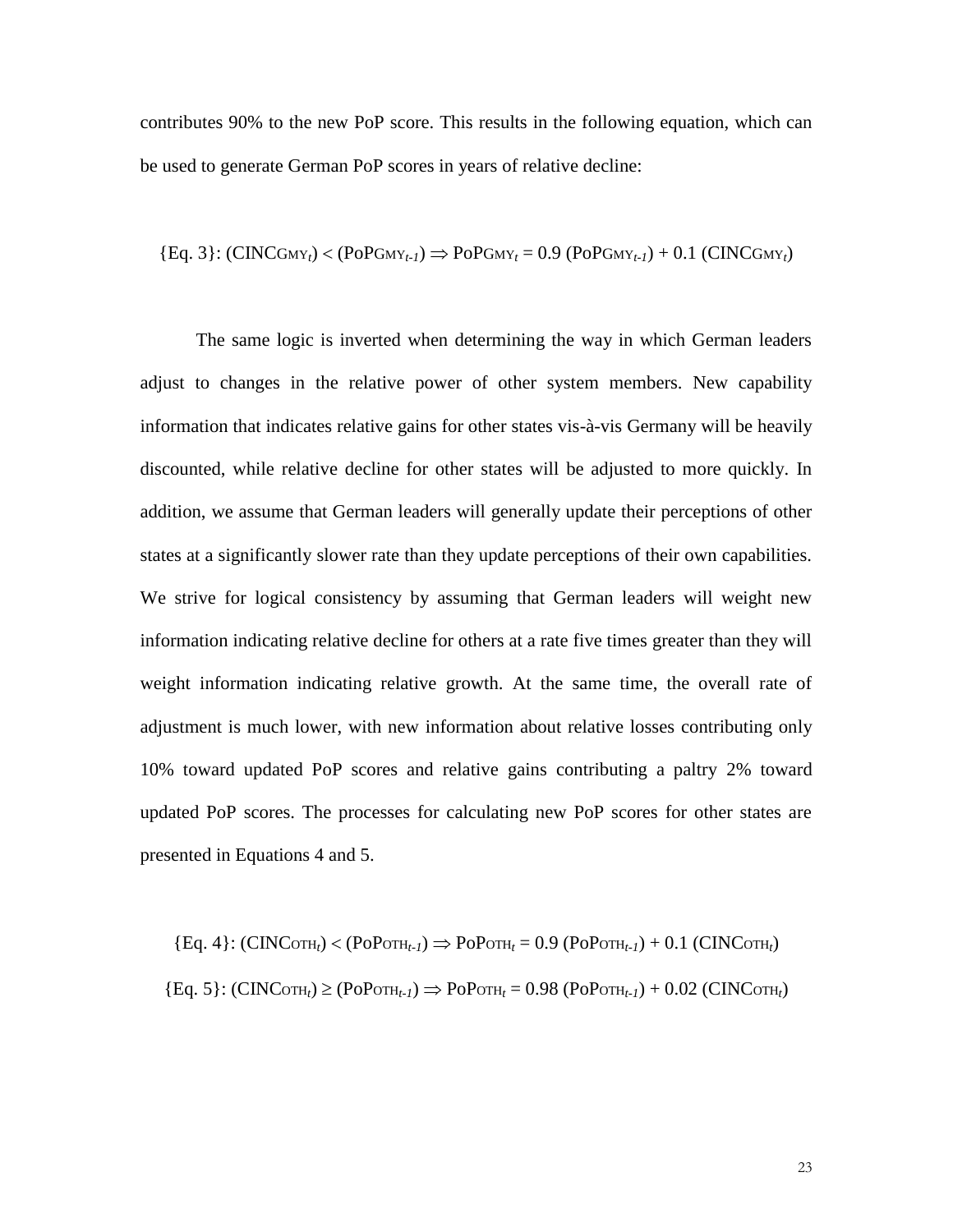Again, we note that there is an element of subjectivity that characterizes the specific weighting scheme we identify here. We have developed a set of sensitivity tests in order to address concerns that PoP scores will vary greatly depending on the numerical weights chosen. We present two of those sensitivity tests in the Appendix to this paper, and show that PoP scores are robust in the face of very distinct weighting schemes.

# *The Reassessment Method*

Reassessment occurs in the aftermath of significant internal or external change. We argue that, when a country experiences regime transition or a high-level interstate conflict, German leaders are likely to establish new perceptions of that country's material capabilities. Reassessment will involve a closer look at recent information regarding the country's economic, military, and demographic strength. German leaders will also reassess their own capabilities in the wake of regime change at home (they did so in 1871 after unification and in 1890 after the ascension of Wilhelm II). When it comes to interstate conflict, we assert that German leaders will be more sensitive to outcomes and that the threshold for internal reassessment is actually lower than it is for reassessment of other states.

Based on the definitions of regime transition and interstate conflict used in the analysis, reassessment events can be identified for each of the six system members. For German leaders, self-reassessment and reassessment of other states will take place in the year following regime transition or large-scale interstate conflict. In years when the reassessment method applies, the method of transformation is quite simple: existing German perceptions are simply replaced with the most recent capability data available. If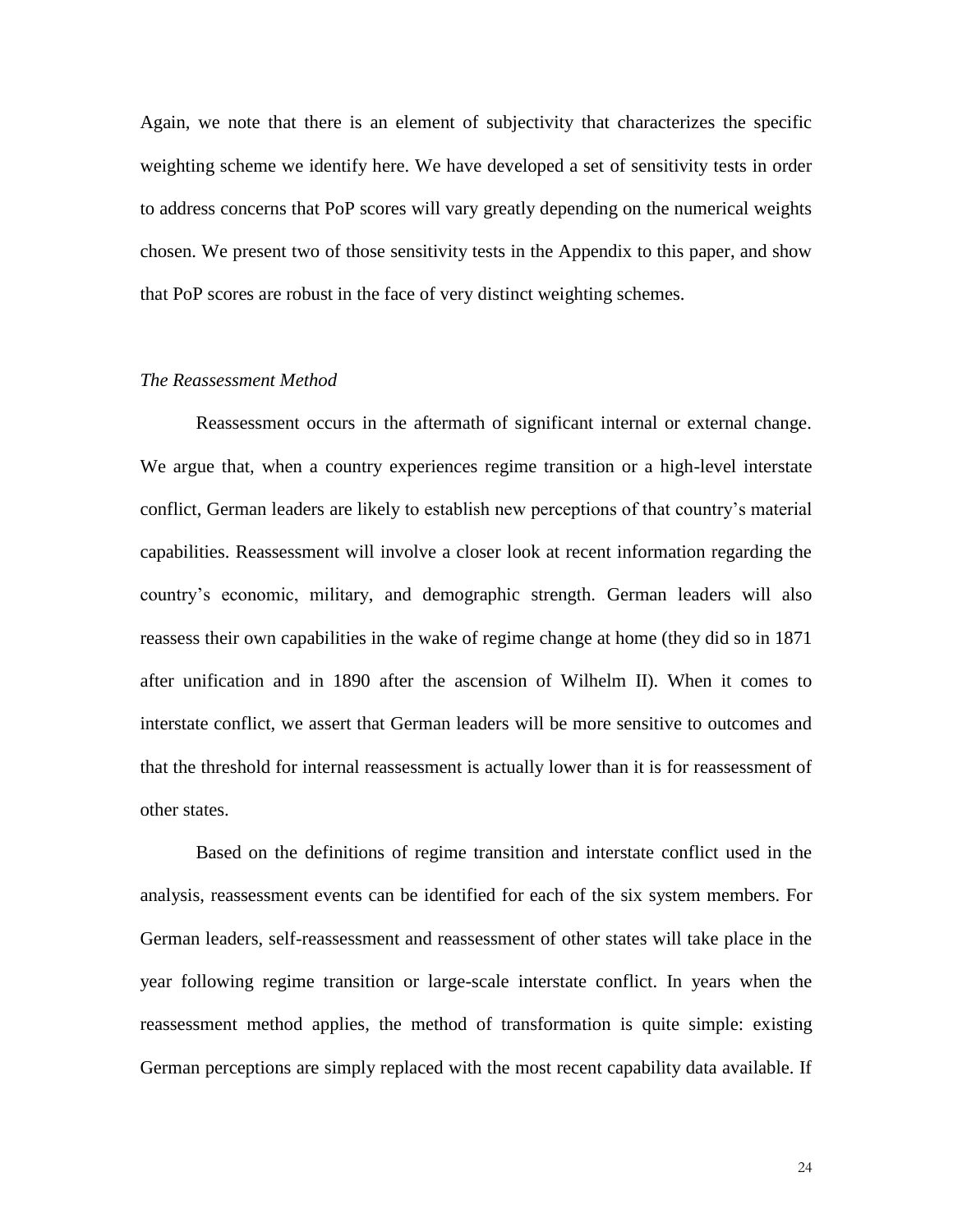PoP scores typically change in gradual fashion over time, years of reassessment are meant to generate PoP scores that break sharply from the past. This is particularly the case when it comes to German leaders and their perceptions of other states: PoP scores of other states that reflect the simple framing and adjustments method will change very little over time. This contrasts with the abrupt change in perception that occurs when another system member experiences regime transition or interstate conflict.

One might note that the first year in our temporal range (1871) serves as a sort of artificial truncation point. The first observation serves a perceptual anchor and exerts heavy influence on later PoP scores because it serves as an initial baseline score from which subsequent scores must be adjusted. Considering that the rate of adjustment can be quite slow, particularly for non-German states that are experiencing relative growth, the 1871 score does exert a great deal of influence in the years that follow. In effect, the 1871 score for all countries is calculated according to the reassessment method outlined above. This would be the case, however, for whatever start date was chosen. Moreover, other years may not be as theoretically justifiable as a start date. This paper focuses on German perceptions, and 1871 represents the birth of modern Germany, as well as the end of the Franco-Prussian War. In many ways, 1871 does represent a legitimate point of origin for modern German perceptions.

### *The Deflationary Shock Method*

A very particular type of reassessment is likely to occur when a state loses a large-scale war against an opponent that has inferior military capabilities. Defeat at the hands of a weaker power in such a war is likely to change perceptions about the defeated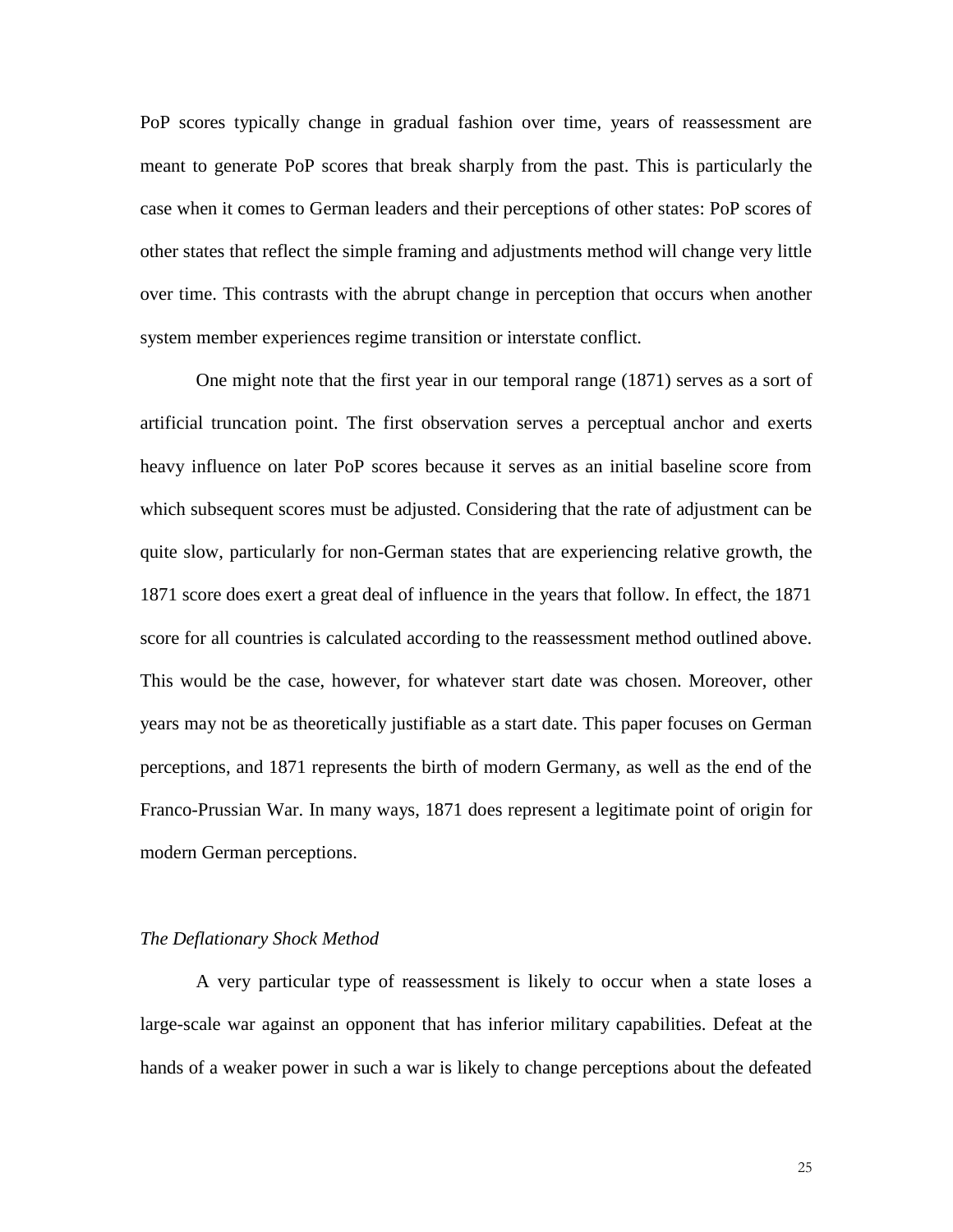country's military efficacy. In the context of this analysis, this means that German leaders would immediately reduce their estimations of the defeated state's military power. We argue that, in such a case, German perceptions would be guided by new economic and demographic information in the same manner described above when discussing the reassessment method, but that estimations of the defeated state's military strength would be deflated in a very specific way because of the loss. This is particularly true because only very high-level conflicts are included in the dataset as points of reassessment.

For four years following what we call an "unexpected loss" at the hands of a weaker power, the defeated country's perceived military expenditure and personnel scores are determined by multiplying its actual, current scores by a fraction that is equal to the ratio of the weaker state's peak wartime military capability compared to that of the defeated (but stronger) state. Depending on the difference in military personnel and expenditure between the defeated and weaker but victorious states, this can have a profound short-term effect on the defeated state's overall PoP score. During the fifth and sixth year following war termination, more weight is shifted to the defeated state's actual military capabilities and the mathematical influence exerted by the military data from the weaker state is phased out. In the fifth year following war termination, the formula described above determines 5/6 of the defeated state's military capability, and the remaining 1/6 is determined by the defeated state's actual military data from that year. In the following year, there is an even balance between the influence exerted by the formula and that of the actual military data. Seven years after the military loss, perceptions of the defeated state's capabilities are once again guided purely by information about that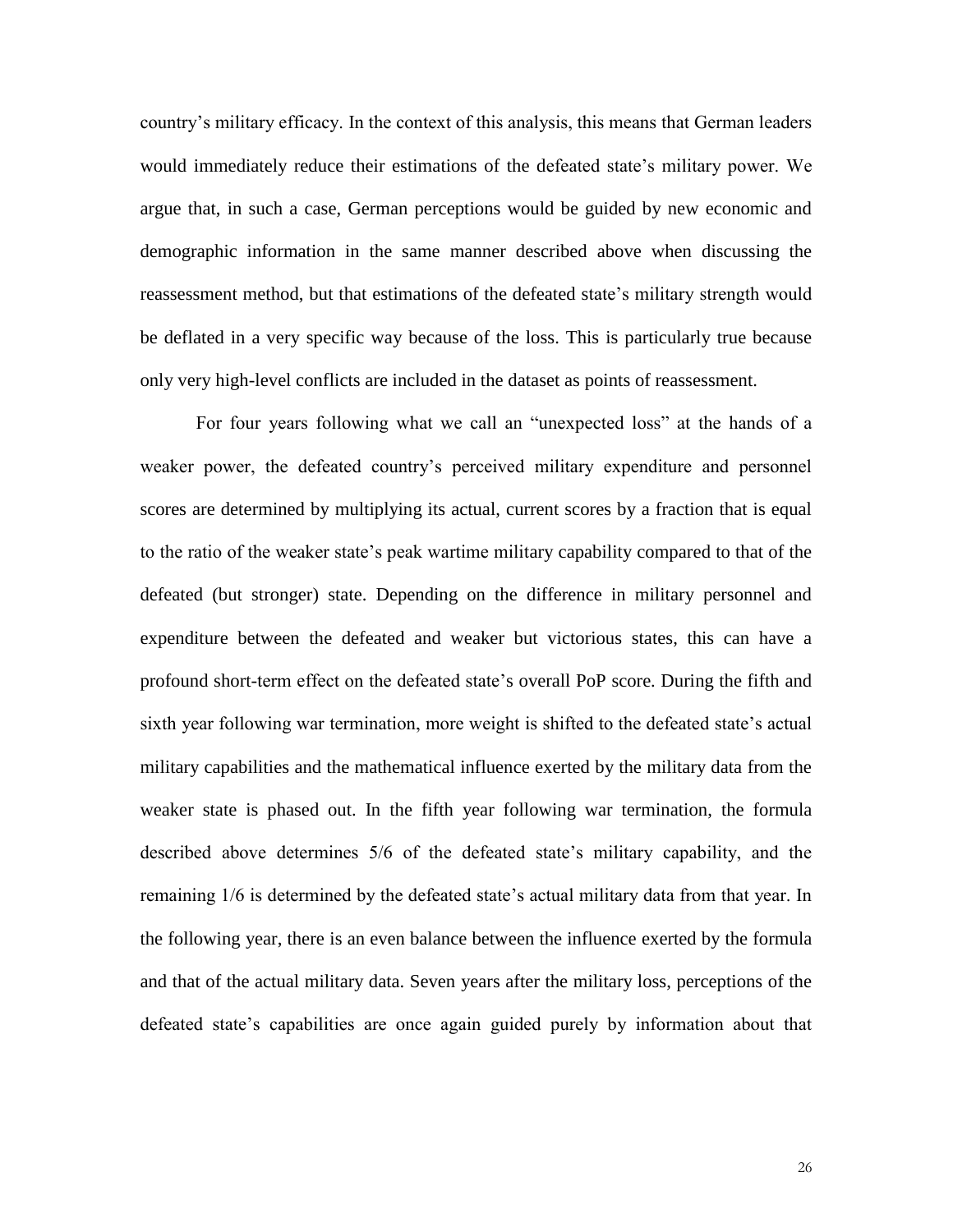state's economic, demographic, and military strength. The generic deflationary method is formalized in Equations 6 through 8:

 ${Eq. 6}: UMD_{t+1:t+4} \Rightarrow PMCSDS = [MILEXPWVS_{pwv}/MILEXPSDS_{pwv}][MILEXPSDS_t] +$ [MILPERWVS*pwv* / MILPERSDS*pwv*][MILPERSDS*t*]

 ${Eq. 7}: UMD_{t+5} \Rightarrow PMCSDS = 5/6 [MILEXPWVS_{p\mu\nu} / MILEXPSDS_{p\mu\nu}][MILEXPSDS_t] +$ 1/6 [MILEXPSDS*t*] + 5/6 [MILPERWVS*pwv* / MILPERSDS*pwv*][MILPERSDS*t*] + 1/6 [MILPERSDS*t*]

{Eq. 8}: UMD*t+6*  PMCSDS = 3/6 [MILEXPWVS*pwv* / MILEXPSDS*pwv*][MILEXPSDS*t*] + 3/6 [MILEXPSDS*t*] + 3/6 [MILPERWVS*pwv* / MILPERSDS*pwv*][MILPERSDS*t*] + 3/6 [MILPERSDS*t*]

In these equations,  $\text{UMD}_{t+1:t+6}$  refers to the aftermath of an unexpected military defeat for the state in question. An unexpected defeat is defined by a loss in war that involves either another major power or more than 5,000 battlefield casualties for the state in question and by the fact that defeat for that state came at the hands of a state with inferior capabilities in terms of military expenditure and military personnel. In this scenario, PMCSDS refers to the perceived military capabilities of the stronger-but-defeated state, MILEXPWVS<sub>pwv</sub> and MILEXPSDS<sub>pwv</sub> refer to the peak wartime value of the both states' military expenditure, and MILEXPSDS $_t$  refers to the stronger-but-defeated state's actual military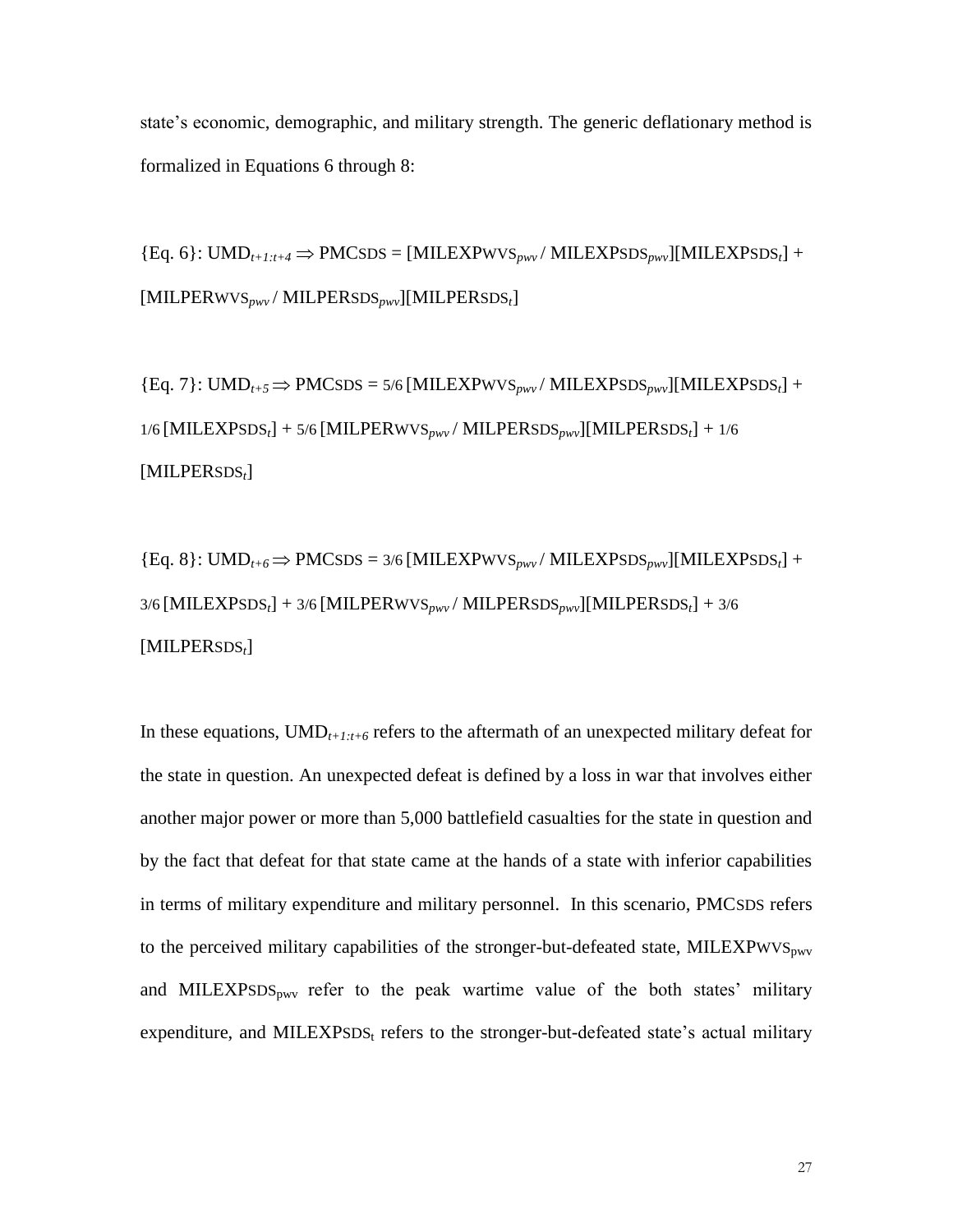expenditure for the year in question. The same equivalency exists for references to the military personnel variable.

In the next section, we use the methods outlined above to estimate German perceptions of power in the European system between 1871 and 1914. These estimations serve as our "results" in this analysis. Most importantly, we highlight differences between raw capability scores and the PoP scores we generate in order to show how the PoP model is more accurate in tracking the actual perceptions of German leaders at the time.

# DISCUSSION OF RESULTS: THE PERCEPTION OF POWER MODEL AND GERMANY'S PERCEPTIONS BEFORE WORLD WAR ONE

# **Validity of the Model**

Does the perceptual model of national power better reflect German leaders' actual perceptions than other measures of material capabilities? In order to judge the face validity of the PoP model, we conducted a systematic examination of German diplomatic documents during the pre-War period from 1871-1914. The principle source was Captain Edgar Dugdale's four-volume *German Diplomatic Documents from 1871-1914* (1931)*,*  which is a collection of chosen translations from the original *Grosse Politik der Europäischen Mächte* (1927). We assembled a dataset that contains all written references to power, including mentions of national capabilities, projected war results, European hierarchies of power, and material resources, in order to get a sense for German leaders' perceptions.

We recognize that this endeavor is not without difficulty - some statements are vaguely or only tangentially related to power, while others only offer a muddled picture of German views. Further, our goal is not to replace historians' exhaustive and fine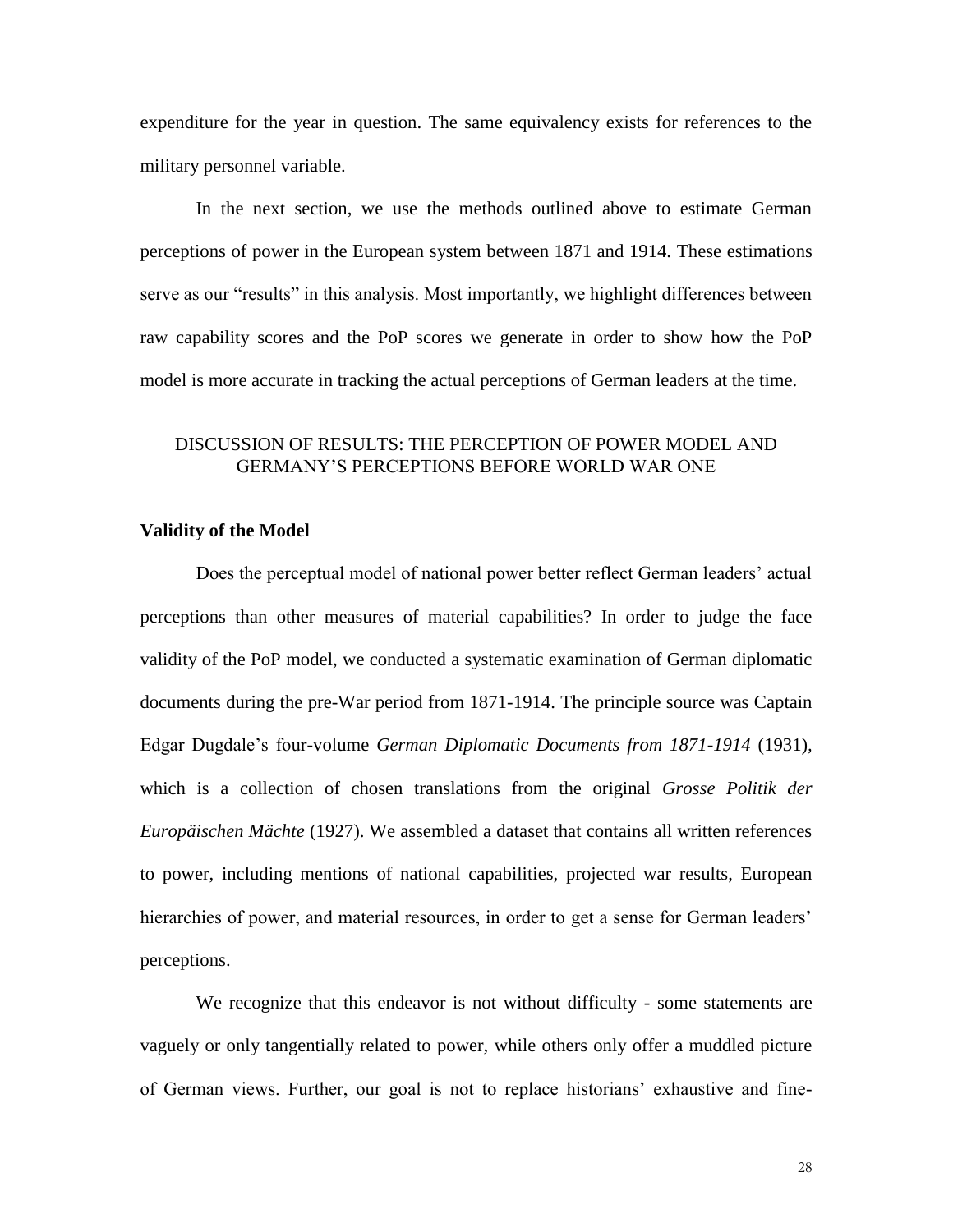grained analyses, but to systematically gather empirical data over a limited set of documents in order to judge the perceptual model's theoretical contribution. However, Dugdale's four volume set is perhaps the single best primary resource for diplomatic documents, reflecting the personal views of leading governmental officials and diplomats. The documents include the views of the most important decision makers and foreign policy advisors, including Count Metternich, the Chancellor Bethmann-Hollweg, Emperor Wilhelm I, Chancellor von Bülow, and Baron von Marschall. These documents are almost entirely private correspondence between individuals or with the German Foreign Office. Private correspondence is perhaps relatively more valuable than public speeches or similar sources. In order to better systematize our judgments, all three authors coded one volume in order to ensure coding consistency.

We recognize that perceptions of power break down in the immediate run-up to war as elite decision makers begin discussing intentions more frequently than capabilities. This does not present a problem, as our model attempts to capture the conceptual divide between macro-level theories of hegemonic transition and micro-level crisis management studies. Minute conflict management processes and perceptions during the immediate run-up to war are outside of this model's explanatory domain. As Count Metternich argues during war planning shortly before the outbreak of war, "This gossip about war and danger of war seems to have caused minds which were already excited to lose all sense of proportion" (Dugdale vol. 4, 1931).

### **Basic Trends**

At first inspection, the perceptions of power model seems to capture general German perceptions before World War One quite accurately. The perception of power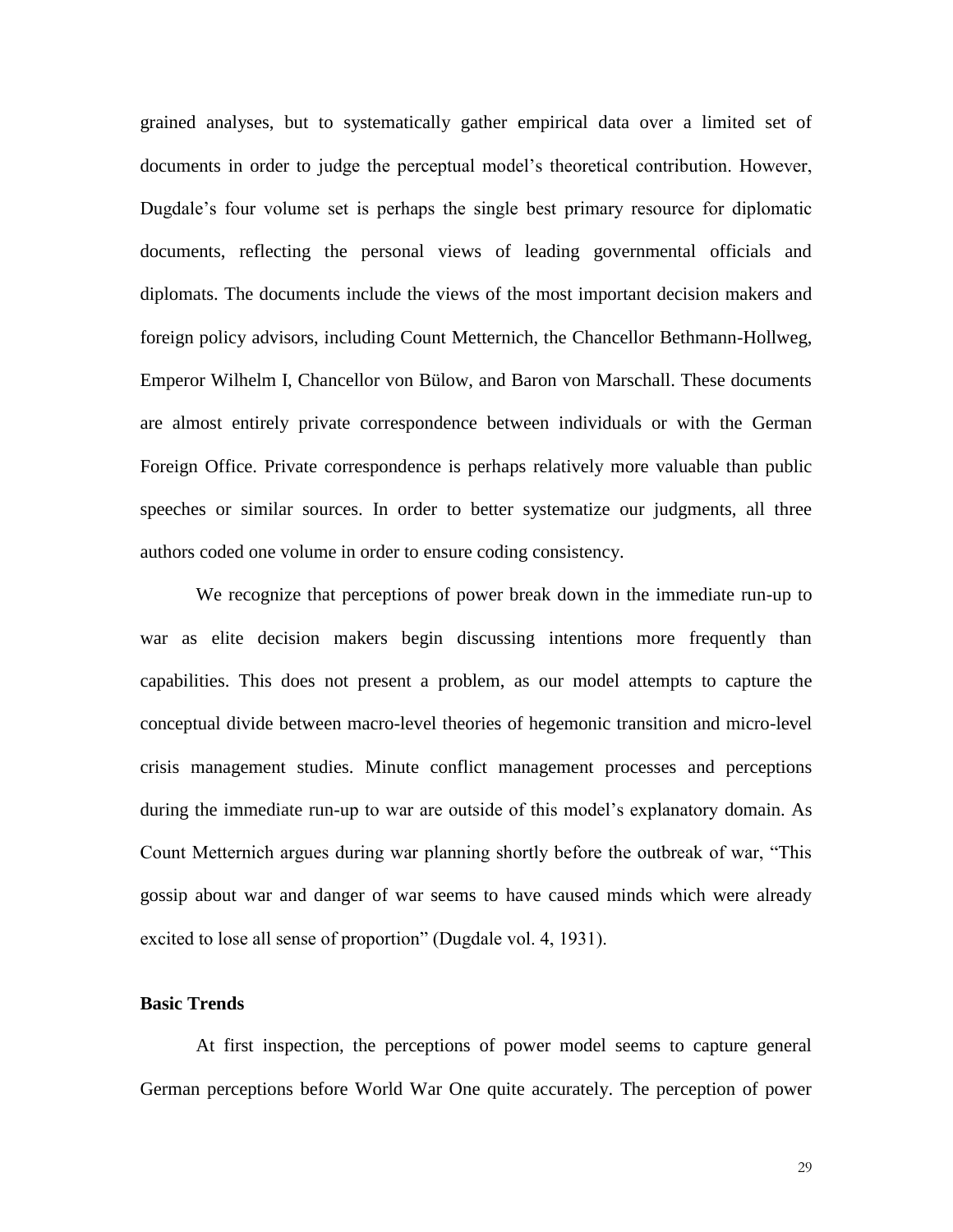model should reflect two essential trends: the German understanding of the hierarchy of states in the system at any specific point in time and basic dynamics of growth and decline. Germany and Great Britain are mirror images of one another in terms of growth and decline, with Britain losing approximately a 10% share of the system's total power and Germany gaining approximately an 18% share between 1870 and 1914. Though the system in question is all pre-World War One European great powers, the PoP model preserves the division of Italy and Austria-Hungry from the other four powers. These bottom two only comprise a 13% share of the system power together, with stagnant growth throughout the period. Russia's growth throughout the period is defined by two distinct peaks and subsequent troughs - by far the most sudden and dynamic changes within the period for this system. For instance, the Russo-Japanese War causes German estimates of Russian power to jump from a 20% share to a 30% share of the systemic total, while its defeat is exaggerated with an almost 15% share loss. France's share of systemic power is fairly constant throughout the period and concentrated around a 15% share, though France begins a gradual decline around the turn of the century.

We find that documentary evidence of German perceptions (often seen in estimates of various German war alliance contingency plans) aligns with the perceptual model's hierarchy of European powers quite closely. For instance, German leaders discuss that "In our estimate of the fighting forces, a simultaneous struggle of the German and Austrian Empires against France and Russia would be a difficult and indeed an unequal one..." (Dugdale vol. 1, 1931: 282). The perceptions model shows that a steadily ascendent Germany, coupled with second-tier Austria-Hungry in late 1886, is still not strong enough to confront a potential Franco-Russian alliance. For any model of relative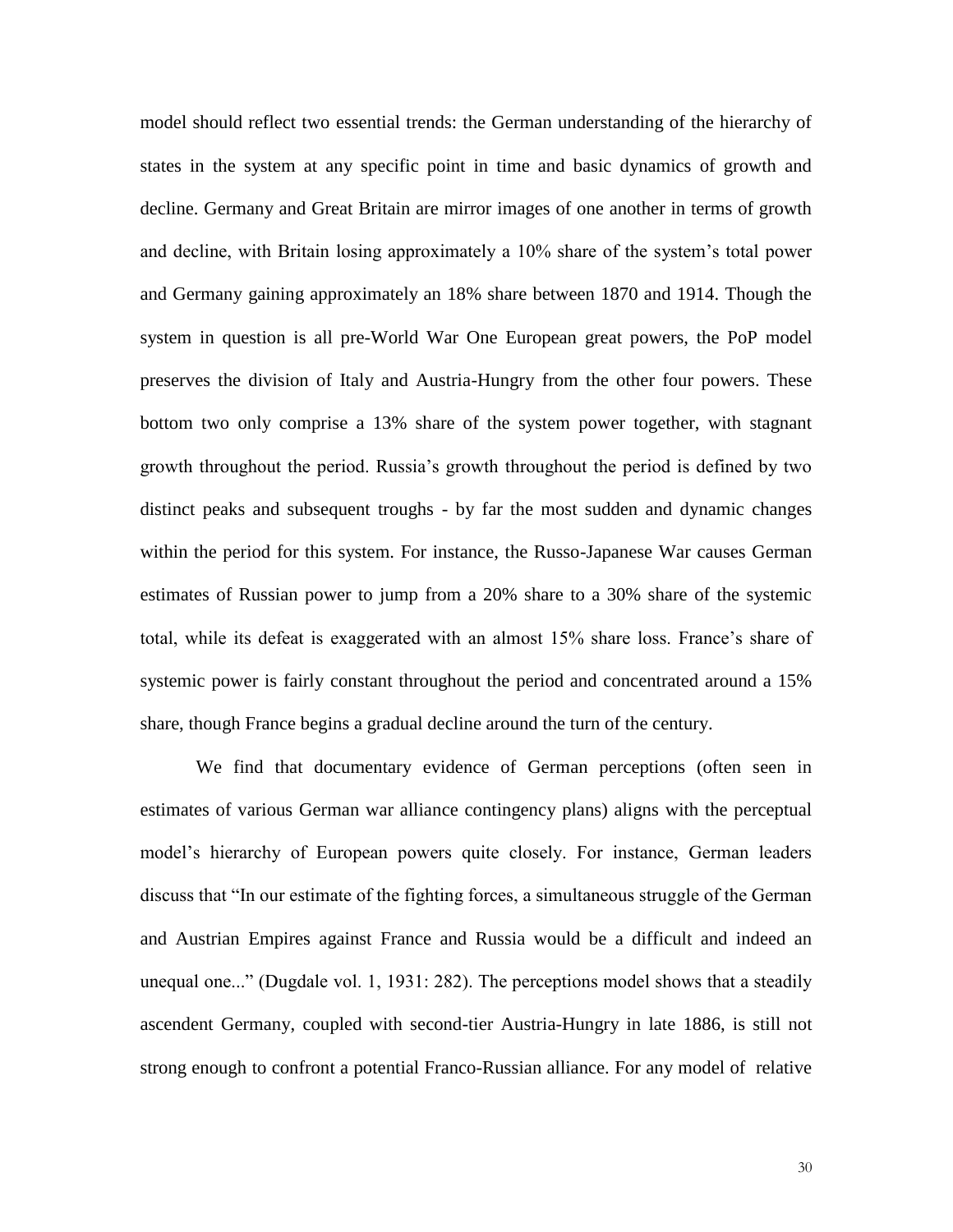power to be valid, it must reflect Great Britain's relative dominance over the other European powers during the pre-war period. This sentiment is pervasive in the German diplomatic literature, with other German leaders positing in 1883 that "England does not need an alliance with a European Power..." to protect its power in a potential conflict (Dugdale vol. 1, 1931: 167).

The perceptual model captures many of the general growth dynamics of the European great powers. For instance, both the Correlates of War CINC data and the perceptual model have Germany and Russia in approximate parity during the mid 1880s, which is reflected in the German documents. One leader argues that "The Emperor is peaceable by nature, and no Russian Emperor...would let loose a war with Germany, for even victory would hold out no prize to Russia, whereas ill-success would endanger the dynasty" (Dugdale vol. 1, 1931: 314).

Germany's growth relative to France in the late 1870s is well supported, as "No single statesman in France believed in the possibility of a successful war against Germany. According to reports...the Army was in a very bad condition, far worse than before the War, both as regards discipline and also the quality of the men themselves...For the next ten years an attack by France was only imaginable" (Dugdale vol. 1, 1931: 4).

Both the PoP and COW CINC models display gradual British relative decline which becomes acute during the early 1900s, following Britain's experience in the Boer War . Baron Spect von Sternberg's recollection of President Theodore Roosevelt's comment about British power is particularly telling: "It appears to me...that the British

31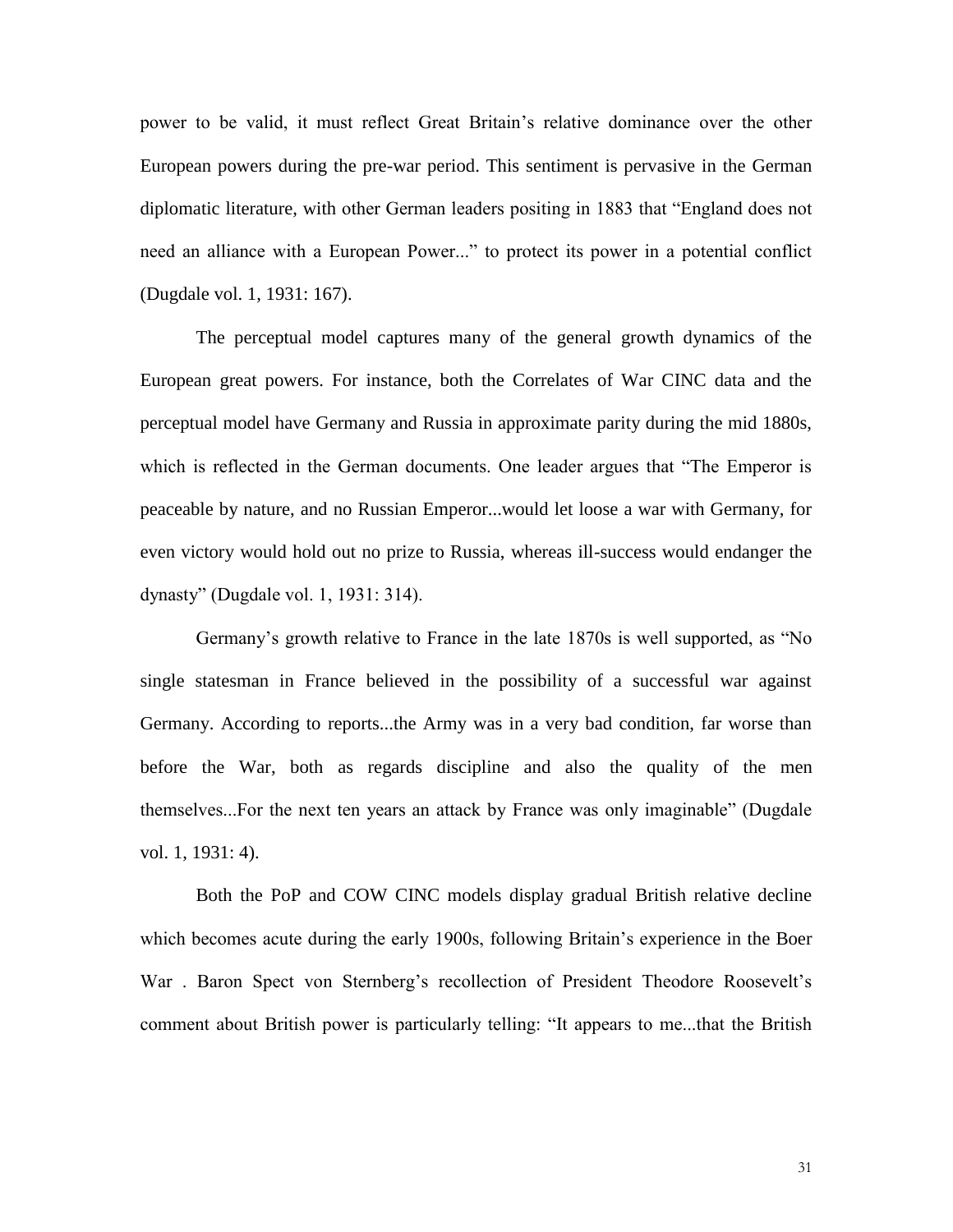are no longer the nation they were. They have lost much of the old manliness, self confidence and freedom from nerves" (Dugdale vol. 3, 1931: 218).

### **Two Major Discrepancies**

Yet these general impressions of the balance of power in pre-World War One Europe are not enough evidence to completely prove the utility and validity of the perceptual model. These broad observations are shared by the COW CINC dataset and therefore cannot alone distinguish the perceptions model. To more rigorously test the perceptions model, we will highlight three points where the perceptions and CINC datasets differ. First, the perceptions model indicates a later date of British-German parity and transition than does the CINC model by approximately seven to eight years. Second, while both models capture the spike in Russia's power in approximately 1904 due to the Russo-Japanese War, only the PoP model notes a sharp, geometric resurgence of perceived Russian power from 1911 to 1912. We then compared evidence for either model using the German documents at these points of contention.

Between 1904 and 1913, we collected 52 instances of German leaders commenting on British power directly, of which 41 support the perceptual model and seven are ambiguous. We also collected 18 instances of German references to Russian power, of which 13 supported and three were ambiguous. Some quotes make implicit references to power relations, but are too vague to be definitively coded. For instance, the statement "Lord Salisbury then argued that Russia was now unable to undertake any great political enterprise abroad" (Dugdale vol 3, 1931: 98) might reference Russian relative decline or simply an unwillingness to go abroad due to domestic constraints, so it is counted as "ambiguous." Similarly, the quote "He also recognized the indications that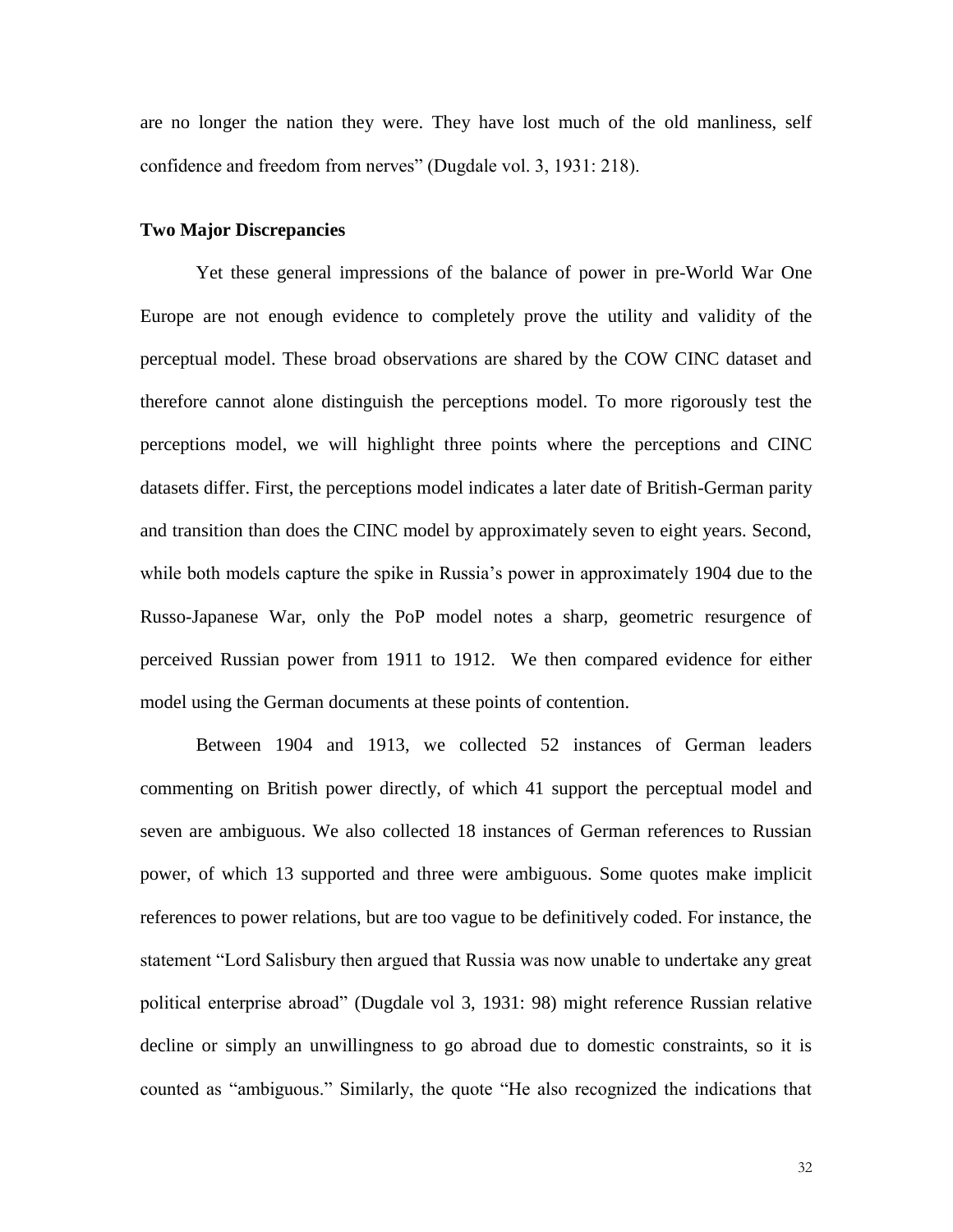Russia is seeking an opportunity of regaining the ground she has lost in the East, and of strengthening and extending it" references, but does not give a definitive assessment of potential Russian power (Dugdale vol. 1, 1931: 249). In contrast, the statement "These two powers [Russia and Britain] cannot deal each other mortal blows. They can hinder each other's schemes and prevent the carrying out of particular objects, but not kill each other" is supportive of German perception of Russian-British parity.

We find ample support in the German historical documents for the perceptual model's later date of parity between Germany and the United Kingdom. Based on CINC scores, we would expect ascendent Germany to surpass Great Britain in approximately 1903-1904, yet it is clear that German leaders do not believe that their own power even begins to rival that of the United Kingdom until 1912. For instance, Count von Bülow posits British superiority in late 1904, arguing that "England was so much superior to us at sea that the possibility of a German attack on England was not to be mentioned by thinking people" (Dugdale vol. 3, 1931: 213). German leaders certainly are aware of British decline, yet know that British superiority in 1904 deterred any potential conflict. This sentiment is exemplified by Count Berstorff's argument that

"If then we have to fight England for the sake of our power and expansion, every hour by which the struggle is postponed is a gain for us. The might of the German people is continually increasing, whilst no one can live with his eyes open amongst the island people (British) without realizing that they have already reached their highest point" (Dugdale vol. 3, 1931: 191-2).

If the two states had already reached parity 1904, we would expect to find far more aggressive calls for conflict.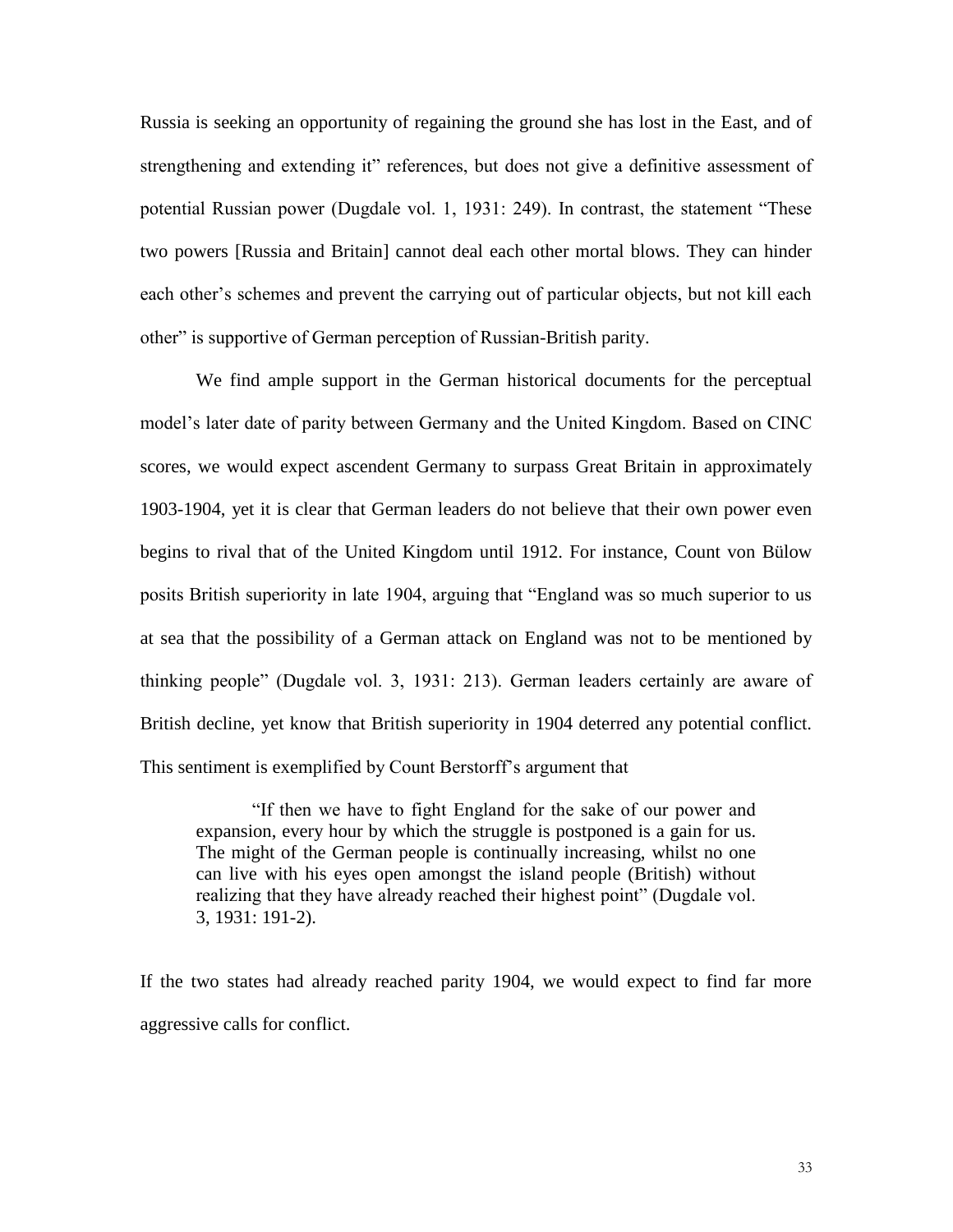German leaders maintain this point of view throughout the period from 1904- 1911. In 1908, "Ballin is convinced that it is to Germany's interests to avoid a clash with England during the next few years naturally whilst maintaining our dignity to the full, not only because time is on our side for increasing our population, strengthening our forces, and for the hoped-for improvement of our finances..." (Dugdale Vol. 3, 1931: 283). Bülow argues further in 1908 that

"The measure of our financial strength prevents our shipbuilding being extensive enough to mean a danger of aggression not imaginary, but really fatal, for England. We cannot have a great army and a great navy at the same time. We certainly cannot compete in Dreadnoughts with England wither her much greater wealth. The difference between us and England in fighting ships will remain about the same for a long time" (Dugdale vol. 3, 1931: 283).

In discussions of relative naval strengths, Baron von Bussche-Haddenhausen notes that "On economic ground, moreover, and quite apart form the fact that our fleet will never be strong enough to crush the British, we have every economic reason for coming to an understanding with Britain" as late as 1909 (Dugdale vol. 3, 1931: 344). German leaders believed that even with their rapid rate of growth, British superiority, and their commitment to maintain their power advantage, would prevent parity in the near future. As one German leader writes, "But you do not discuss whether, in consideration of the then great superiority of the British sea forces over ours...a superiority, moreover, which the British people appear determined to maintain in all future circumstances" (Dugdale vol 3, 1931: 332). It is clear that while the CINC data predicts parity at approximately 1904, German perceptions differed - parity would not come until later.

German assessments of their relative power vis-a-vis the United Kingdom begin to become muddled in 1911 and 1912, indicating that some leaders began to believe that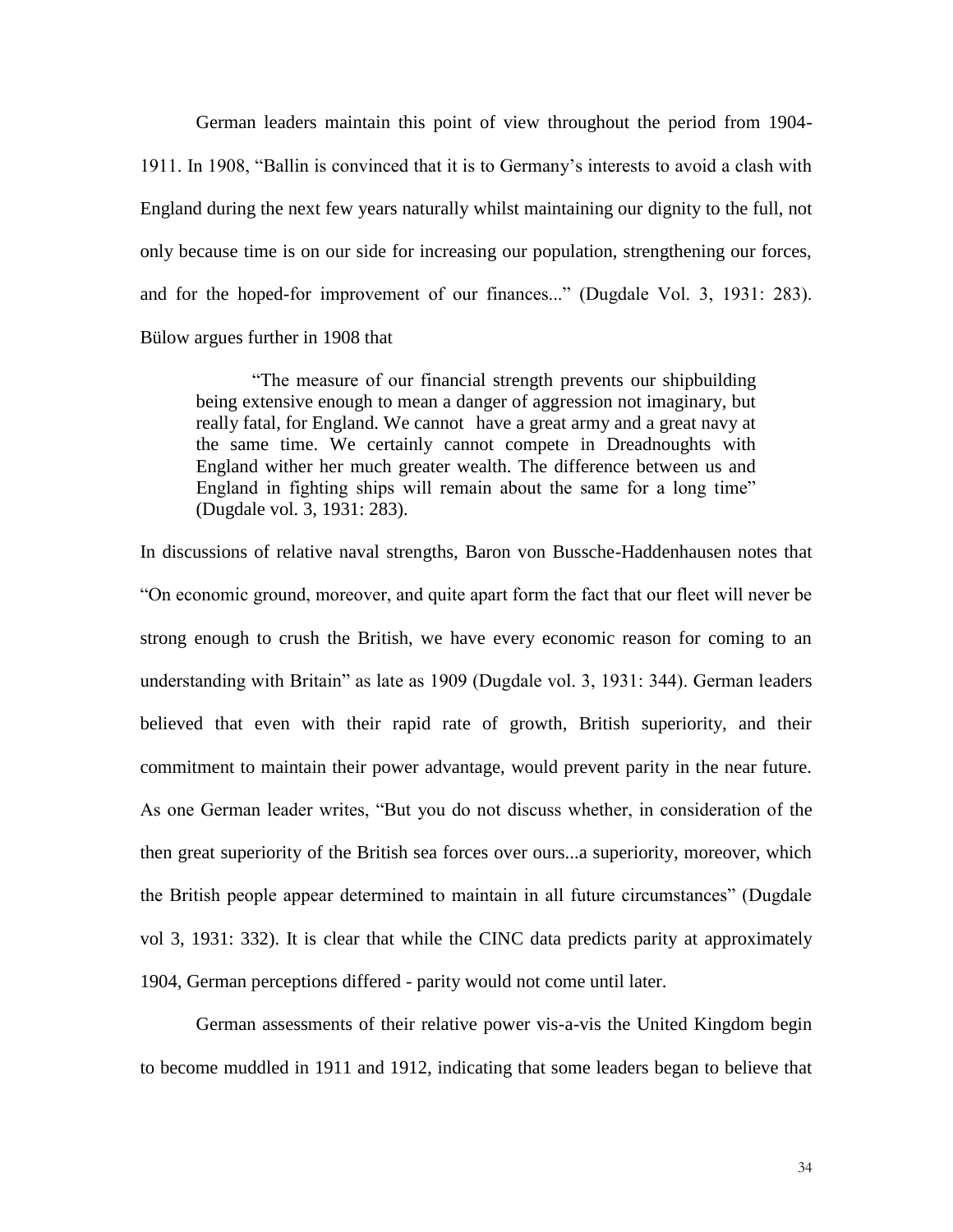Germany rivaled Britain. For instance, Kühlman's early 1912 letter expresses these mixed feelings, "...unless England shows accommodation to Germany and allows the strongest Power on the Continent the greatest possible elbow-room in colonial matters (Emperor: '*No! We have colonies enough. If I want them, I buy them or take them without England!*')" (Dugdale, vol. 4: 1931). The emperor's comments on the letter make it clear that Germany will not accept handouts, but is prepared to take what it wants by force, if necessary.

The Perceptions of Power model further captures the great fluidity of opinion regarding German perceptions of Russia between the Russo-Japanese War and World War One. Both the CINC and perceptions models capture the great spike in Russian power due to mobilization for the Russo-Japanese War, yet only the perceptual model tracks an exaggerated trough after Russia's defeat, then subsequent and dramatic rise in 1910-1911. This rapid, geometric recovery - akin to Organski and Kugler's phoenix effect - is in direct opposition to the CINC data (1977). Wohlforth was first to key in on this difference, which we now can model quantitatively: "Any quantitative test of a dynamic theory, or any causal analysis of numerical indicators of power, will therefore miss an important dynamic element: the perceived rapid decline and rise of Russia" (1987: 375).

The documentary evidence greatly supports this view, as German leaders quickly began to fear future Russian expansion and latent power potential in 1912 (Fischer, 1975). Lynn-Jones presents the "preventive war" thesis for World War One: "Many historians now agree that Germany was willing to risk war in 1914 because elements of the German elite, especially the army, feared that German power was declining vis-a-vis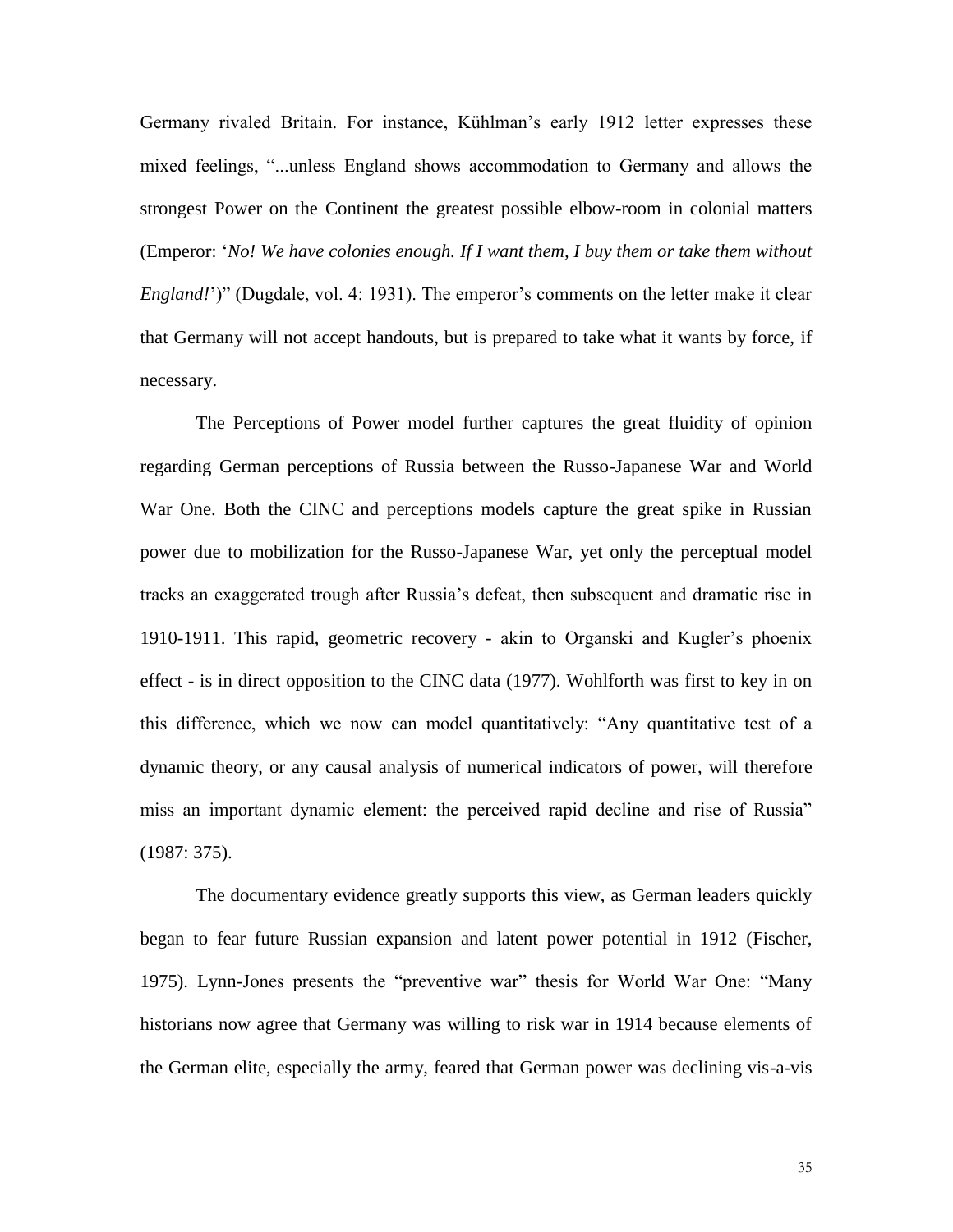Russia and the opportunity for expansion was slipping away" (1986). Wohlforth quotes Secretary of State Jagow's conversation with Moltke in 1914: "The prospects for the future weighed heavily upon him. In two or three years Russia would have finished arming. Our enemies' military power would the be so great that he did not know how he could deal with it. Now we were still more or less a match for it. In his view there was no alternative but to fight a preventive war so as to beat the enemy while we could still emerge fairly well from the struggle" (1987). Further, in 1914 Bethman-Hollweg argues that "the secret intelligence gives a shattering picture...The military might of Russia is growing fast...The future belongs to Russia, which is growing and growing and is becoming an ever increasing nightmare to us" (Wohlforth, 1987; Berghahn, 1973).

# CONCLUSION AND NEW DIRECTIONS FOR THE PoP MODEL

The data, methods, and tests outlined in this paper are meant to demonstrate the relative efficacy of the PoP model in tracking German perceptions of relative power trends in the years before World War One. In particular, the PoP model provides new insight about the year in which German leaders perceived that their country had achieved parity with Great Britain, and also the way in which German leaders perceived Russia's recovery and rapid ascent in the aftermath of its loss in the Russo-Japanese War. In both cases, the power levels and trends identified by the PoP model are significantly different than those indicated by using raw relative power data, and are also validated by extensive evidence from the diplomatic record of the time.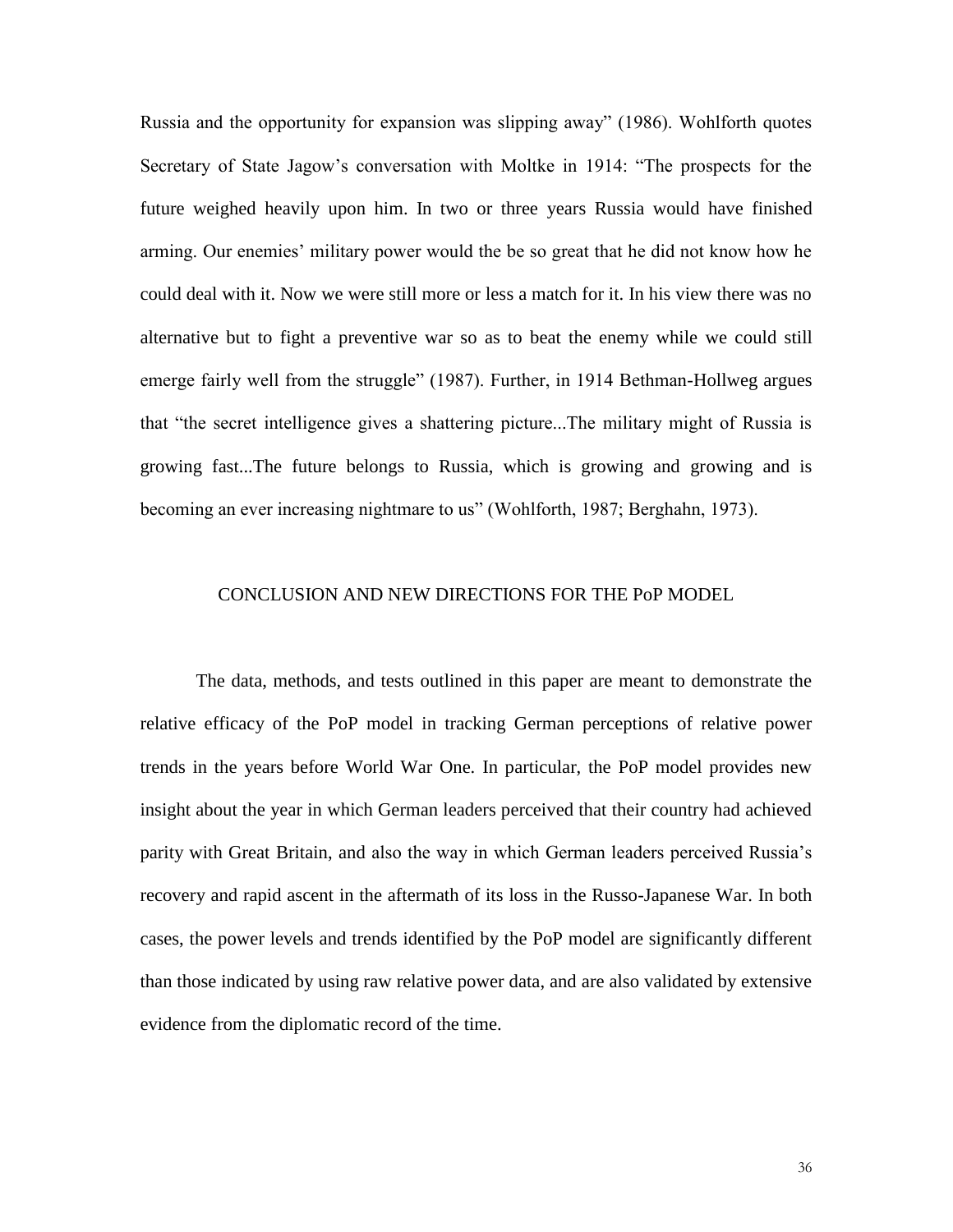Despite our focus on major powers in Europe during the 1871 to 1914 time period, the PoP model is designed for versatility and application in various settings. The spirit of the model is the process by which raw power scores are transformed in "Perception of Power" scores. As a result, the model can be used in any analysis that addresses the way in which ideas about relative power influence behavior of actors in a competitive system, regardless of the nature of the system in question, the way in which power is operationalized and measured, or the temporal range of the study.

Within the field of international relations alone, we see the PoP model as a tool that can be applied effectively to research in multiple areas, including power transition theory and conflict management and resolution. Power transition studies assume that state leaders are privy to objective perceptions of the date of power parity between challenger and hegemon, yet accounting for subjective perceptions of the timing of parity might change the relationship between the balance of power and conflict (Organski and Kugler, 1979; Houweling and Siccama, 1988; Kim, 1989, 1992; Soysa, ONeal, Park, 1997). Our study demonstrates this potential by supporting a later date of parity between Germany and the United Kingdom, one that better explains the outbreak of World War One. Similarly, the PoP model may also offer improved understanding of how power disparity affects international conflict negotiation outcomes. Both practitioners and scholars of conflict resolution recognize the implications that subjectivity has on negotiation outcomes (Fisher and Ury, 2011; Zartman, 2000; Kleiboer, 1994). Bercovitch and Jackson (2009: 21) write of bargaining and negotiation as a "conflict resolution mechanism anchored in the perception of those involved", even suggesting techniques for managing or manipulating that perception. Other trends observed include an escalating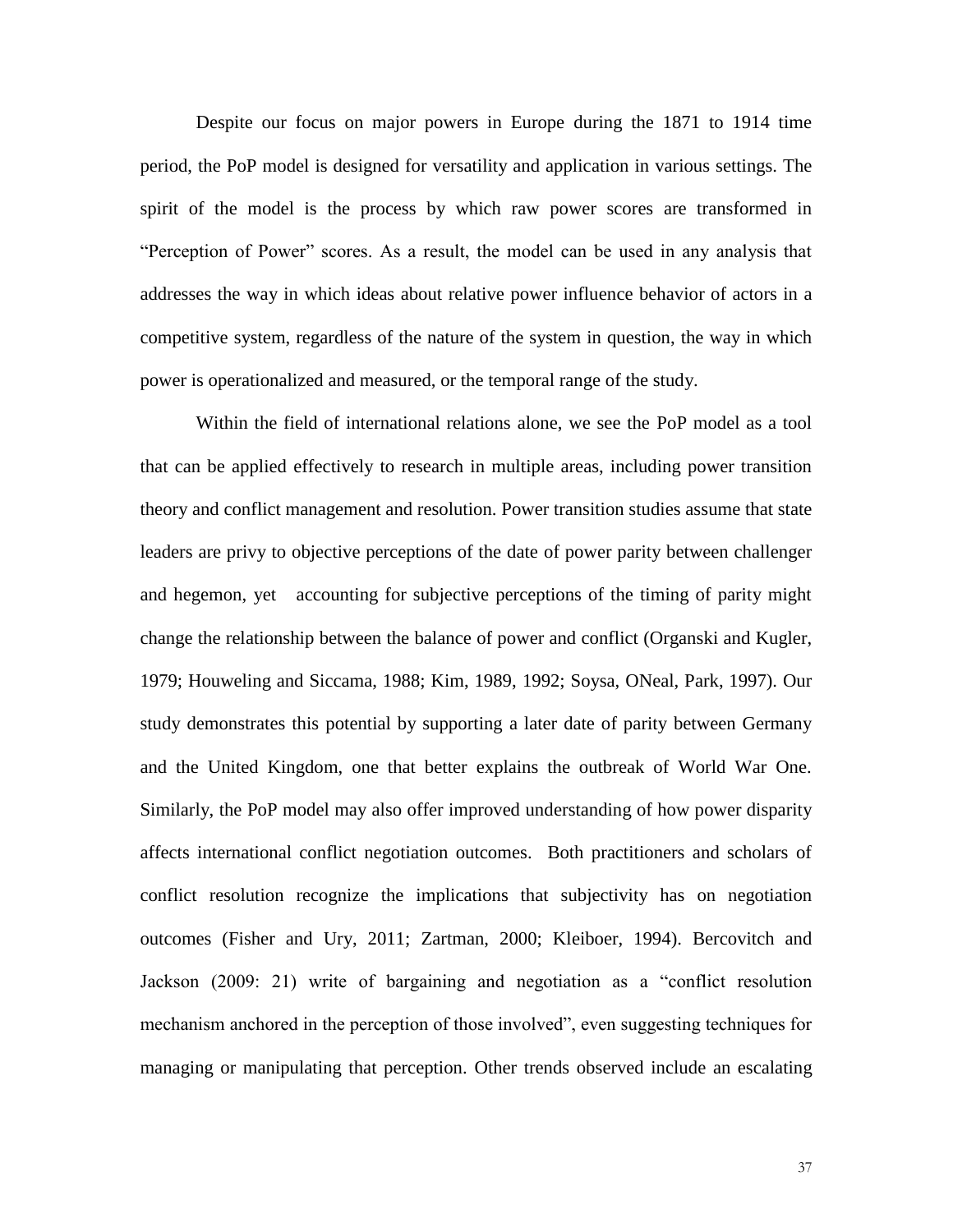commitment to a prior course of action, an assumption of fixed options causing missed opportunities, a devaluation of any concessions achieved, and a viewpoint affected by anchors (Malhotra and Bazerman, 2008). The incorporation of cognitive psychology, already used informally by practitioners, into more systematic models could inform policymakers and potential mediators regarding the likelihood of successful resolution.

The essence of the "Perceptions of Power" model is the idea that foreign policy strategies originate from a subjective awareness of relative growth trends and power balances. The impetus for this project comes from Wohlforth's (1987) assertion that "If power influences international relations, it must do so through the perceptions of those who act on behalf of states." While the majority of modern international relations theories that use power as an independent variable theorize in terms of leaders' perceptions as an intervening variable, they fail to operationalize actual perceptions of power. This study makes significant progress towards correcting this shortcoming.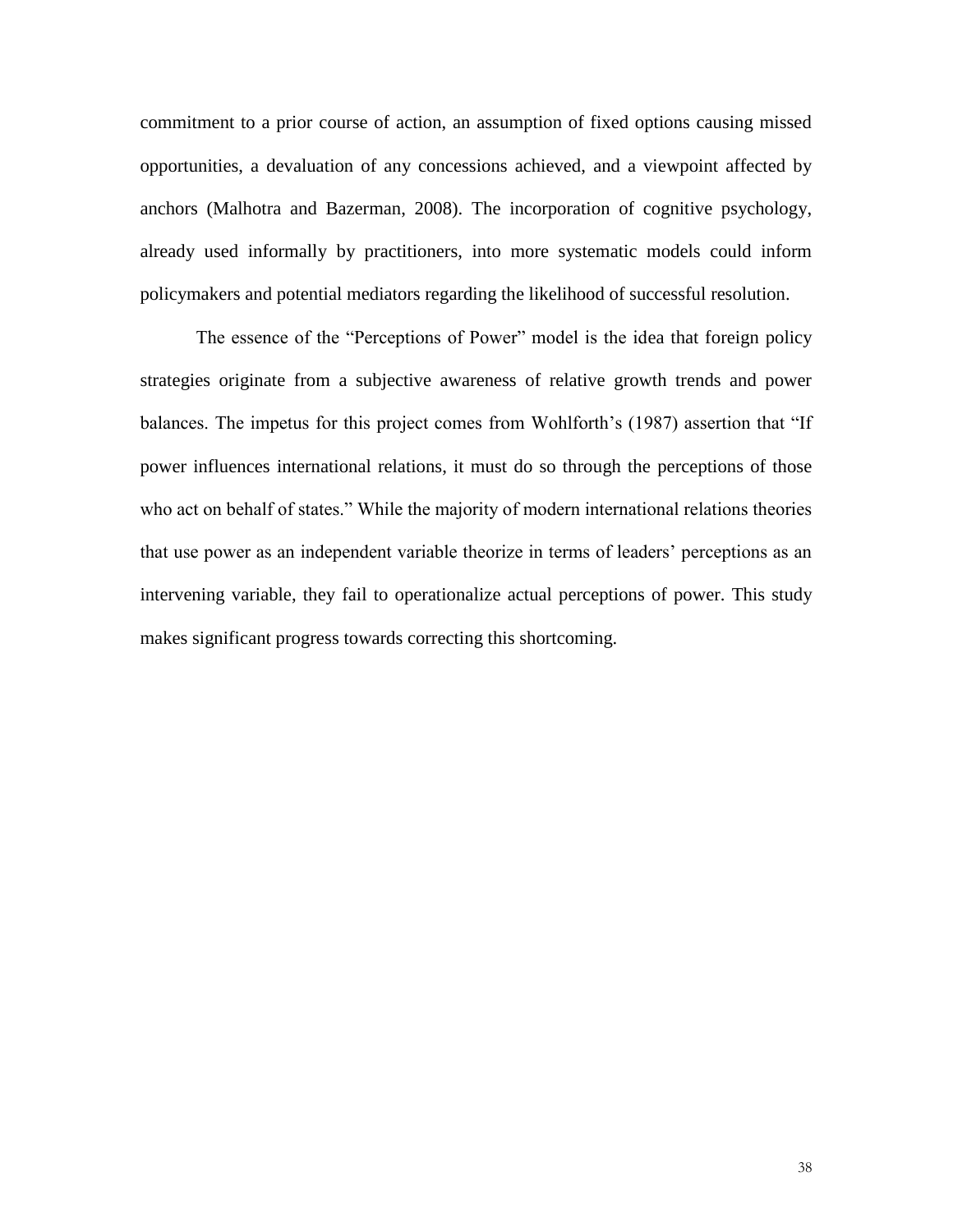# REFERENCES

- Allison GT and Zelikow D (1999) *Essence of Decision: Explaining the Cuban Missile Crisis* 2nd edition. Longman.
- Bercovitch J and Jackson R (2009) *Conflict Resolution in the Twenty-first Century: Principles, Methods, and Approaches*. Ann Arbor, MI: University of Michigan Press.
- Berejikian J (1997) The Gains Debate: Framing State Choice. *American Political Science Review* 91(4): 789-805.
- Berghahn VR (1973) *Germany and the Approach of War in 1914.* New York: St. Martin's Press.
- Blainey G (1973) *The Causes of War*. New York: Free Press.
- Blankenship KL, Detweiler-Bedell B, Macy CL, Petty RE, and Wegener DT (2008) Elaboration and consequences of anchored estimates: an attitudinal perspective on numerical anchoring. *Journal of Experimental Social Psychology* 44:1465–1476.
- Block R and Harper D (1991) Overconfidence in Estimation: Testing the Anchoring-and-Adjustment Hypothesis. *Organizational Behavior and Human Decision Processes* 49: 188-207.
- Boettcher W (2004) The Prospects for Prospect Theory: An Empirical Evaluation of International Relations Applications of Framing and Loss Aversion. *Political Psychology* 25(3), Special Issue (Part Two): Prospect Theory: 331-362.
- Bruner J S (1957) Going beyond the information given. In: Bruner JS Brunswik E, Festinger L, Heider F, Muenzinger KF, and Osgood CE, et al. (eds.) *Contemporary approaches to cognition* Cambridge, MA: Harvard University Press, pp. 41-69.
- Cervone D and Peake PK (1986) Anchoring, efficacy, and action: the influence of judgmental heuristics on self-efficacy judgments and behavior. *Journal of Personality and Social Psychology* 50: 492–501.
- De Soysa I, ONeal JR, and Park Y(1997) Testing Power Transition Theory with Alternative Measures of National Capabilities. *The Journal of Conflict Resolution*  41(4):509-528.
- Doran CF and Parsons W (1980) War and the Cycle of Relative Power. *American Political Science Review* 74(4): 947-965.
- Dugdale, *German Diplomatic Documents: 1871-1914, vol. 1-4.* Harper (1931).
- Epley N (2004) A Tale of Tuned Decks? Anchoring as Accessibility and Anchoring as Adjustment. In: *Blackwell Handbook of Judgment and Decision Making* Koehler D and Harvey N (eds) Malden, MA: Blackwell Publishing Ltd, pp. 240-256.
- Epley N and Gilovich T (2006) The Anchoring-and-Adjustment Heuristic : Why the Adjustments Are Insufficient. *Psychological Science* 17: 311-318.
- Epley N and Gilovich T (2010) Anchoring unbound. *Journal of Consumer Psychology* 20: 20-24.
- Fischer, F (1975) *War of Illusions.* London: Clatto & Windus.
- Fisher R, and Ury W (2011) *Getting to Yes*. New York: Penguin.
- Friedberg A (1989) *The Weary Titan: Britain and the Experience of Relative Decline 1895-1905*. Princeton, NJ: Princeton University Press.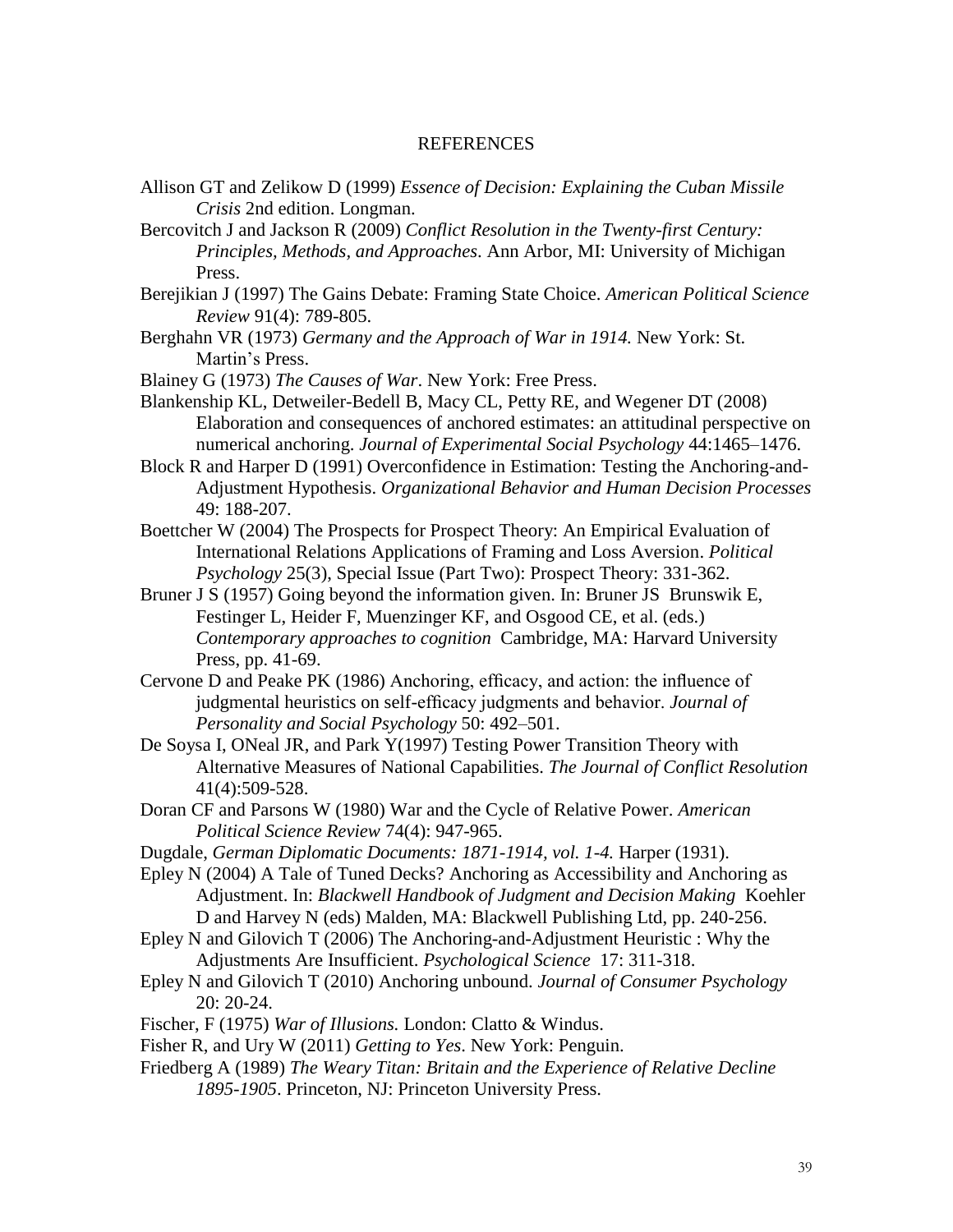Gilpin R (1981) *War and Change International Politics.* Cambridge, Cambridge University Press.

Hershleifer J (1991) The Paradox of Power. *Economics and Politics* 3(3): 177-200.

Higgins, E. T. (1996). Knowledge activation: Accessibility, applicability, and salience. In E. T. Higgins & A. Kruglanski (Eds.), Social psychology: Handbook of basic principles .(pp. 133-168). New York: Guilford Press.

- Houweling H and Siccama JG (1988) Power Transitions as a Cause of War. *Journal of Conflict Resolution* 32(1): 87-102.
- Jacowitz KE and Kahneman D (1995) Measures of anchoring in estimation tasks. *Personality and Social Psychology Bulletin* 21: 1161-6.
- Janiszewski C and Uy D (2008) Precision of the Anchor Influences the Amount of Adjustment. *Psychological Science* 19: 121-7.
- Jervis R (1976) *Perception and Misperception in International Politics.* Princeton: Princeton University Press.

Jervis R (1979) Deterrence Theory Revisited. *World Politics* 31: 289-324.

- Jervis R (1992) The Political Implications of Loss Aversion. *Political Psychology* 13(2): 187-204.
- Khong YF (1992) Analogies at War: Korea, Munich, Dien Bien Phu, and the Vietnam Decisions of 1965. Princeton New Jersey: Princeton University Press.
- Kim W (1989) Power, Alliance, and Major Wars, 1816-1975. *Journal of Conflict Resolution* 33(2): 255-273.
- Kleiboer M (1994) Ripeness of Conflict: A Fruitful Notion? *Journal of Peace Research* 31(1): 109-116.
- Kruger J (1999) Lake Wobegon be gone! The 'below-average effect' and the egocentric nature of comparative ability judgments. *Journal of Personality and Social Psychology* 77(2): 221-232.
- Levy J (1987) Declining Power and the Preventive Motivation for War. *World Politics* 40(1): 82-107.
- Levy J (1992) Prospect Theory and International Relations: Theoretical Applications and Analytical Problems. *Political Psychology* 13(2): 283-310.
- Lopes LL (1985) Averaging rules and adjustment processes in Bayesian inference. *Bulletin of the Psychonomic Society* 23:509-512.
- Lynn-Jones SM (1986) Détente and Deterrence: Anglo-German Relations, 1911–1914. *International Security* 11(2): 121-150.
- Malhotra B and Bazerman M (2008) *Negotiation Genius*. New York: Bantam.
- Marshall M, Jaggers K, and Gurr TR (2010) Polity IV Project: Political Regime Characteristics and Transitions, 1800-2010. Available at: [www.systemicpeace.org](http://www.systemicpeace.org/) (accessed 22 April 2012).
- Mussweiler T (2001) The durability of anchoring effects. *European Journal of Social Psychology* 31(4): 431-442.
- Mussweiler T and Strack F. (2001) The Semantics of Anchoring. *Organizational Behavior and Human Decision Processes* 86(2): 234-255.
- Mussweiler T and Strack F (2004) The Euro in the common European market: A single currency increases the comparability of prices. *Journal of Economic Psychology* 25: 557–563.
- Nincic M (1997) Loss Aversion and the Domestic Context of Military Intervention.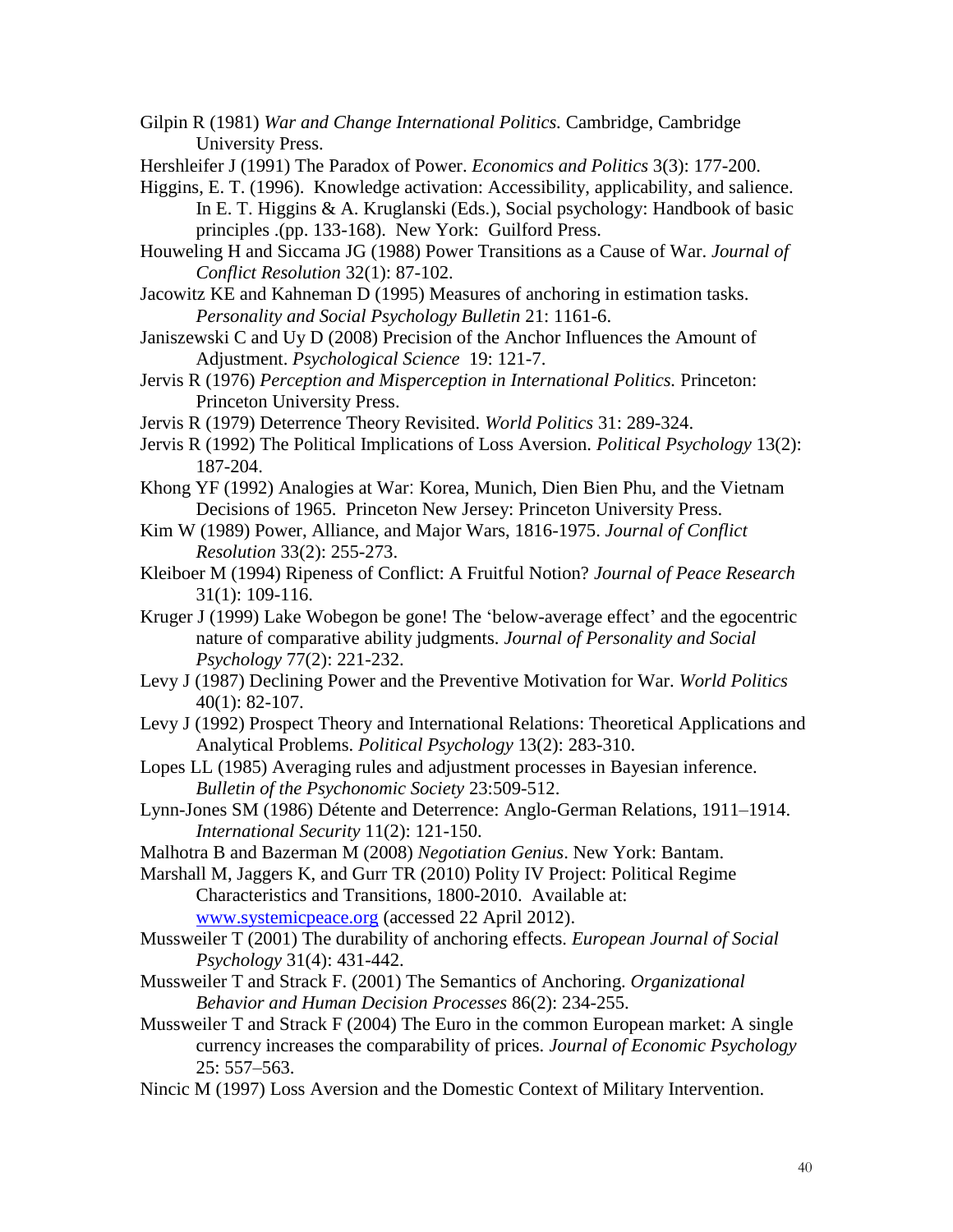Organski AFK and Kugler J (1979) *The War Ledger*. Chicago: University of Chicago Press.

- Peeters G (2006) The positive-negative asymmetry: on cognitive consistency and positivity bias. *European Journal of Social Psychology* 1(4): 455-474.
- Plous S (1989) Thinking the unthinkable: the effects of anchoring on likelihood estimates of nuclear war. *Journal of Applied Social Psychology* 19: 67–91.

Quattrone GA (1982) Overattribution and unit formation: When behavior engulfs the person. *Journal of Personality and Social Psychology* 42: 593-607.

Quattrone GA, Lawrence CP, Finkel SE, and Andrus DC (1981) Explorations in anchoring: The effects of prior range, anchor extremity, and suggestive hints. Unpublished manuscript, Stanford, CA: Stanford University.

Ropponen R (1976) *Die russische Gefahr: Das Verhalten der öffentlichen Meinung Deutschlands und Österreich-Ungarns gegenüber der Aussenpolitik Russlands in der Zeit zwischen dem Frieden von Portsmouth und dem Ausbruch des ersten Weltkriegs.* Helsinki: Suomen historiallinen seura.

Sailors JJ and Heyman EH (2011) Compound Anchors and Their Subsequent Effects on Judgments. *American Behavioral Scientist* 55: 1035-1051.

Schweller RL (1994) Bandwagoning for Profit: Bringing the Revisionist State Back In. *International Security* 19(1): 72-107.

Slantchev B (2003) The Principle of Convergence in Wartime Negotiations. *American Political Science Review* 97:621-632.

Small, Melvin, and J. David Singer (1982). *Resort to Arms: International and Civil Wars, 1816-1980*. Beverly Hills, Calif.: Sage Publications.

Stein JG (1993) International Cooperation and Loss Avoidance: Framing the Problem. In: Stein JG and Pauly LW *Choosing to Cooperate: How States Avoid Losses*. Baltimore, MD: Johns Hopkins University Press, pp. 2-35.

Stoessinger J (1990) *Why Nations Go to War*. New York: St Martin's Press

Strack F and Mussweiler T (1997) Explaining the enigmatic anchoring effect: mechanisms of selective accessibility. *Journal of Personality and Social Psychology* 73: 437–446.

Sweeney K (1999) The Changing Face of National Capability. Manuscript, Ohio State University.

Tellis AJ, Bially J, Layne C, and McPherson M (2000) *Measuring National Power in the Postindustrial Age*. Santa Monica, CA: RAND.

Tversky A and Kahneman D (1974) Judgment under uncertainty: Heuristics and biases. *Science* 185: 1124-1131.

Waltz KN (1979) *Theory of International Politics*. New York: McGraw-Hill.

Wegener D, Petty R, Blakenship K, Detweiler-Bedell B (2010) Elaboration and numerical anchoring: Breadth, depth, and the role of (non-)thoughtful processes in anchoring theories. *Journal of Consumer Psychology* 20:28-32.

Wegener DT, Petty RE, Blankenship KL, Detweiler-Bedell B (2010) Elaboration and numerical anchoring: implications of attitude theories for consumer judgment and decision making. *Journal of Consumer Psychology* 20: 5–16.

Wilson TD, Houston CE, Etling KM, and Brekke N (1996) A new look at anchoring effects: basic anchoring and its antecedents. *Journal of Experimental Psychology: General* 125: 387–40.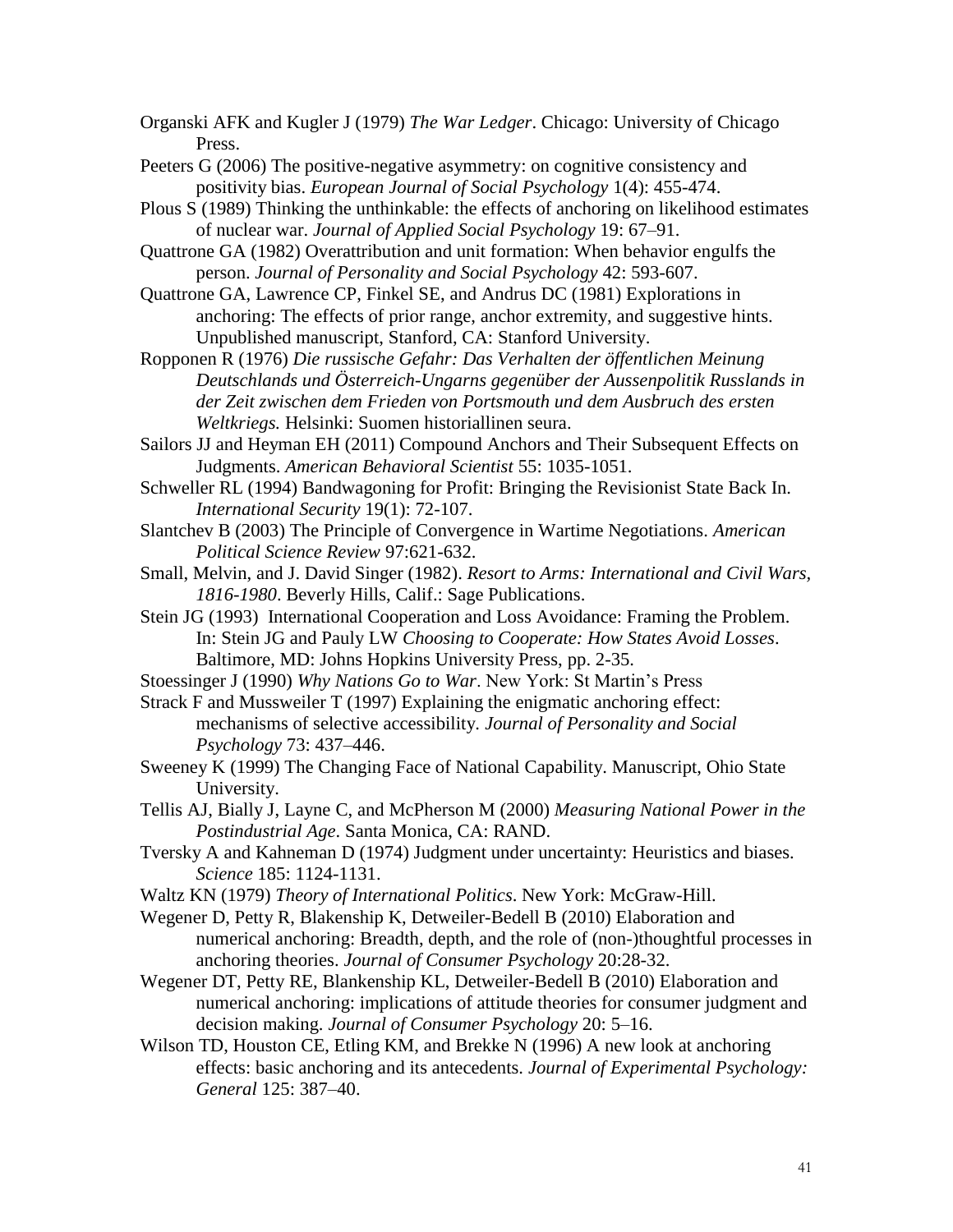- Wohlforth W (1987) Perceptions of Power: Russia in the Pre-1914 Balance *World Politics* 39(3): 353-381.
- Wyer RS and Srull TK (1989) *Memory and cognition in its social context*. Hillsdale, NJ: Erlbaum.
- Zartman IW (2000) Ripeness: The Hurting Stalemate and Beyond. In: Stern P and Druckman D (eds) *International Conflict Resolution after the Cold War.*  Washington: National Academy Press: 225-250.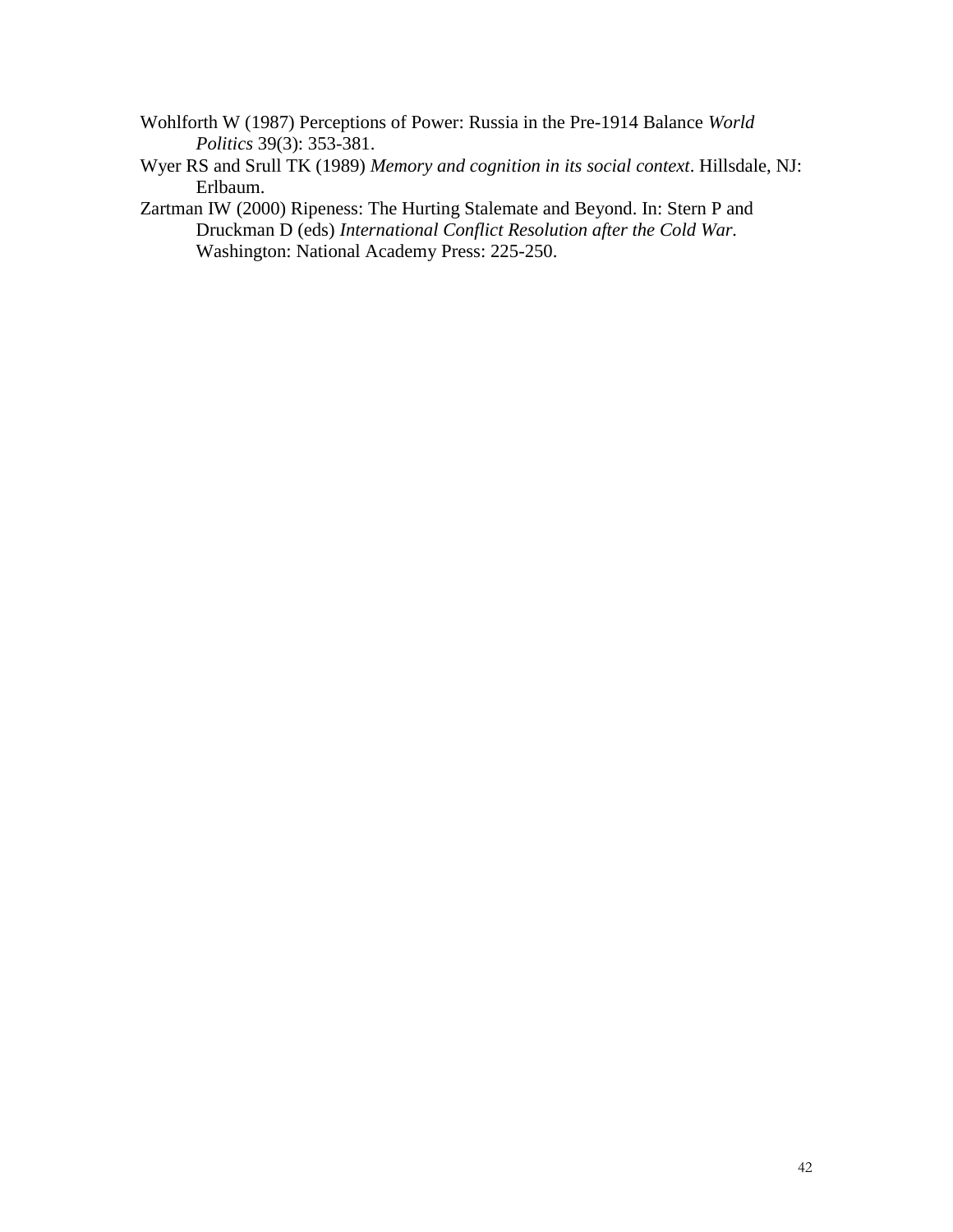# TABLES AND FIGURES



Figure 1: Standard PoP Scores: Six European Powers, 1871-1914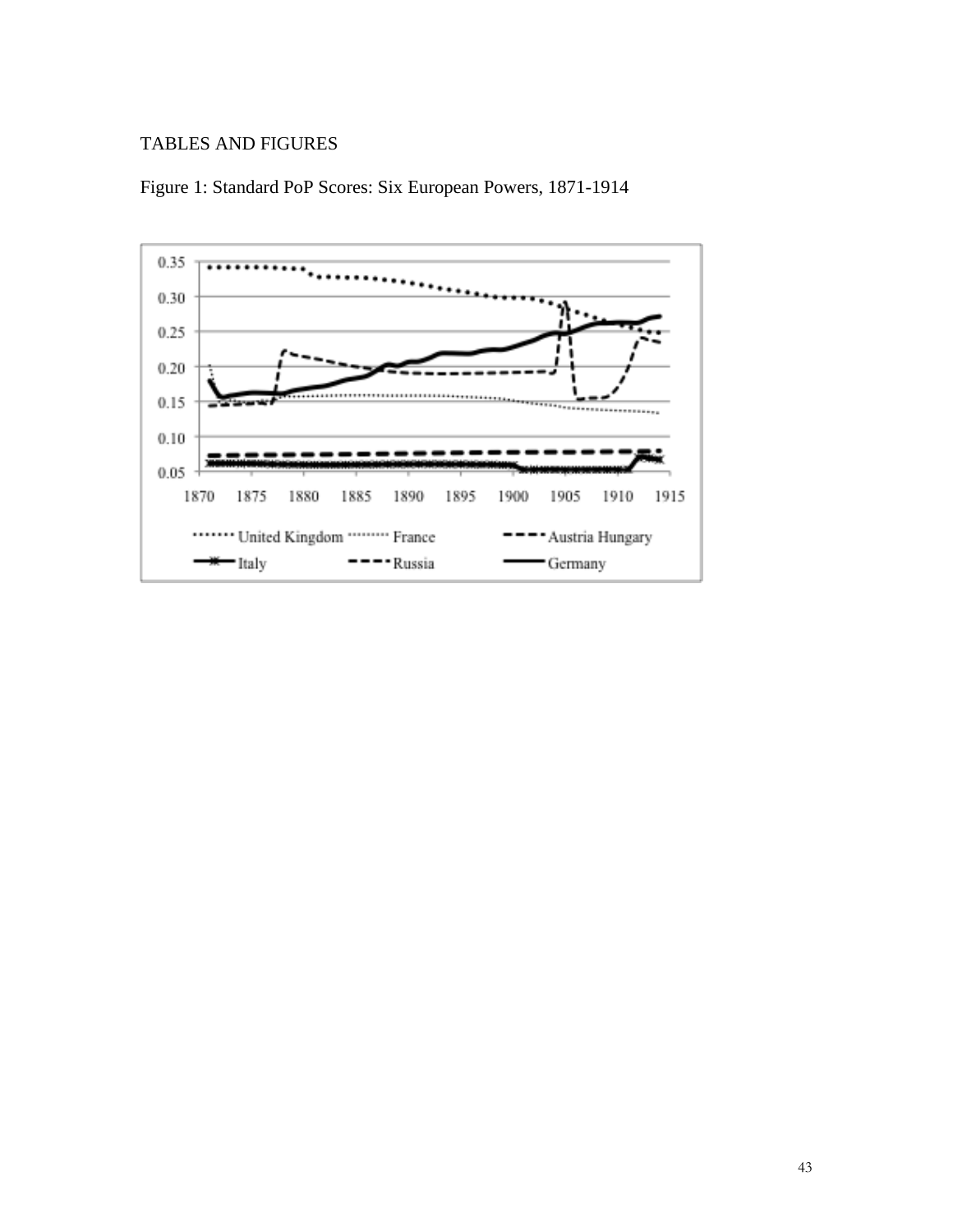

Figure 2: Raw Relative Power Scores for Six European Powers, 1871-1914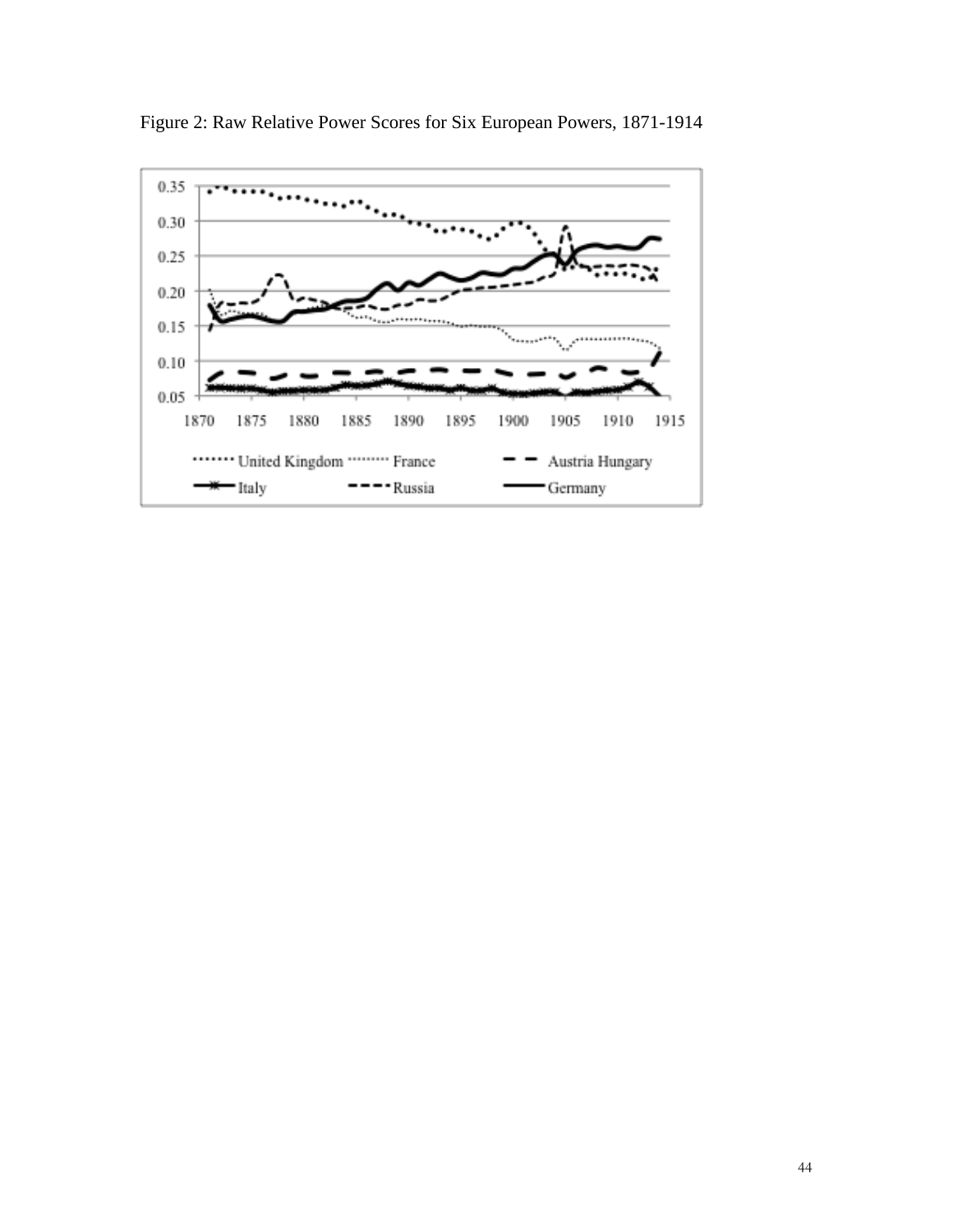

Figure 3: Comparing German Standard PoP and Raw Relative Power Scores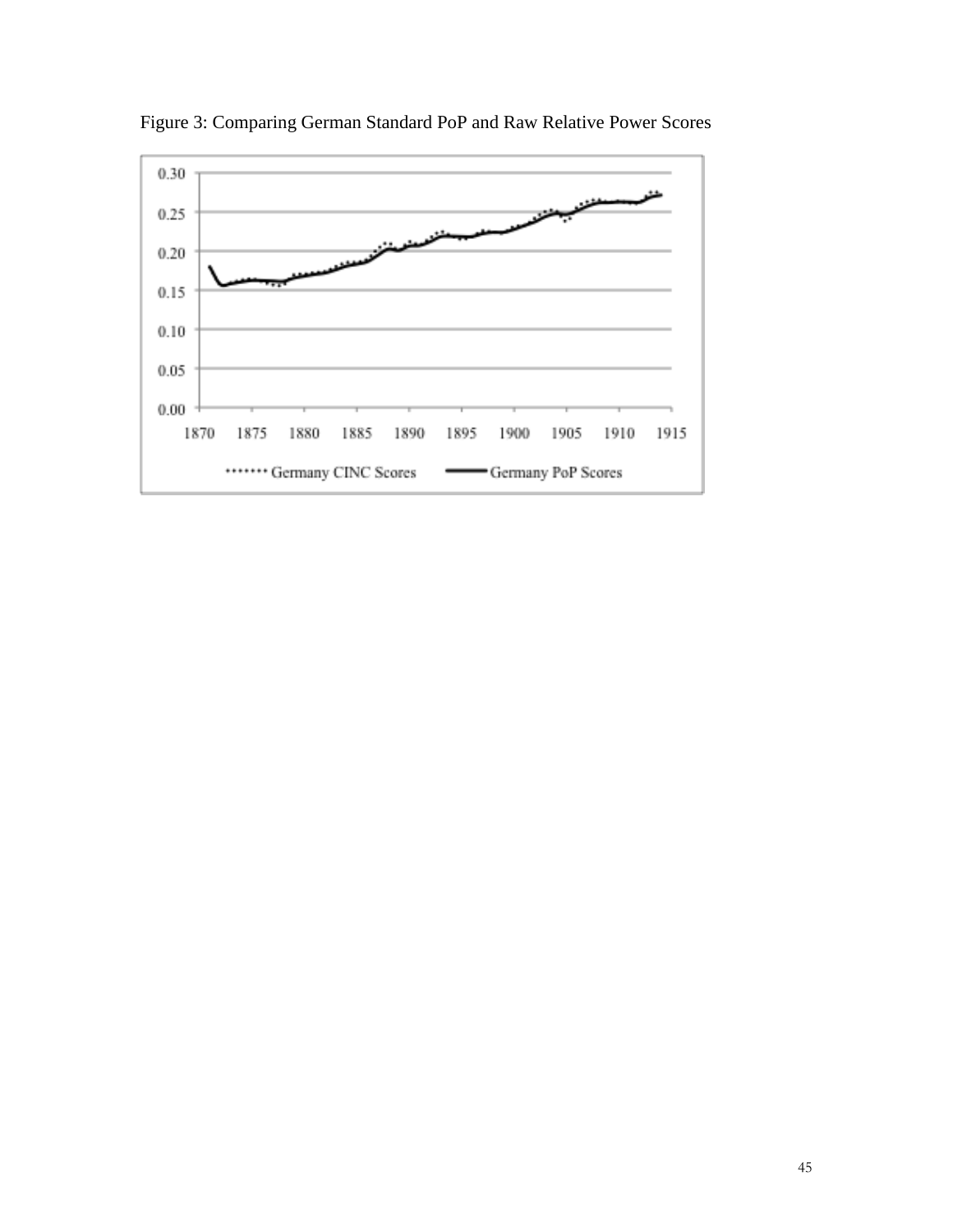

Figure 4: Comparing Russian Standard PoP Scores and Raw Relative Power Scores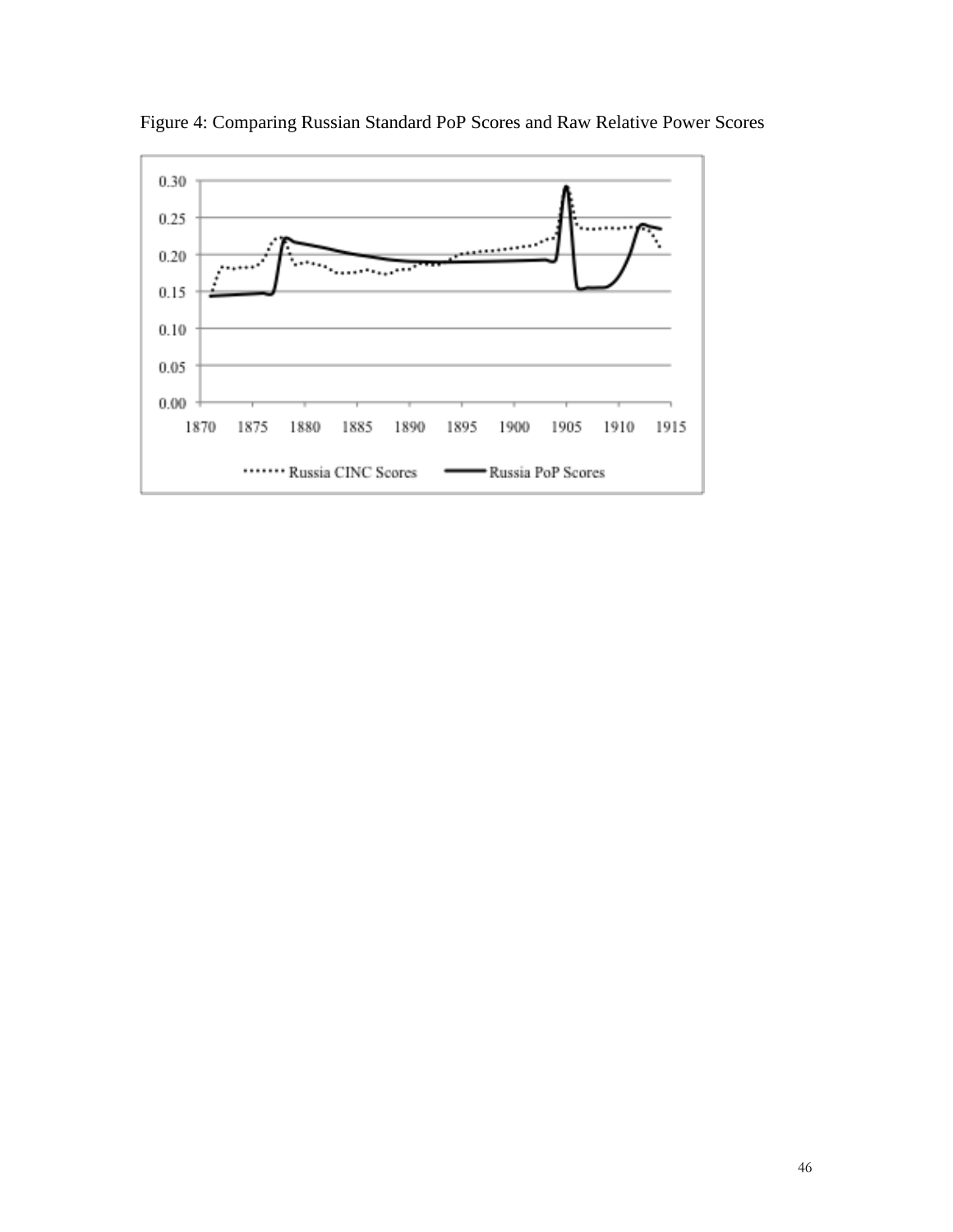

Figure 5: Standard PoP Scores for Germany, United Kingdom and Russia Only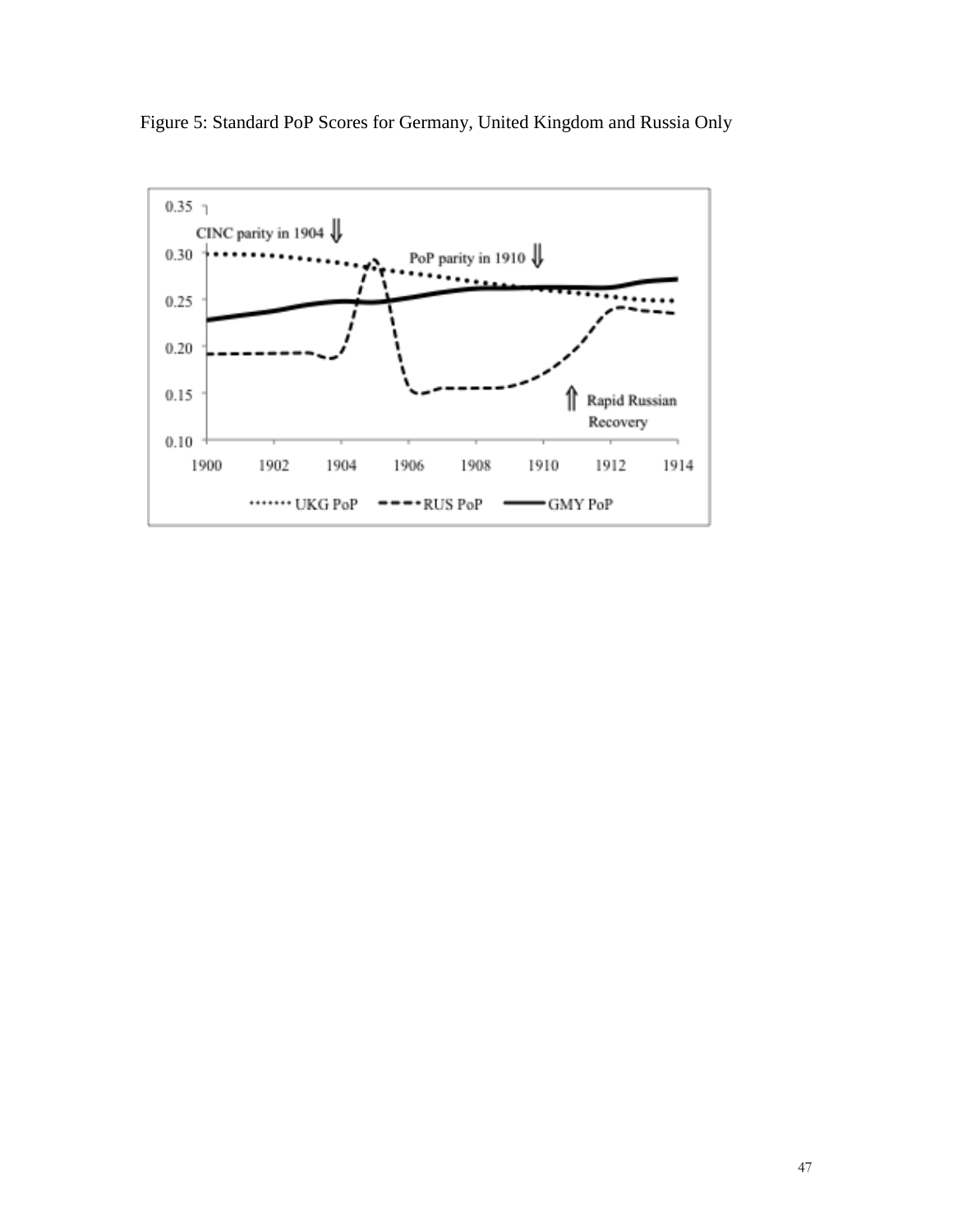| Country         | Average           | High              | Low               |
|-----------------|-------------------|-------------------|-------------------|
|                 | <b>CINC Score</b> | CINC Score (Year) | CINC Score (Year) |
| Germany         | 21.47             | 27.64 (1913)      | 15.53 (1877)      |
| United Kingdom  | 30.70             | 38.40 (1876)      | 21.75 (1913)      |
| France          | 15.52             | 20.91 (1871)      | 12.99 (1914)      |
| Austria-Hungary | 7.91              | 11.86 (1914)      | 6.47(1871)        |
| Italy           | 5.63              | 7.00 (1888)       | 4.45 (1914)       |
| Russia          | 18.78             | 30.62 (1905)      | 12.23 (1871)      |

Table 1: Relative Power Scores (by percent) for Six Major European Powers: 1871-1914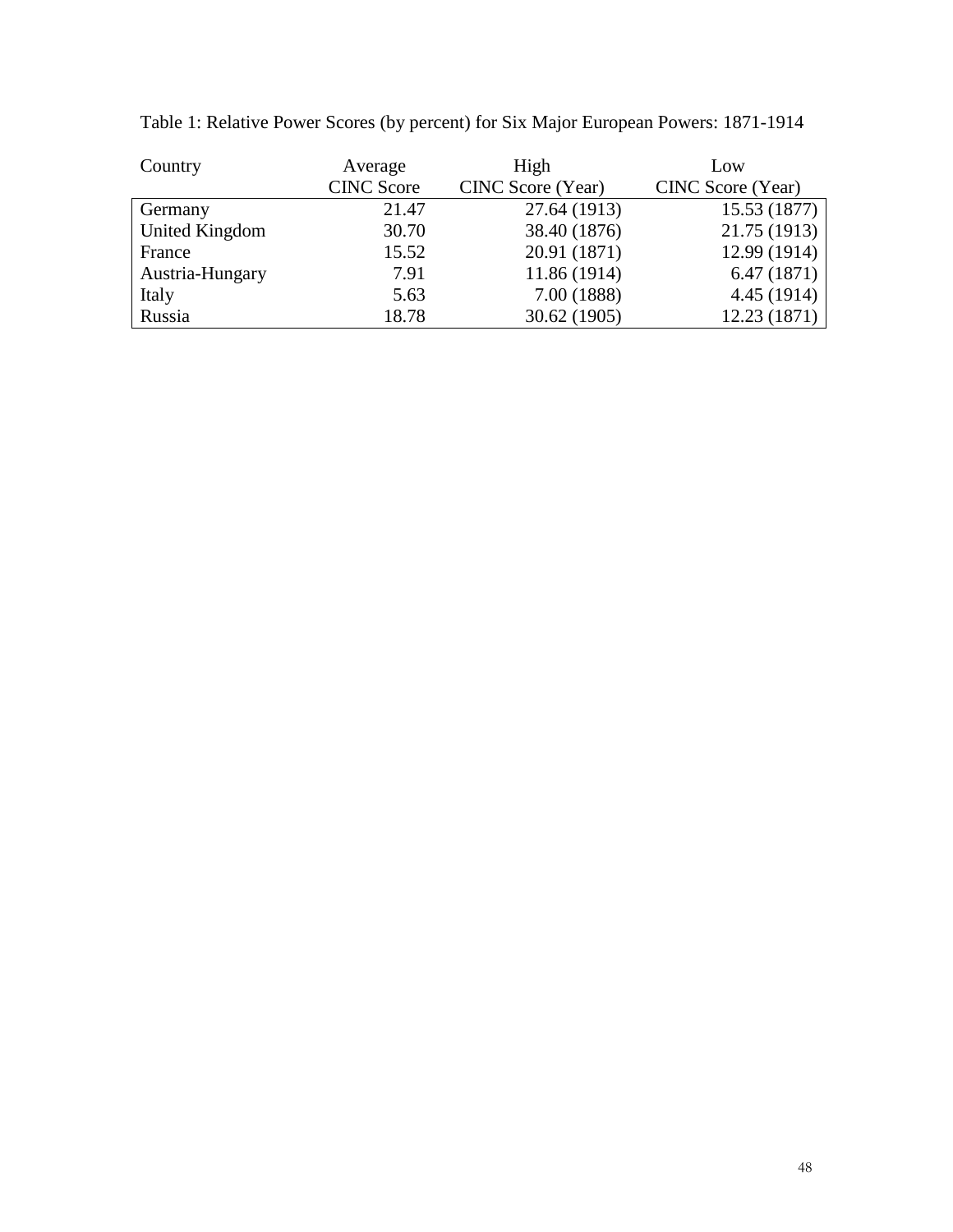| Country        | Year(s) | Description                                  |
|----------------|---------|----------------------------------------------|
| Germany        | 1871    | Unification, democratization                 |
|                |         | (-7 to -4 Polity score increase)             |
| Germany        | 1890    | Ascension of Wilhelm II, democratization     |
|                |         | (-4 to 1 Polity score increase)              |
| United Kingdom | 1880    | Gladstone/Liberal electoral victory, foreign |
|                |         | policy retrenchment                          |
|                |         | (4 to 7 Polity score increase)               |
| France         | 1877    | Constitutional crisis, parliamentary triumph |
|                |         | (-6 to 7 Polity score increase)              |
| Italy          | 1900    | Electoral reform, democratization            |
|                |         | (1 to 4 Polity score increase)               |
| Russia         | 1905    | 1905 Revolution, Russian Duma, expanded      |
|                |         | suffrage                                     |
|                |         | (-10 to -6 Polity score increase)            |

Table 2: Regime Transitions in Six Major European Powers: 1871-1914